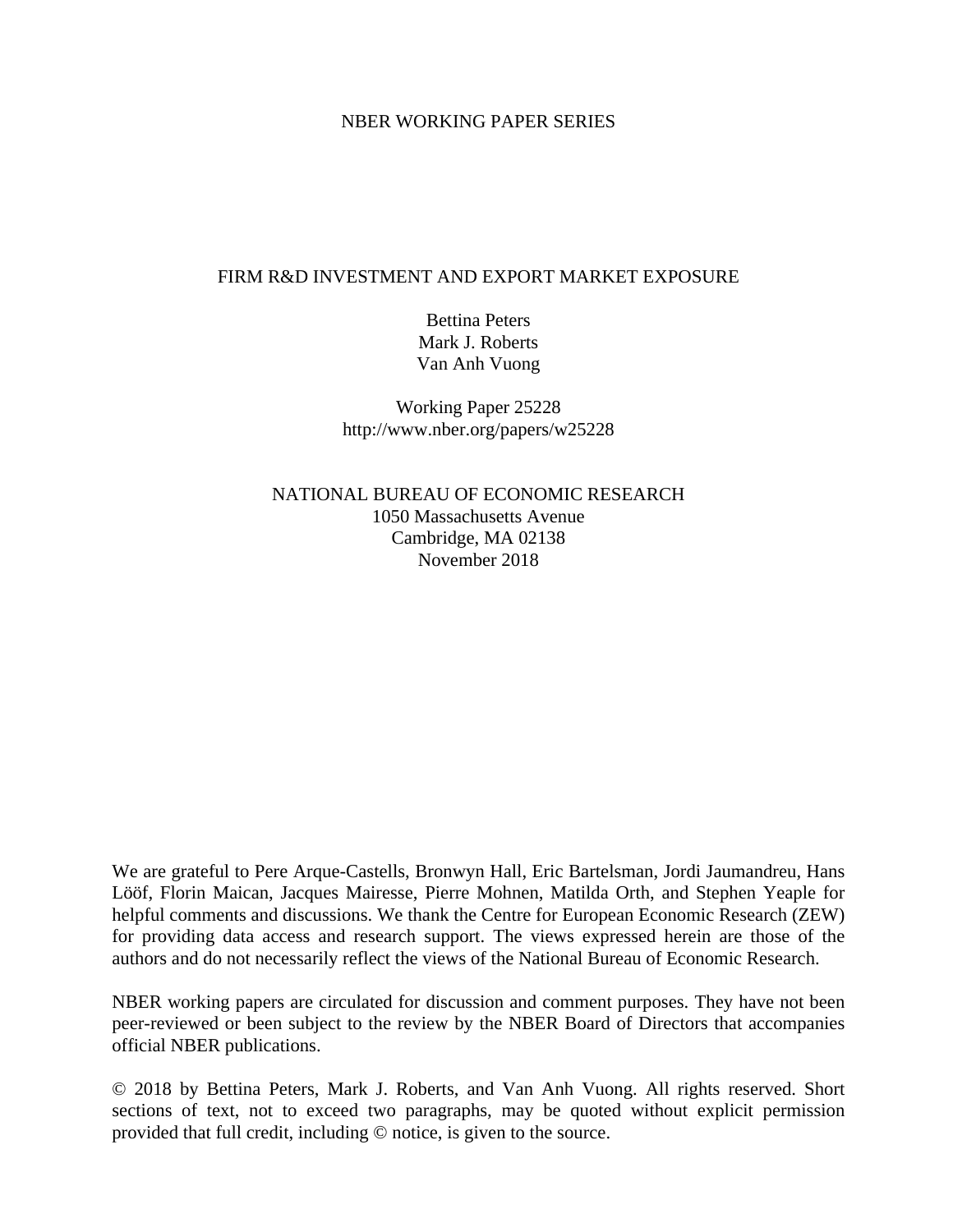Firm R&D Investment and Export Market Exposure Bettina Peters, Mark J. Roberts, and Van Anh Vuong NBER Working Paper No. 25228 November 2018 JEL No. F14,L25,O3

### **ABSTRACT**

In this article we study differences in the returns to R&D investment between firms that sell in international markets and firms that only sell in the domestic market. We use German firm-level data from the high-tech manufacturing sector to estimate a dynamic structural model of a firm's decision to invest in R&D and use it to measure the difference in expected long-run benefit from R&D investment for exporting and domestic firms. The results show that R&D investment leads to a higher rate of product and process innovation among exporting firms and these innovations have a larger impact on productivity improvement in export market sales. As a result, exporting firms have a higher payoff from R&D investment, invest in R&D more frequently than firms that only sell in the domestic market, and, subsequently, have higher rates of productivity growth. The endogenous investment in R&D is an important mechanism that leads to a divergence in the long-run performance of firms that differ in their export market exposure. Simulating the introduction of trade tariffs we find a substantial reduction in firms' productivity growth and incentive to invest in R&D.

Bettina Peters ZEW Postfach 103443 D-68034 Mannheim Germany b.peters@zew.de

Mark J. Roberts Department of Economics 513 Kern Graduate Building Pennsylvania State University University Park, PA 16802 and NBER mroberts@psu.edu

Van Anh Vuong Maastricht University School of Business and Economics Tongersestraat 53 Office A2.15 6211 LM Maastricht The Netherlands v.vuong@maastrichtuniversity.nl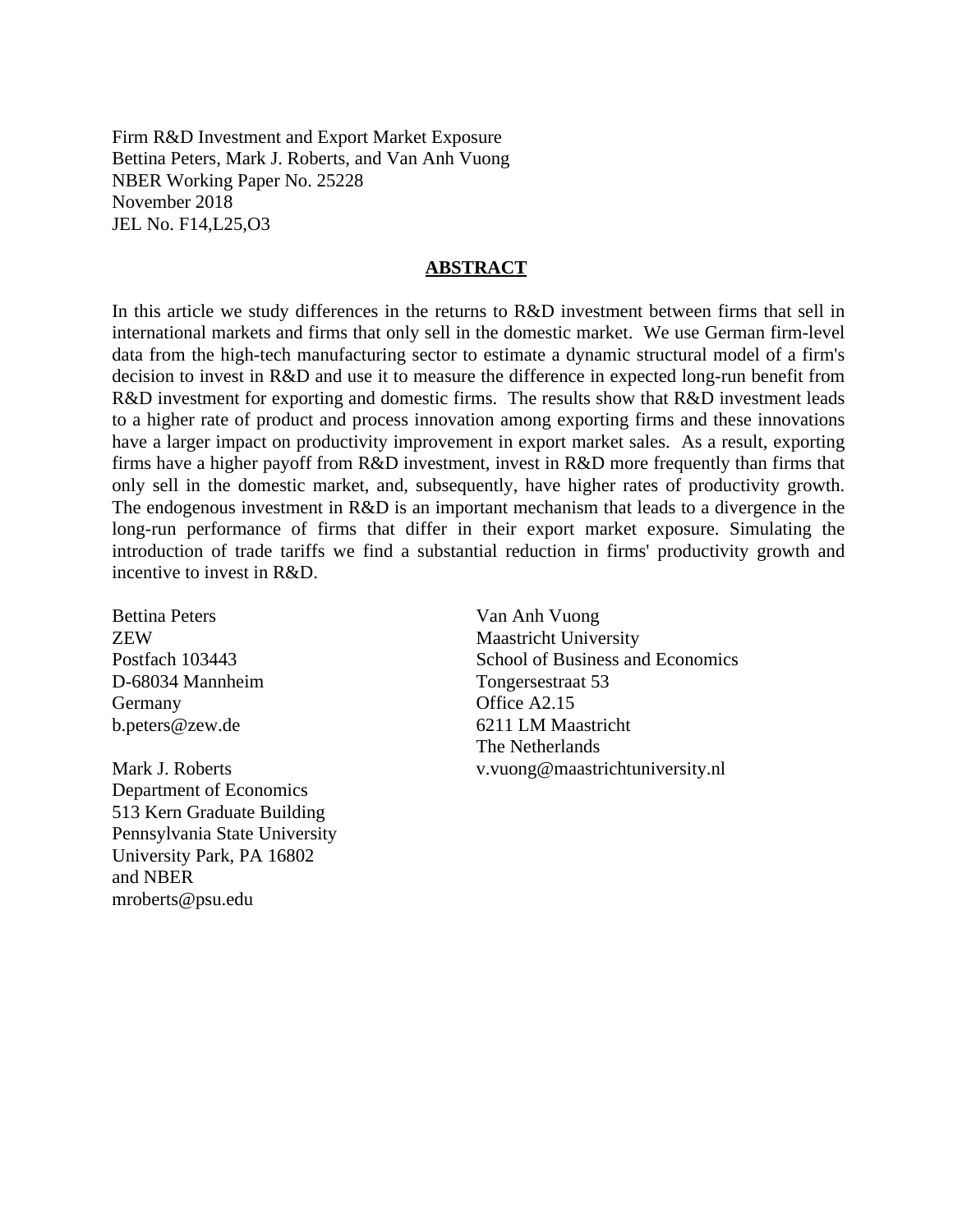## 1 Introduction

The theoretical and empirical literature on international trade has emphasized the difference in performance between Örms that engage in international markets, through either trade or investment activities, and those that operate in only the domestic market. A large empirical literature has quantified differences in productivity and growth between exporting and domestic firms as well as between firms that purchase inputs from foreign sources and ones that source their inputs domestically.<sup>[1](#page-2-0)</sup> The theoretical literature, much of it based on the model by Melitz  $(2003)$ , has shown how differences in underlying firm characteristics, particularly productivity, can lead to differences in the incentives to export or to import and the self-selection of firms into those activities. A common starting point seen in both the theoretical and empirical literature is to identify a dimension in which firms are heterogenous, such as productivity, and study the effects of this disparity on a firm's choice to participate in international markets and the subsequent impact on their performance.

In contrast, the theoretical literature on growth and trade as developed by Grossman and Helpman (1990, 1995) has emphasized the endogenous nature of technological improvements and the role that international trade can play in affecting the speed and direction of technological change.<sup>[2](#page-2-1)</sup> For example, a firm operating in large international markets may be better able to realize profit opportunities that result from their own innovation which, in turn, increase the firm's incentive to invest in innovation activities. In this article, we develop an empirical model built on two components of the endogenous growth framework. The first component accounts for the fact that innovation is expensive and that firms choose to undertake R&D when the expected discounted payoff from the investment outweighs the cost. The second considers that the payoff from an innovation may be affected by the firm's presence in international markets. For example, a firm selling in foreign markets may be better able to profit from a new product or new production process than a firm that only sells in its domestic market. This can lead to differences in the expected return to  $R\&D$  investment, which, in turn, leads to different patterns

<span id="page-2-0"></span> $1<sup>1</sup>A$  recent review of the empirical literature on productivity, exporting, and importing is given by Shu and Steinwender (2018).

<span id="page-2-1"></span><sup>&</sup>lt;sup>2</sup>Constantini and Melitz (2008), Atkeson and Burstein (2010) and Long, Raff, and Stähler (2011) develop models of endogenous productivity growth and show that reductions in trade costs can increase firms' incentives to invest in R&D or new technologies.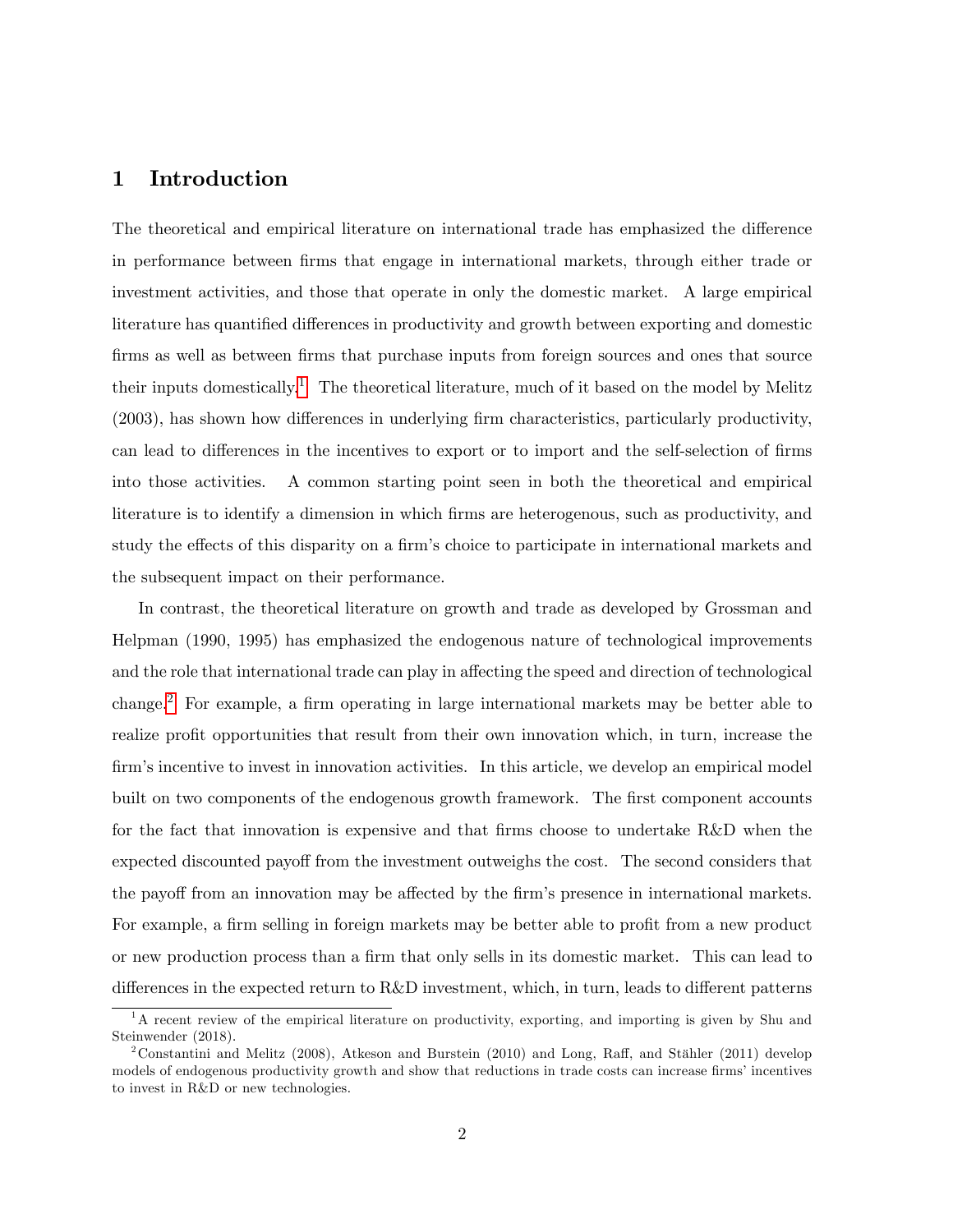in R&D investment and alters the subsequent productivity or output growth between domestic and exporting firms.

A large empirical literature has relied on various export market shocks to study the relationship between firms' investments in R&D, technology adoption, or innovation rates and firms' productivity and export market participation. Virtually all studies find evidence of positive cross-sectional and intertemporal correlations between R&D, innovation, exporting, and productivity at the firm level.<sup>[3](#page-3-0)</sup> An alternative approach is to estimate structural models of technology that incorporate both R&D investment and export market sales. Aw, Roberts, and Xu (2011) estimate a dynamic structural model of export choice and R&D investment using firm data for Taiwanese electronics producers. They find that export market sales increase firm productivity and the return to R&D. The resulting endogenous investment in R&D contributes to the productivity gap between exporting and domestic Örms. Using a similar framework, Máñez, Rochina-Barrachina, and Sanchis-Llopis (2015) analyze Spanish firm data and find that two activity variables, exporting and R&D, increase both productivity and the probability of undertaking the complementary activity in future periods. Bøler, Moxnes, and Ulltveit-Moe  $(2015)$  find that a Norwegian R&D tax credit stimulated both R&D investment and purchases of imported intermediate inputs, which acted as complements and contributed to technological change. Bilir and Morales (2018) use data on U.S. multinational firms to measure the impact of parent and affiliate discrete  $R\&D$  investment on the productivity of both the parent and affiliates. They find that parent R&D participation positively impacts affiliates' productivity while affiliate  $R&D$  participation only affects performance at that location. Overall, this empirical literature has identified positive causal linkages between foreign contacts, through either trade or foreign investment, and R&D investment or technology upgrading but, with the exception of Aw, Roberts, and Xu (2011), has not modeled the dynamic choice of R&D investment or estimated how the dynamic choice of R&D differs across firms based on their trade exposure.<sup>[4](#page-3-1)</sup>

<span id="page-3-0"></span><sup>3</sup>This literature includes Bernard and Jensen (1997), Baldwin and Gu (2004), Aw, Roberts, and Winston (2007), Aw, Roberts, and Xu (2008), Van Beveren and Vandenbussche (2010), Bustos (2010), Lileeva and Treáer (2010), Cassiman and Golvko (2011), Becker and Egger (2013), Altomonte, Aquilante, Bekes, and Ottaviano (2013), Damijan, Kostevc, and Rojec (2017), and Aghion, Bergeaud, Lequien, and Melitz (2018). A robust conclusion from this literature is that Örms that export, particularly high-productivity Örms, are more likely to invest in R&D, report product and process innovations, or patent.

<span id="page-3-1"></span><sup>&</sup>lt;sup>4</sup>An exception to the finding of a positive relationship between trade exposure and technology upgrading is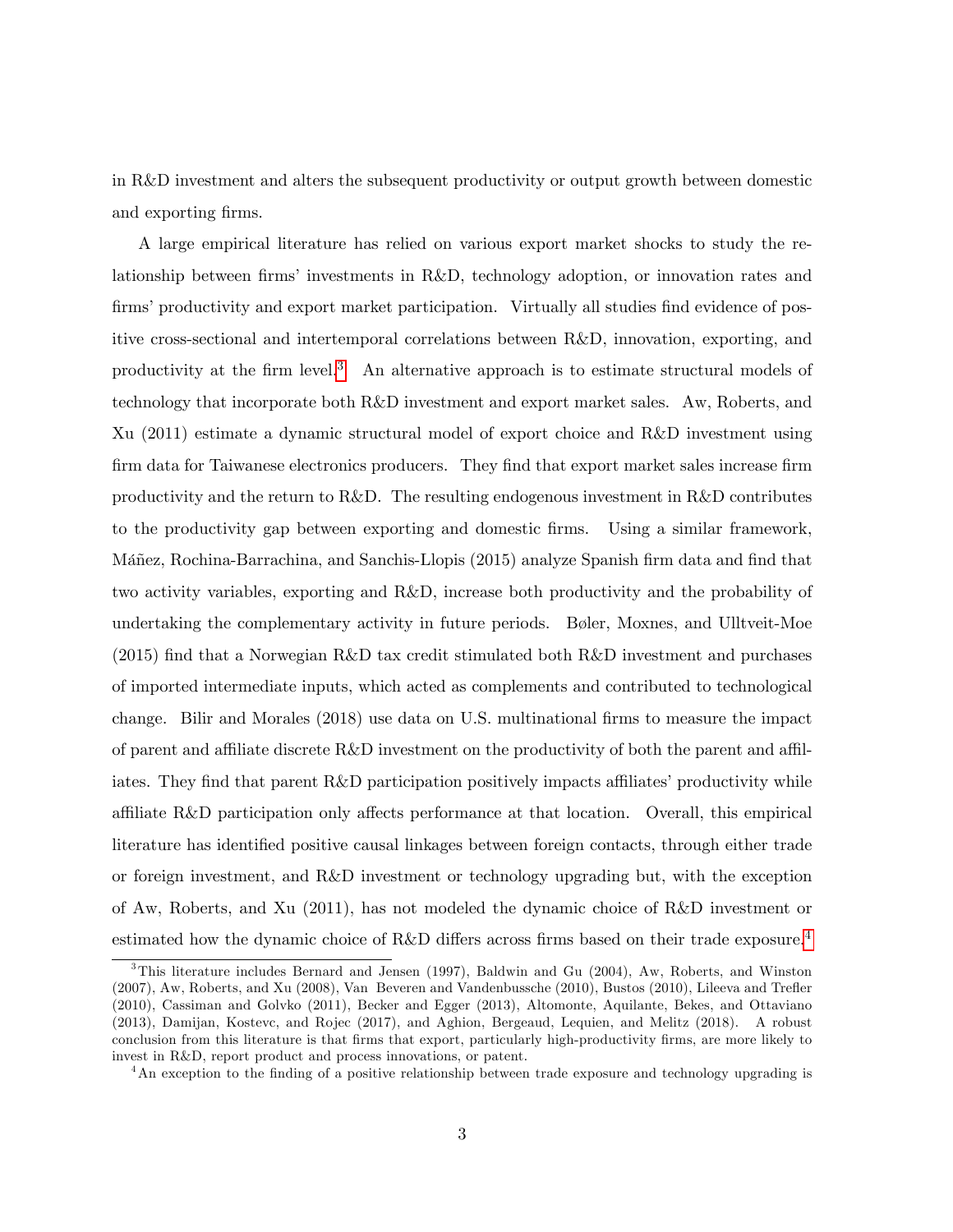In this article, we develop and estimate a dynamic structural model of the R&D process, including firm R&D investment, innovation outcomes, and productivity growth, and measure how the expected benefits of R&D investment vary with trade exposure. We use firm-level data for five high-tech German manufacturing industries. Following the model of R&D investment by Peters, Roberts, Vuong, and Fryges (2017) (herafter, PRVF), we quantify three stages linking  $R&D$  investment and the firm's expected long-run return. First,  $R&D$  investment will change the probability of developing new products or process innovations. Second, these innovations can improve future firm productivity and, hence third, improve the path of future profits and firm value. We extend PRVF by allowing each stage in this process to differ between exporting and domestic firms and measure how they contribute to differences in the long-run payoff to R&D. We extend the model of Aw, Roberts, and Xu (2011) by incorporating product and process innovations, allowing R&D to have different effects on export and domestic productivity, and studying a range of high-tech manufacturing industries in an advanced economy.

The empirical results reveal substantial differences in the  $R\&D$  process between exporting and domestic firms. Exporting firms that invest in R&D are more likely to realize product and process innovations. These innovations, on average, have a larger impact on future productivity and profits for export sales as opposed to sales in the domestic market. This leads to a higher expected benefit from R&D investment for exporting firms and a higher probability of investing. These findings are consistent with the mechanism underlying the endogenous growth models. The fact that exporters are more likely to realize innovations can reflect learning effects through technological spillovers or knowledge transmissions from abroad. The fact that these innovations have a larger impact on profits can reflect the larger size of international markets as well as the larger set of innovative opportunities for firms that sell abroad. Overall, the empirical findings in this article indicate a very large difference in the return to  $R\&D$  and the incentives to invest in R&D between exporting and domestic German high-tech firms. This endogenous process of R&D investment contributes to the divergence in performance observed between exporting and domestic firms. Focusing on the exporting firms, we simulate the impact of changes in tariffs and R&D subsidies. Tariff increases are found to substantially reduce the

the study by Santos (2017). He finds that reductions in trade costs increase competition among domestic firms and reduce their incentives to adopt new technologies.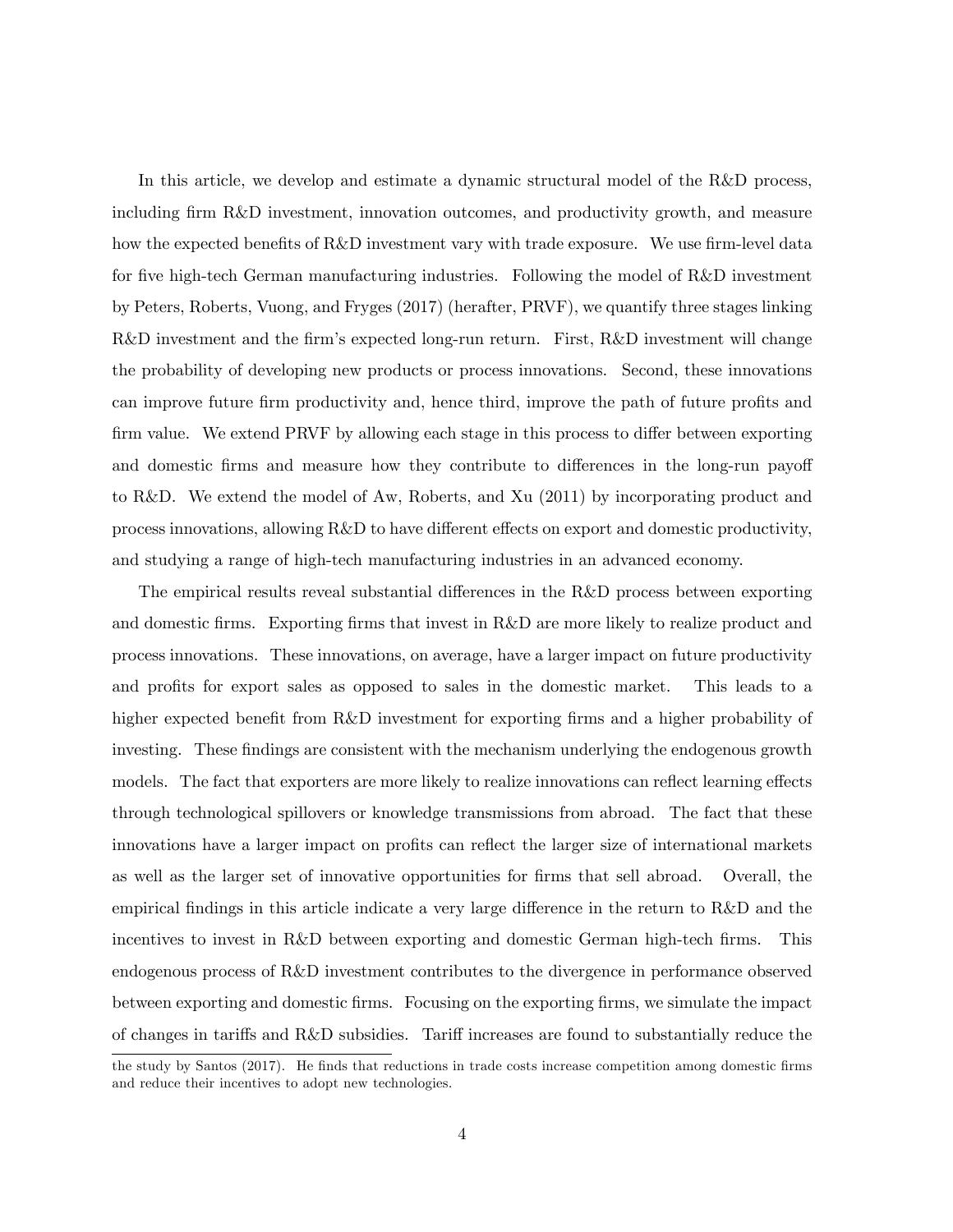payo§ to R&D and result in lower R&D investment rates and productivity growth.

In the next section, we extend the PRVF model of  $R&D$  choice to recognize differences in the productivity process between exporting and domestic Örms. In the third section, we discuss the data, which is drawn from the Mannheim Innovation Panel (the German contribution to the Community Innovation Surveys). In the fourth section, we present the empirical model and estimation method. Section five presents the empirical results and section six provides concluding remarks.

## 2 Theoretical Model

This section develops a theoretical model of a firm's dynamic decision to undertake  $R\&D$ investment while accounting for their involvement in international markets. The model is structured into three stages. In the first stage, the firm makes a choice of whether or not to invest in R&D. The second stage of the model describes the effect of a firm's R&D choice on their probability of receiving a product or process innovation. In the third stage, the realized innovations can improve the distribution of firm productivity, affecting its short-run output and profits. Moreover, if productivity improvements are long-lived, an innovation also impacts the stream of future profits.<sup>[5](#page-5-0)</sup> A firm that invests in R&D to maximize the discounted sum of expected future profits will recognize that the expected benefits of the R&D choice made in stage one depend on the expected outcomes of the innovation realized in stage two and productivity improvement in stage three. The dynamic model of firm R&D choice developed in PRVF ties together all three stages of this innovation framework and measures the expected long-run benefits of R&D investment. The next section develops the theoretical model for each stage, beginning with the linkage between productivity and profits and working backward to the firm's choice of  $R&D$ . Our framework extends the model of PRVF, which only treats firms as selling in a single market, to allow  $R\&D$  to have a different impact on innovation and firm

<span id="page-5-0"></span><sup>&</sup>lt;sup>5</sup>Griliches (1979) developed the "knowledge production function" framework linking R&D with firm output. In his model, R&D investment creates a stock of knowledge that enters as an input into the firm's production function. This was extended to the three-stage process which includes innovation outcomes by Crepon, Duguet, and Mairesse (1998). Their model has been widely used in empirical studies using firm data on  $R\&D$ , innovation outcomes, and productivity. Recent surveys of the empirical literature are provided in Hall, Mairesse, and Mohnen (2010) and Hall (2011).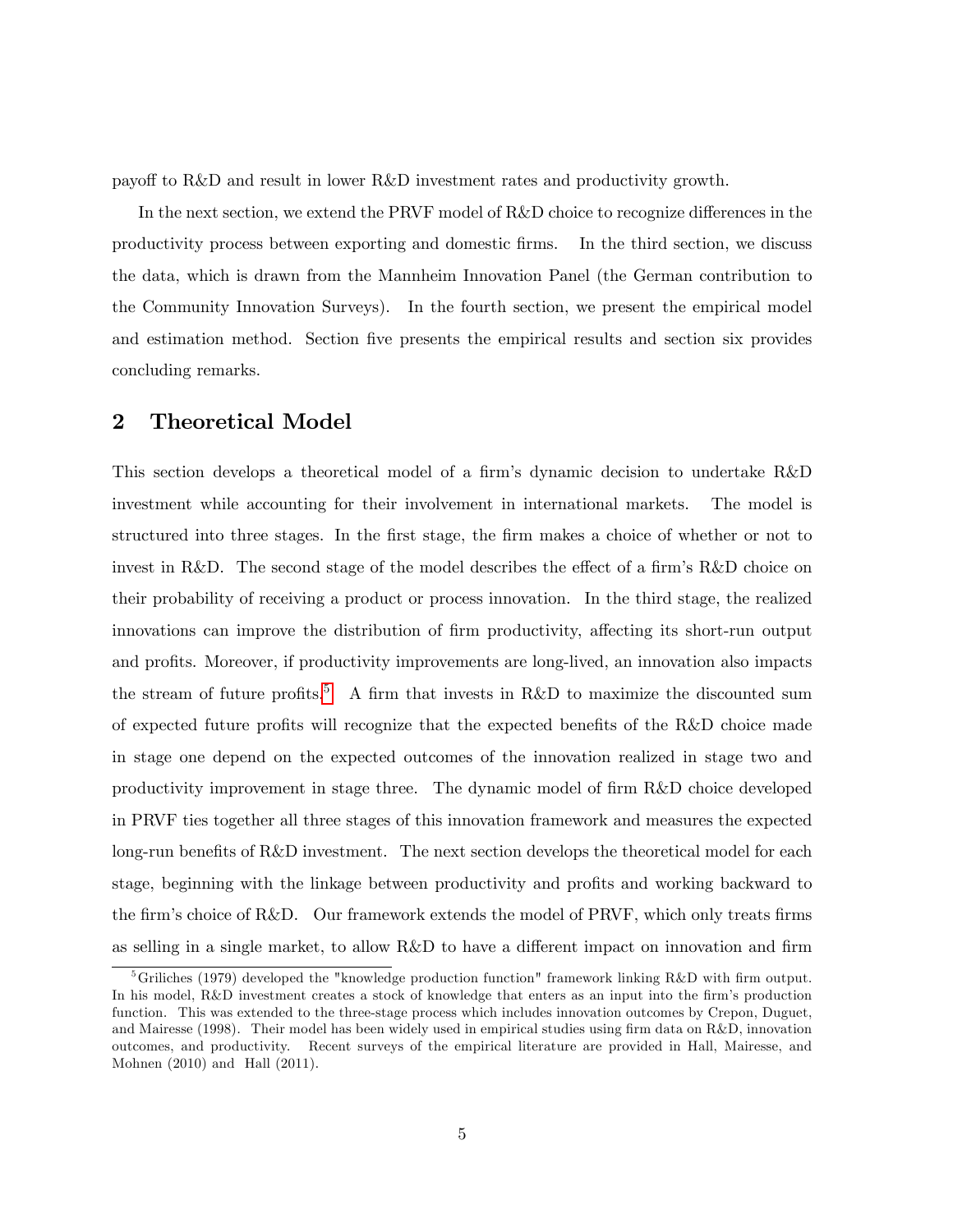sales in the export and domestic market. This will lead to a difference in the incentive for firms to invest in R&D and their subsequent long-run performance based on their exposure to the export market.

#### 2.1 Profits, Productivity, and Innovation

We start by defining firm productivity and linking it to the firm's profits. Firm  $i$ 's short-run marginal production cost is represented by

$$
c_{it} = \beta_t + \beta_k k_{it} + \beta_a a_{it} - \psi_{it},\tag{1}
$$

where  $c_{it}$  is the log of marginal cost,  $k_{it}$  is the log of firm capital stock, and  $a_{it}$  is firm age. The intercept  $\beta_t$  is allowed to vary over time to reflect changes in the market price of variable inputs that are assumed to be the same for all firms in period  $t$ . The firm-specific, time-varying production efficiency  $\psi_{it}$  captures differences in technology or managerial ability that are known by the firm but not observable to the econometrician.<sup>[6](#page-6-0)</sup> The capital stock is treated as a fixed factor in the short-run. Thus, we allow for three sources of cost heterogeneity across firms: capital stock, firm age, and unobserved production efficiency.<sup>[7](#page-6-1)</sup>

Each firm can sell in two markets, the home market  $(h)$  and the foreign market  $(f)$ . A domestic firm *i* faces the demand for its product  $q_{it}^h$  in the home market given by:

$$
q_{it}^h = Q_t^h \left(\frac{p_{it}^h}{P_t^h}\right)^{\eta^h} \exp(\phi_{it}^h) = \Phi_t^h (p_{it}^h)^{\eta^h} \exp(\phi_{it}^h),\tag{2}
$$

where  $Q_t^h$  is the aggregate domestic output in period t and  $P_t^h$  is the domestic price index for the industry in which the firm operates. These are combined into the industry aggregate  $\Phi_t^h$ . The firm-specific variables are the domestic output price  $p_{it}^h$  and a demand shifter  $\phi_{it}^h$  that reflects product desirability, product appeal or product quality in the domestic market. This demand

<span id="page-6-0"></span><sup>&</sup>lt;sup>6</sup>Variation in input quality, which leads to variation in input prices, across firms is also captured in  $\psi$ . We model this source of quality variation as part of the unobserved firm efficiency.

<span id="page-6-1"></span> $T_{\text{Equation (1) implies that, in the short run, the firm can expand or contract output at constant marginal.}$ cost. This is a reasonable assumption if, along with the variable inputs, the firm can also adjust the utilization of its Öxed capital stock in order to expand or contract its output in the short run. In addition, in micro panel data of the type we utilize, most of the variation in Örm sales is in the across-Örm rather than within-Örm dimension. To account for this, our marginal cost model relies on three factors, the capital stock, Örm age, and production efficiency, that primarily vary across firms. Economies or diseconomies of scale are unlikely to be the source of the firm sales variation we observe in the data.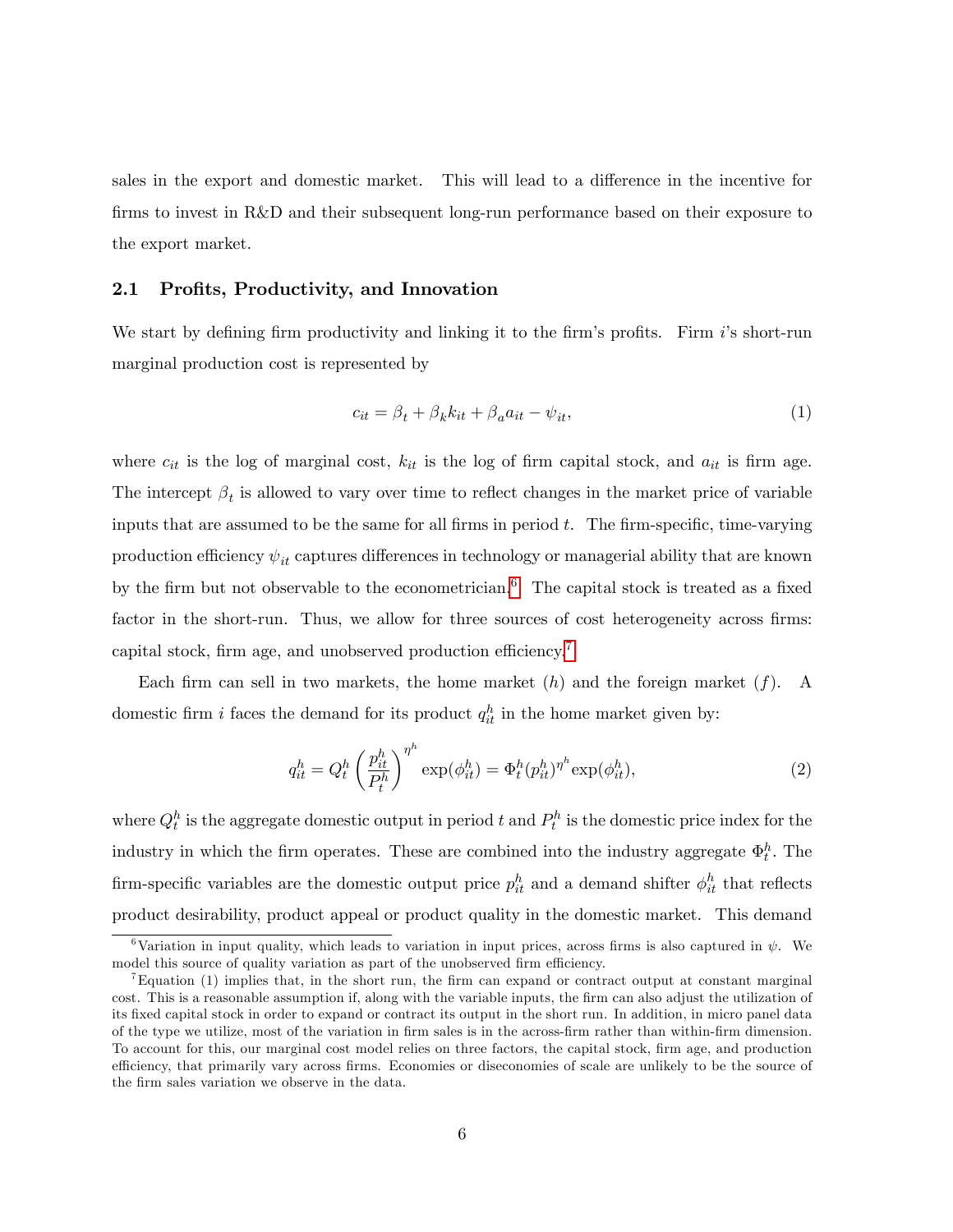shifter is known by the Örm but also not observed by the econometrician. The elasticity of demand  $\eta^h$  is negative and assumed to be constant for all firms in the industry.

Exporting firms face a similar demand structure for their product in the home market, where the demand parameters  $\eta^h$  and  $\Phi_t^h$  are allowed to differ between exporting and domestic firms. Exporting firms additionally face a demand curve in the foreign market given by:

<span id="page-7-1"></span>
$$
q_{it}^f = Q_t^f \left(\frac{p_{it}^f}{P_t^f}\right)^{\eta^f} \exp(\phi_{it}^f) = \Phi_t^f (p_{it}^f)^{\eta^f} \exp(\phi_{it}^f).
$$
 (3)

Importantly, the firm-level demand shifter in the foreign market  $\phi_{it}^f$  is different than the one operating on domestic sales. An exporting Örm can have a product with high appeal in the home market but low appeal in the export market or vice-versa.

Assuming the Örm operates in a monopolistically competitive market, it maximizes its shortrun profit by setting the price for its output in each market equal to a constant markup over marginal cost:  $p_{it}^l = \left(\frac{\eta^l}{1+i}\right)$  $\left(\frac{\eta^l}{1+\eta^l}\right) \exp(c_{it})$  where  $l = h, f$ . Given this optimal price, the log of the firm's revenue in each market  $l = h, f$  is

<span id="page-7-0"></span>
$$
r_{it}^{l} = (1 + \eta^{l}) \ln \left( \frac{\eta^{l}}{1 + \eta^{l}} \right) + \ln \Phi_{t}^{l} + (1 + \eta^{l}) \left( \beta_{t} + \beta_{k} k_{it} + \beta_{a} a_{it} - \omega_{it}^{l} \right). \tag{4}
$$

The term  $\omega_{it}^l$  denotes the revenue productivity in market  $l = h, f$ . It is a combination of cost-side and demand-side shocks, defined as  $\omega_{it}^{l} = \psi_{it} - \frac{1}{1+h}$  $\frac{1}{1+\eta^l}\phi_{it}^l$ . Equation [\(4\)](#page-7-0) implies that, for a given level of capital stock and firm age, heterogeneity in the firm's revenue in each market is driven by differences in production efficiency  $\psi$  and the demand shifter in that market  $\phi^h$  or  $\phi^f$ . We refer to the unobserved revenue productivity  $\omega_{it}^h$  and  $\omega_{it}^f$  simply as productivity. These will be the key state variables the firm can affect through its choice of R&D. Since revenue productivity contains demand shocks that can vary by market, the level of productivity itself, and its evolution over time, can be different for sales in each market. For example, a firm may have a product that is especially well-suited to domestic customers and invest in R&D to improve its product appeal at home, but not have a product of equal attractiveness to foreign buyers.

Given the firm's pricing rule, there is a simple relationship between the firm's short-run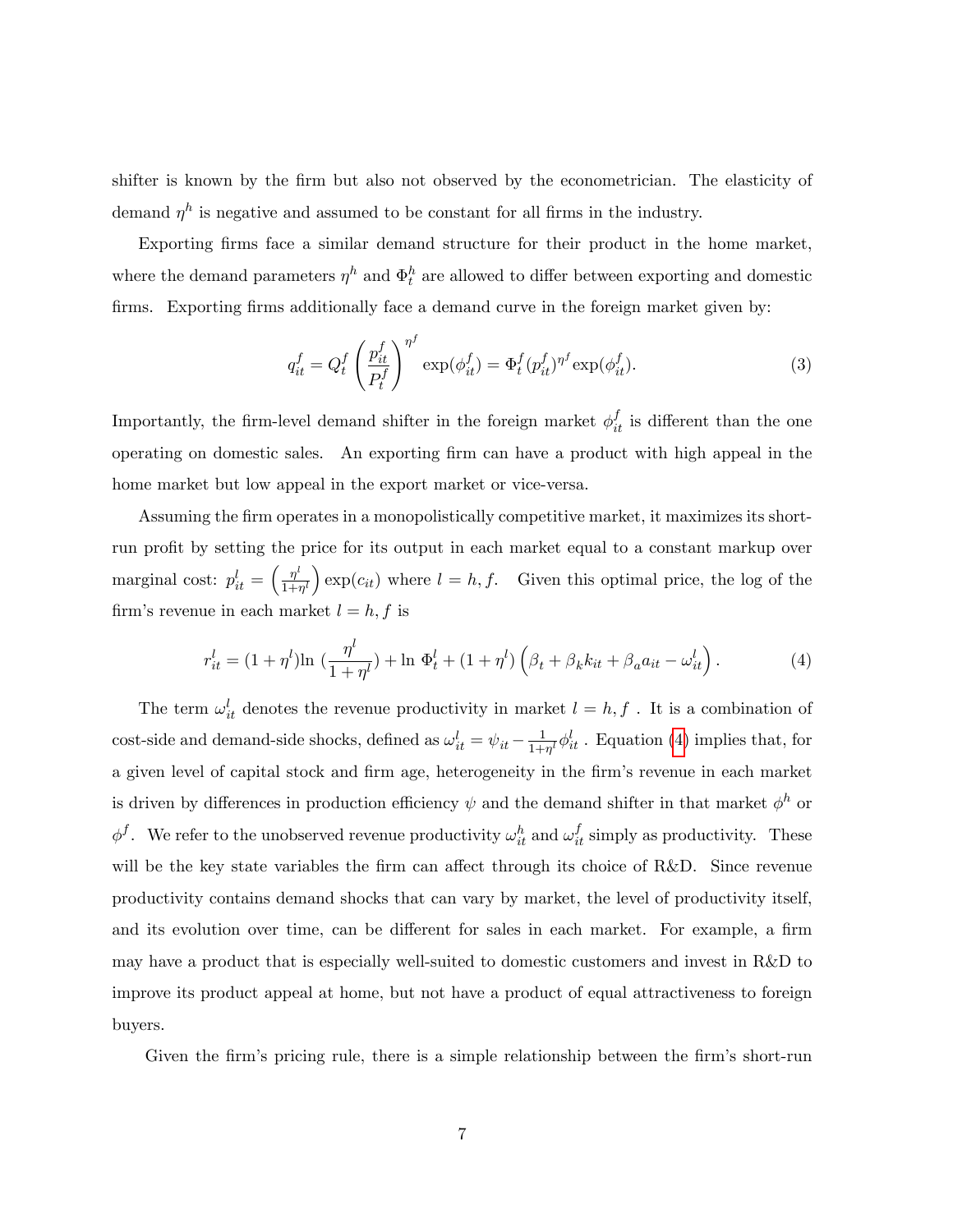profits and its revenue in each market  $l = h, f$ :

<span id="page-8-1"></span>
$$
\pi_{it}^l = \pi_t^l(\omega_{it}^l, k_{it}, a_{it}) = -\frac{1}{\eta^l} \exp(r_{it}^l).
$$
 (5)

The total per-period profits of the firm depend on the markets it sells to. The profit of a firm that sells in only the domestic market will depend on only the domestic market revenue productivity (in addition to capital and age), whereas the Örm that operates in both markets will have total profits that reflect productivities in both markets. The total short-run profit for a domestic market firm  $D$  and an exporting firm  $X$  is therefore defined as:

$$
\Pi_{it}^D = \Pi_t^D(\omega_{it}^h, k_{it}, a_{it}) = \pi_t^h(\omega_{it}^h, k_{it}, a_{it})
$$
\n
$$
\Pi_{it}^X = \Pi_t^X(\omega_{it}^h, \omega_{it}^f, k_{it}, a_{it}) = \pi_t^h(\omega_{it}^h, k_{it}, a_{it}) + \pi_t^f(\omega_{it}^f, k_{it}, a_{it})
$$
\n(6)

In our German manufacturing data, virtually all firms sell either solely in the domestic market or in both the domestic and export market in all years they are observed. None of the firms sell only in the foreign market and only very few firms move in or out of the foreign market.<sup>[8](#page-8-0)</sup> Because there is virtually no entry or exit from the export market in our data, we cannot estimate the Öxed or sunk costs of exporting or the determinants of export choice as in Das, Roberts, and Tybout (2007) or Aw, Roberts, and Xu (2011). Instead, we treat each firm as either a domestic producer with profits given by  $\Pi_{it}^D$ , determined only by conditions in the home market, or an exporting firm whose total short-run profits  $\Pi_{it}^X$  depend on conditions in both the home and foreign market.

We link the firm's  $R&D$  choice to domestic and export profits in two steps. In the first step, the firm makes a discrete decision to invest in R&D,  $rd_{it} \in \{0,1\}$ , and this affects the probability the firm realizes a process or product innovation in year  $t + 1$ , denoted  $z_{it+1}$  and  $d_{it+1}$ , respectively. Both are discrete variables equal to 1 if firm i realizes a process or product innovation in year  $t + 1$  and 0 otherwise. We allow this linkage between R&D and innovation to differ between domestic and exporting firms. The linkage between  $R&D$  and innovation is represented by the cumulative joint distribution of product and process innovations, conditional

<span id="page-8-0"></span> $8$ Of the firms that export, 98.4 percent remain exporters in all years. Of the nonexporters, 95.3 percent never enter the export market. For the small number of firms that switch status, we treat them as different firms during the two periods. We have also estimated the model after dropping these firms and it has no effect on the results.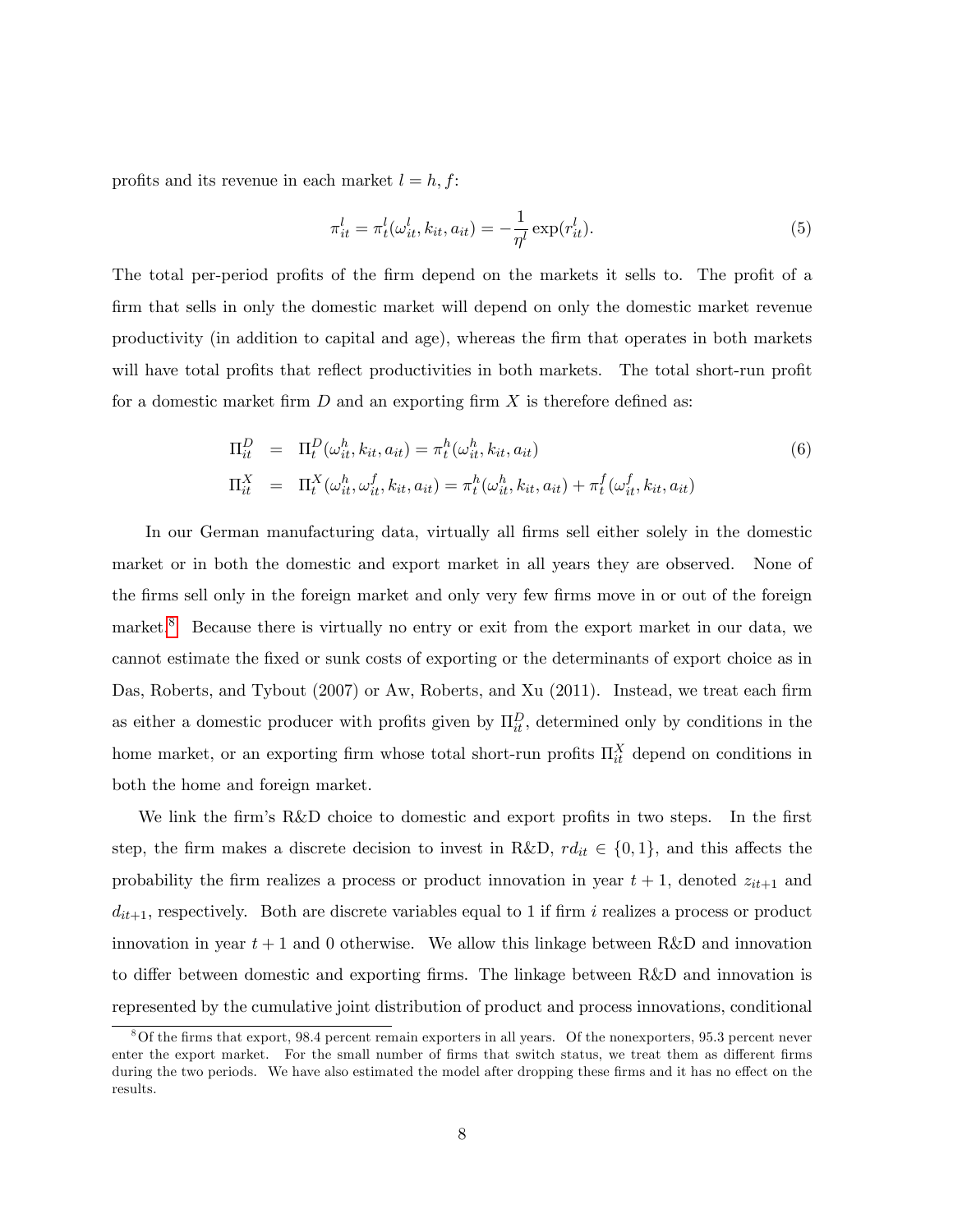on whether or not the Örm invests in R&D and whether or not it sells in foreign markets,  $F(d_{it+1}, z_{it+1}|rd_{it}, I(f_i)).$  In this specification,  $I(f_i)$  is a discrete variable equal to 1 if the firm sells in foreign markets and 0 if it is a pure domestic seller.

This specification of the innovation process is simple and recognizes the key feature that R&D investment does not guarantee innovation success and, furthermore, that innovations may occur even without formal R&D investment by the firm. This latter effect can result from luck, the effect of expenditures on  $R\&D$  in the more distant past even if the firm is not currently investing, ideas that are brought to the firm by hiring experienced workers or other spillover channels, or changes in the production process that result from learning-by-doing without formal R&D investment. The specification also recognizes that a firm that operates in foreign markets may benefit from alternative pathways for innovations. It may have both the opportunity and the incentive to introduce product innovations in one of its foreign markets but not in its domestic market. The firm's R&D investment may also result in product innovations that are variations of the domestic product but designed for consumers in the foreign market.

In the second step, firm productivity in each market is treated as a state variable that evolves over time as a Markov process, and is shifted by product or process innovations. Using the discrete innovation indicators,  $z_{it}$  and  $d_{it}$ , we model the evolution of revenue productivity in market  $l = h, f$  for firms that sell in both markets as:

<span id="page-9-0"></span>
$$
\omega_{it+1}^l = \alpha_0^l + \alpha_1^l \omega_{it}^l + \alpha_2^l (\omega_{it}^l)^2 + \alpha_3^l z_{it+1} + \alpha_4^l d_{it+1} + \alpha_5^l z_{it+1} d_{it+1} + \varepsilon_{it+1}^l. \tag{7}
$$

The parameters  $\alpha_0, \alpha_1, \ldots \alpha_5$  differ between the export and domestic market sales, which allows for different patterns of productivity evolution in the two markets. The parameters  $\alpha_1$  and  $\alpha_2$ capture the persistence in firm productivity over time,  $\frac{\partial \omega_{t+1}}{\partial \omega_t}$ , while  $\alpha_3$ ,  $\alpha_4$ , and  $\alpha_5$  measure how the mean of future productivity shifts when the Örm realizes one or both types of innovation. An innovation can operate through two channels, impacting productivity differentially in both the home and foreign markets. The randomness in the productivity processes is captured by  $(\varepsilon_{it+1}^h, \varepsilon_{it+1}^f)$  which we assume are *iid* draws across time and firms from a joint normal distribution with zero mean and variance-covariance matrix  $\Sigma$ . Notice that shocks to productivity are not transitory, but rather persist and affect future productivity levels through the coefficients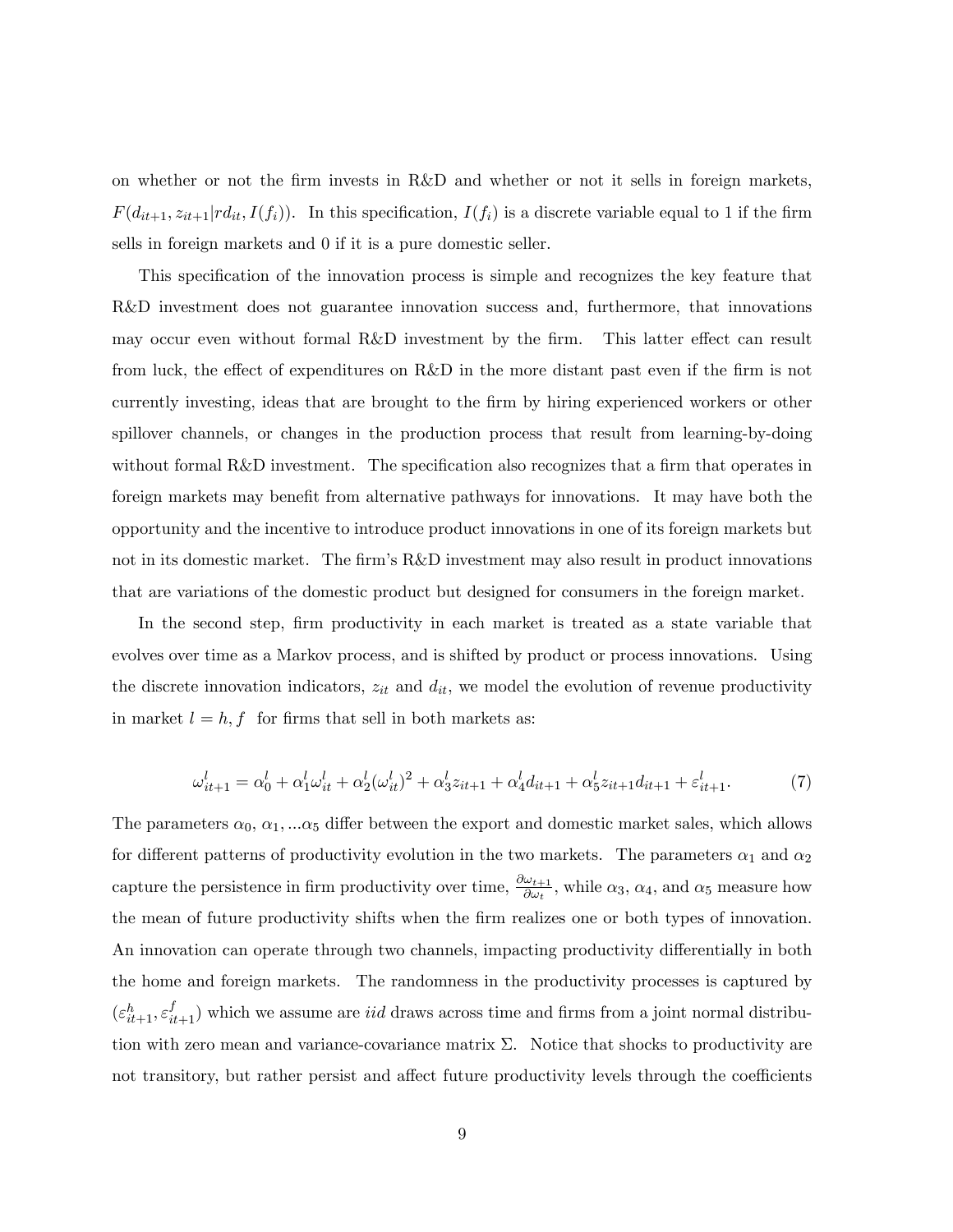$\alpha_1$  and  $\alpha_2$ .

A similar parametric structure is adopted for productivity evolution for the Örms that sell only in the domestic market. In this case, the firm's home market productivity evolves as:

<span id="page-10-0"></span>
$$
\omega_{it+1}^h = \beta_0^h + \beta_1^h \omega_{it}^h + \beta_2^h (\omega_{it}^h)^2 + \beta_3^h z_{it+1} + \beta_4^h d_{it+1} + \beta_5^h z_{it+1} d_{it+1} + \varepsilon_{it+1}^h.
$$
 (8)

In the empirical model, we will estimate the coefficients of equations  $(7)$  and  $(8)$  separately, recognizing that the parameters of the productivity process can differ for sales in the home market between domestic and exporting firms and between home and foreign market sales for exporting firms. To simplify notation in the dynamic model described in the next section, we denote the domestic firms' productivity evolution process by a cdf  $G^D(\omega_{it+1}^h | \omega_{it}^h, d_{it+1}, z_{it+1})$ and that of exporting firms by  $G^X(\omega_{it+1}^h, \omega_{it+1}^f | \omega_{it}^h, \omega_{it}^f, d_{it+1}, z_{it+1}),$  respectively.

### 2.2 The Firm's Dynamic Decision to Invest in R&D

This section develops the firm's decision rule for whether or not to invest in R&D. In contrast to the majority of the empirical innovation literature that aims at measuring the correlation between R&D investment and observed firm and industry characteristics, we structurally model the firm's optimal R&D choice. The firm's investment choice depends on both the effect of R&D on the firm's expected future profits and the cost the firm has to incur for the productivity improvement. In this model, the firm's cost is the expenditure it must make to generate a process or product innovation. This cost may vary across Örms for many reasons such as the nature of the investment project, the firm's expertise in creating innovation, its ability to access capital, differences in the type of new products that are desirable in foreign markets versus the domestic market, as well as its prior R&D experience. The fact that some firms are better in the innovation process or have a larger set of technological opportunities for innovation is captured in this model by lower innovation costs.

To capture this heterogeneity in firms' innovation cost, we assume that firm  $i$ 's cost is a random draw from an exponential distribution which has a mean that depends on the firm's export status, represented by  $I(f_i)$ , prior R&D experience,  $r d_{it-1}$ , and other observable firm characteristics  $W_{it}$ . The indicator variable for whether or not the firm invested in R&D in the previous year,  $rd_{it-1}$ , takes the value 1 if the firm engaged in R&D in  $t - 1$  and 0 otherwise.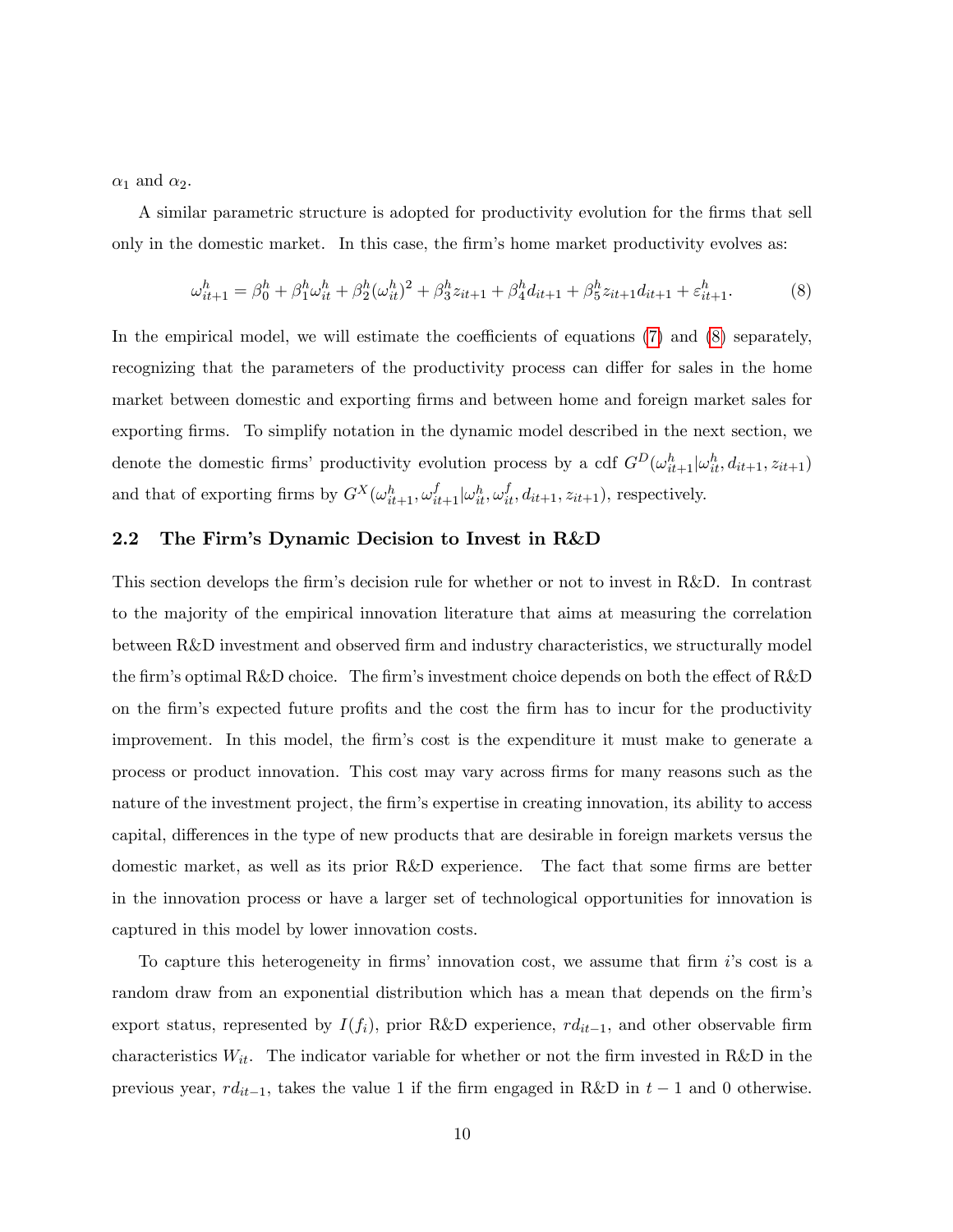This captures differences in the cost of innovation etween maintaining ongoing  $R\&D$  operations and starting new ones. Other variables that can be included in  $W_{it}$  are industry affiliation, age, or a measure of firm size.<sup>[9](#page-11-0)</sup> We represent the parameter of the innovation cost distribution, which is the mean of the distribution, faced by firm i as  $\gamma(I(f_i), r d_{it-1}, W_{it})$ . The innovation cost for firm i in year t is therefore modeled as an *iid* draw from the following exponential distribution:

<span id="page-11-2"></span>
$$
C_{it}^{\sim} \exp(\gamma(I(f_i), r d_{it-1}, W_{it})). \tag{9}
$$

The timing of the firm's decision problem is assumed to be the following: at the start of period t, the firm observes its current domestic sales productivity  $\omega_{it}^h$  and, if it is an exporter also the foreign sales productivity  $\omega_{it}^f$ , its short-run profits  $\Pi_{it}^D$  or  $\Pi_{it}^X$ , the process for pro-ductivity evolution in each market, equation [\(7\)](#page-9-0) or [\(8\)](#page-10-0), and the probability of an innovation  $F(d_{it+1}, z_{it+1}| r d_{it}, I(f_i))$ . The state variables for a pure domestic firm are  $s_{it}^D = (\omega_{it}^h, r d_{it-1})$  and for an exporting firm are  $s_{it}^X = (\omega_{it}^h, \omega_{it}^f, rd_{it-1})$ , and they evolve endogenously as the firm makes its decision whether or not to conduct  $R\&D^{10}$  $R\&D^{10}$  $R\&D^{10}$  The value function differs for pure domestic firms and exporting firms.

An exporting firm chooses its R&D to maximize the sum of future discounted expected profits. Before its innovation cost is realized, its value function can be written as:

<span id="page-11-3"></span>
$$
V^{X}(s_{it}^{X}) = \Pi_{t}^{X}(\omega_{it}^{h}, \omega_{it}^{f}) +
$$
  

$$
\int_{C} \max_{rd \in \{0,1\}} (\beta E_{t} V^{X}(s_{it+1}^{X} | \omega_{it}^{h}, \omega_{it}^{f}, rd_{it} = 1) - C_{it}; \beta E_{t} V^{X}(s_{it+1}^{X} | \omega_{it}^{h}, \omega_{it}^{f}, rd_{it} = 0)) dC.
$$
 (10)

where  $\beta$  denotes the firm's discount factor. The exporting firm's expected future value is defined as an expectation over possible future levels of domestic and foreign market productivity and innovation outcomes:

<span id="page-11-0"></span><sup>&</sup>lt;sup>9</sup>In PRVF (2017) we let the innovation cost vary with the firm's capital stock and in Peters, Roberts, and Vuong (2017) we included an indicator of the firm's financial strength measured by its credit rating. We simplify the framework here to focus on the differences between exporting and nonexporting firms by industry.

<span id="page-11-1"></span> $10$ Firm capital stock, age, and variables that shift the cost of innovation are exogenous state variables as well. We omit them from  $s_{it}^D$  and  $s_{it}^X$  to simplify the notation and to focus on the role of R&D, innovation, and productivity. In the empirical model, we define different firm types based on the exogenous variables and calculate the profit and value functions separately for each type.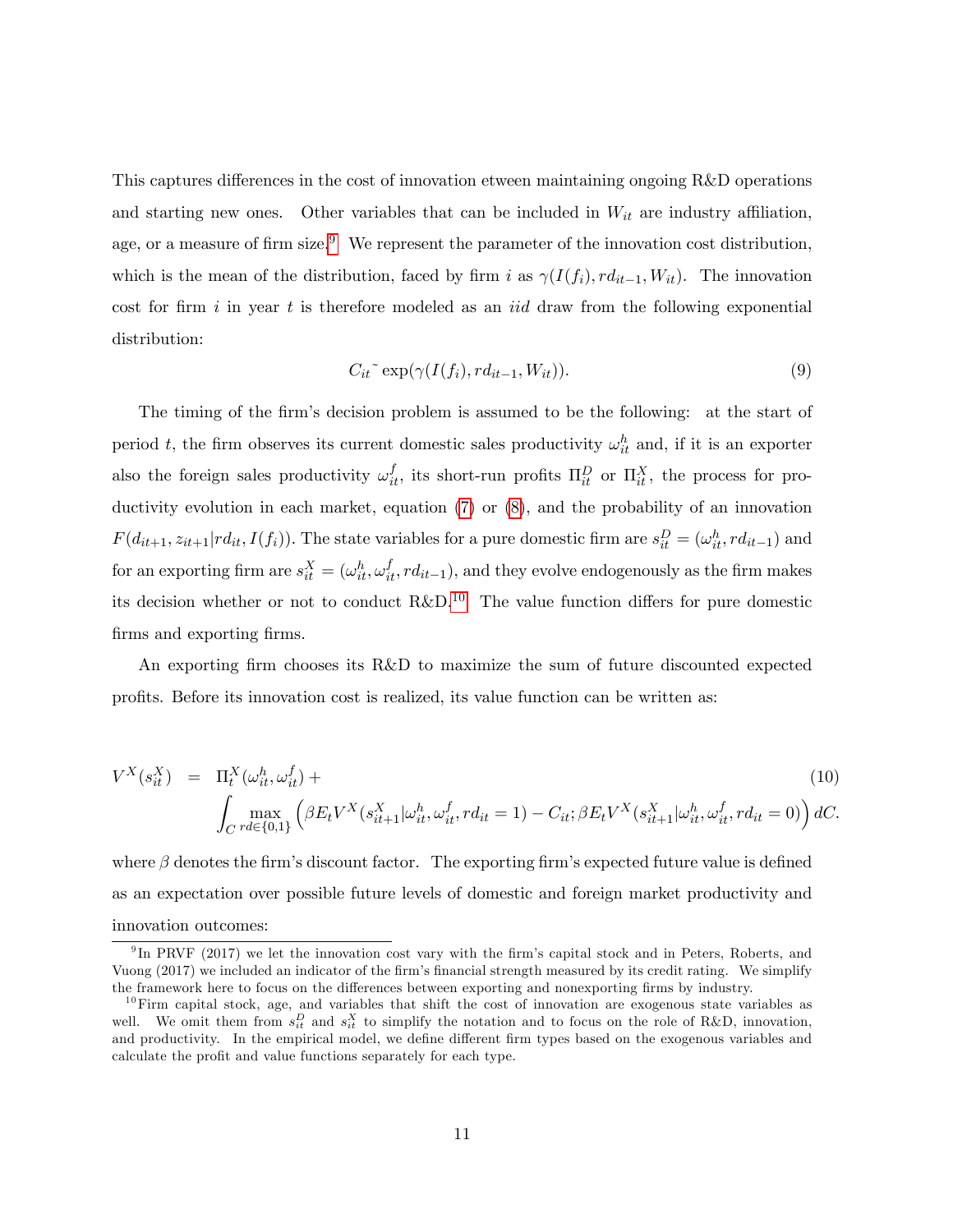$$
E_t V^X(s_{it+1}^X | \omega_{it}^h, \omega_{it}^f, r d_{it}) = \sum_{(d,z)} \int_{\omega^h, \omega^f} V^X(s_{it+1}^X) dG^X(\omega_{it+1}^h, \omega_{it+1}^f | \omega_{it}^h, \omega_{it}^f, d_{it+1}, z_{it+1})
$$
  
 
$$
\cdot F(d_{it+1}, z_{it+1} | r d_{it}, I(f_i) = 1)).
$$

Using these equations, we can characterize the exporter's optimal R&D choice  $rd_{it}$ . If it does not invest in R&D, its discounted expected future profits are  $\beta E_t V^X(s_{it+1}^X | \omega_{it}^h, \omega_{it}^f, r d_{it} = 0)$ . If it does invest in R&D, the discounted expected future profits are  $\beta E_t V^X(s_{it+1}^X | \omega_{it}^h, \omega_{it}^f, rd_{it} = 1)$ and it will incur innovation cost  $C_{it}$ . The marginal benefit of investing in R&D is the difference in the two expected future profits:

<span id="page-12-1"></span>
$$
\Delta EV^X(\omega_{it}^h, \omega_{it}^f) \equiv \beta E_t V^X(s_{it+1}^X | \omega_{it}^h, \omega_{it}^f, r d_{it} = 1) - \beta E_t V^X(s_{it+1}^X | \omega_{it}^h, \omega_{it}^f, r d_{it} = 0). \tag{12}
$$

The difference between these two measures of expected future profits is driven by the effect of R&D on the firm's future productivity in both markets. The firm will choose to make the investment if the marginal benefit of R&D is greater than or equal to its cost:  $\Delta EV^X(\omega_{it}^h, \omega_{it}^f)$  $\geq C_{it}$ . This condition will be the key to the empirical model of R&D choice developed below.

A firm operating in only the domestic market has a value function given by:

<span id="page-12-0"></span>
$$
V^{D}(s_{it}^{D}) = \Pi_{i}^{D}(\omega_{it}^{h}) + \int_{C \, r d \in \{0,1\}} (\beta E_{t} V^{D}(s_{it+1}^{D}|\omega_{it}^{h}, r d_{it} = 1) - C_{it}; \beta E_{t} V^{D}(s_{it+1}^{D}|\omega_{it}^{h}, r d_{it} = 0)) dC,
$$
\n(13)

where the expected future value is defined as:

$$
E_t V^D(s_{it+1}^D | \omega_{it}^h, r d_{it}) = \sum_{(d,z)} \int_{\omega^h} V^D(s_{it+1}^D) dG^D(\omega_{it+1}^h | \omega_{it}^h, d_{it+1}, z_{it+1}) F(d_{it+1}, z_{it+1} | r d_{it}, I(f_i) = 0).
$$
\n(14)

The marginal benefit of investing in  $R\&D$  is the difference in the expected future value when the firm invests in R&D versus when it does not:

<span id="page-12-2"></span>
$$
\Delta EV^D(\omega_{it}^h) \equiv \beta E_t V^D(s_{it+1}^D | \omega_{it}^h, r d_{it} = 1) - \beta E_t V^D(s_{it+1}^D | \omega_{it}^h, r d_{it} = 0). \tag{15}
$$

The domestic firm makes the same benefit-cost comparison as the exporting firm and will choose to invest in R&D if the expected marginal benefit is greater than or equal to the cost,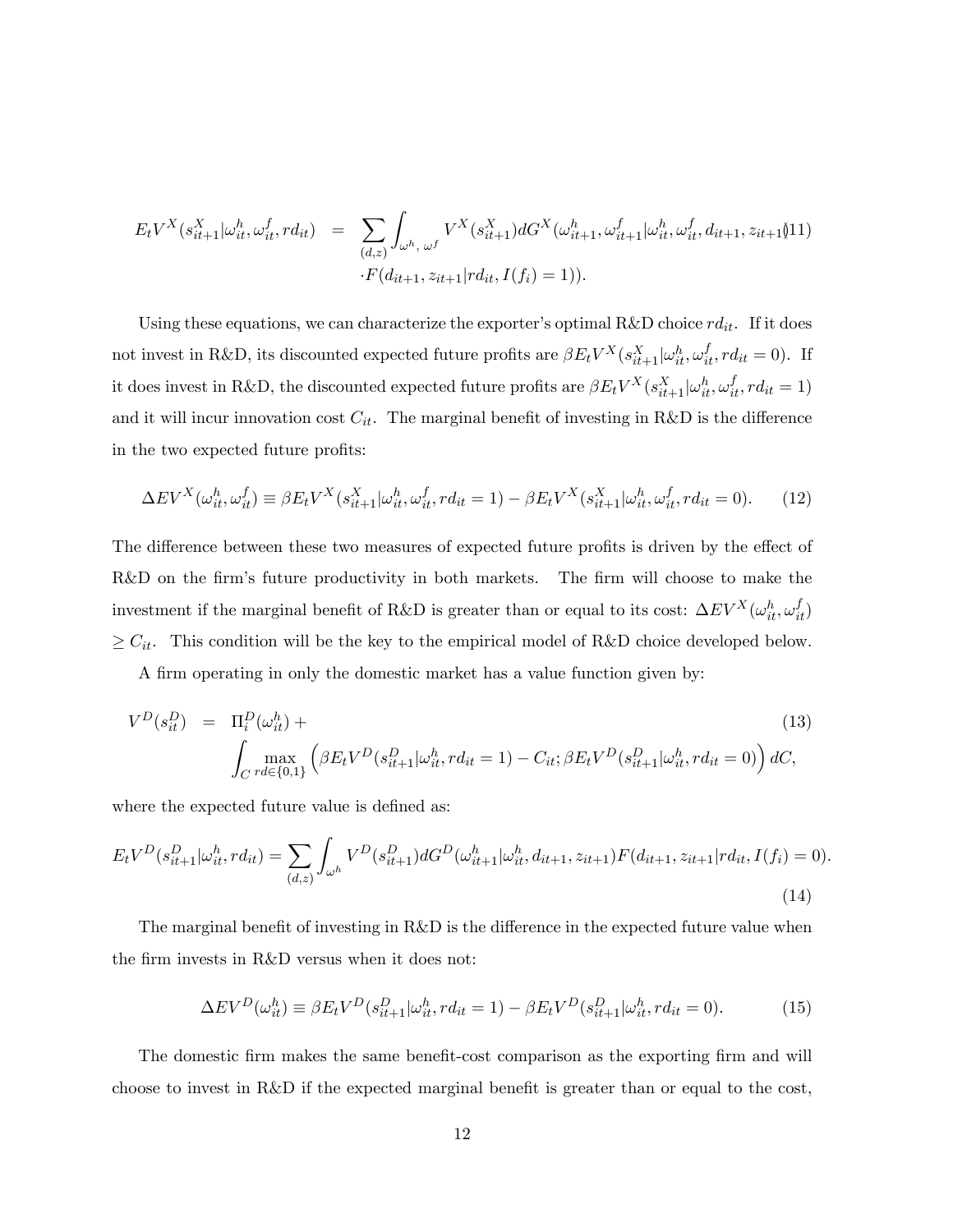$\Delta EV^D(\omega_{it}^h) \geq C_{it}$ . Compared to an exporting firm, the domestic firm can have a different probability of an innovation and its productivity in the home market can evolve in a different way, both in terms of its persistence and how it responds to product and process innovations. A key difference in the return to  $R\&D$  activities between a pure domestic firm and an exporting firm is the additional gain from innovation in the foreign market.<sup>[11](#page-13-0)</sup> This difference, along with possible differences in the cost of innovation, drives the disparity in firms' R&D choices and leads to differences in their productivity growth, sales, and profits.

Overall, this model endogenizes the firm's choice to undertake  $R&D$  investments allowing it to depend on the net expected gain in long-run profits of each option. This model places structure on the firm's decision rule and ties the firm's choice to invest in R&D explicitly to the resulting expected innovation and productivity outcomes. The key structural components that we estimate from the data are (i) the firm revenue functions in both markets, equation  $(4)$ , (ii) the process for productivity evolution in each market, equations  $(7)$  and  $(8)$ , (iii) the innovation rates  $F(d_{it+1}, z_{it+1}|rd_{it}, I(f_i))$ , and (iv) the  $\gamma$  parameters describing the cost of innovation, equation  $(9)$ . The complete model can be estimated with data on the firm's discrete decision to invest in R&D,  $rd$ , discrete indicators of innovation, d and z, sales in the home and foreign markets,  $r^h$  and  $r^f$ , the firm's capital stock and age, k and a, and other cost variables W: In the next two sections we describe the data and develop the empirical model.

## 3 Data

The data we use to analyze the role of  $R\&D$  in the productivity evolution of German firms are taken from the Mannheim Innovation Panel (MIP), an annual survey collected by the Centre for European Economic Research (ZEW). This survey is the German component of the

<span id="page-13-0"></span><sup>&</sup>lt;sup>11</sup>Though currently not exporting, domestic firms might invest in R&D to improve  $\omega^f$  to be sufficiently profitable to enter the foreign market in future periods. In this case,  $\omega^f$  is a state variable when the firm decides to enter the export market. The return to R&D,  $\Delta EV^D$ , would also include the future gain from foreign markets rather than only the improved stream of home market profit. If we observed export market entry and exit in our data, we could measure this additional contribution of R&D. However, this requires measuring foreign market productivity for domestic Örms. In their models of export market entry, Das, Roberts and Tybout (2007) and Aw, Roberts, and Xu (2011) do this by imposing structure on the relationship between the evolution of domestic and foreign market productivity. In this study, we cannot estimate the export entry decision and do not impose any restrictions on the relationship between productivity evolution in the domestic and export markets.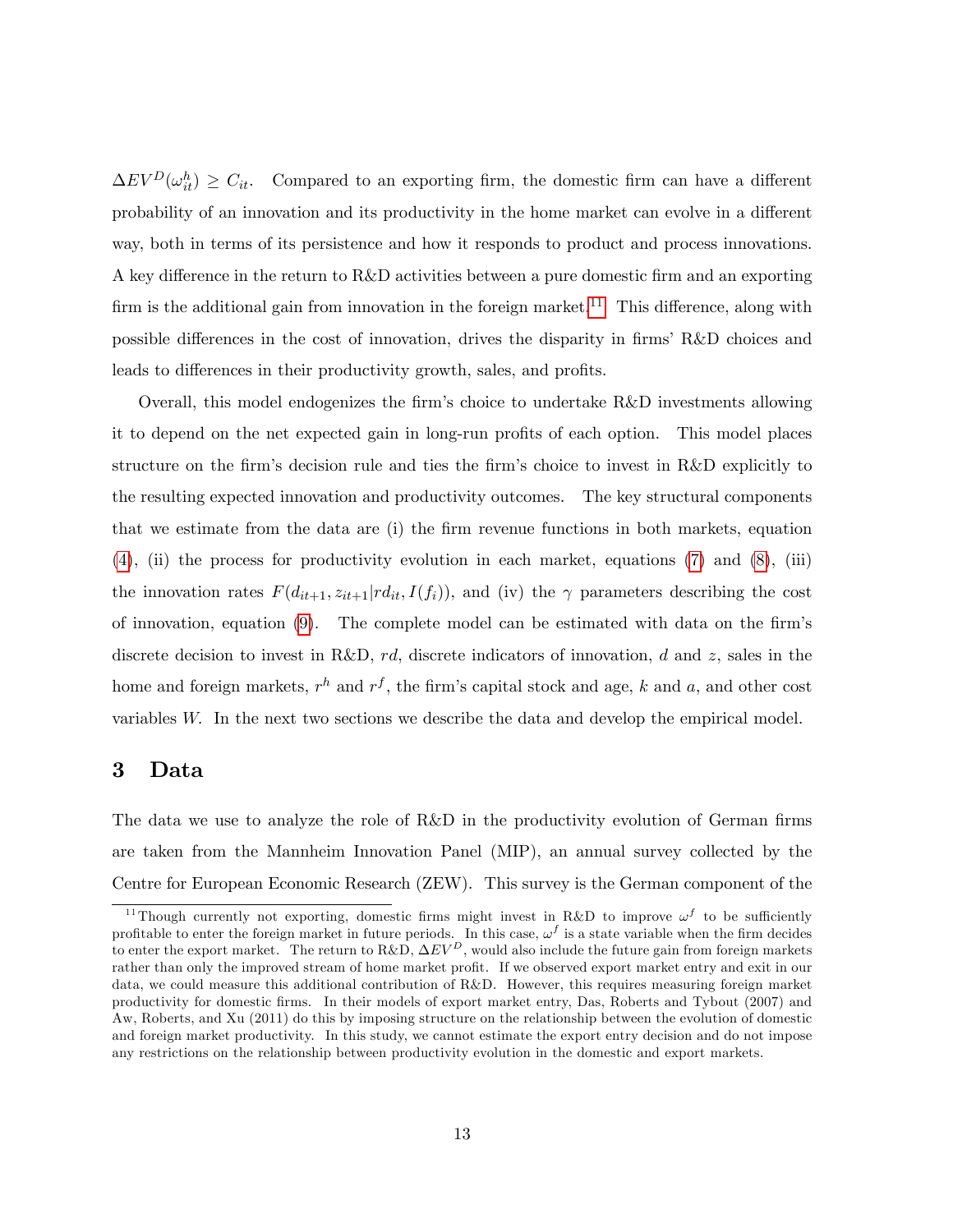Community Innovation Survey which is administered in all EU countries.<sup>[12](#page-14-0)</sup> We use a sample of Örms from Öve high-tech manufacturing sectors: chemicals (NACE rev 1.1 codes 23, 24), nonelectrical machinery (29), electronics (30, 31), instruments (33), and motor vehicles (34, 35). Our sample covers the years 1994-2008 and includes 540 observations (after taking lags) from 247 domestic firms and 2590 observations from 1041 exporting firms.

For the estimation of the model, we use data on firm sales in the German domestic market and total sales in all of its export markets, variable costs, capital stock, firm age, innovation expenditures and product and process innovations. The firm's total revenue is the sum of domestic and export sales. Total variable cost is defined as the sum of expenditure on labor, materials and energy. The firm's short-run profit is constructed as the difference between total revenue and total variable cost. The firm's value is the discounted sum of the future short-run proÖts and thus measures the long-run resources available to pay its capital expenses plus the economic profits.

In this article, we use the measures of both innovation inputs and innovation outputs collected in the Community Innovation Surveys. The firm's innovation input is measured by the firm's expenditure on innovative activities which includes  $R\&D$  plus spending on worker training, acquisition of external knowledge and capital, marketing, and design expenditures for producing a new product or introducing a new production process. The discrete R&D variable that we analyze in the empirical model  $(rd_{it})$  takes the value one if the firm reports a positive level of spending on innovation activities and zero otherwise. We also utilize two discrete variables for innovation output. In the survey in year  $t$ , the firms are asked whether they introduced new or significantly improved products or services during the years  $(t - 2)$ ,  $(t - 1)$ , or t. The discrete variable product innovation  $d_{it}$  takes the value one if the firm reports yes to the question. The discrete variable for process innovation  $z_{it}$  equals one if the firm reports new or significantly improved internal processes during the years  $(t-2)$  to  $t^{13}$  $t^{13}$  $t^{13}$ 

<span id="page-14-1"></span><span id="page-14-0"></span><sup>&</sup>lt;sup>12</sup> Details of the sampling design are discussed in PRVF and Rammer and Peters (2013).

<sup>&</sup>lt;sup>13</sup> In the empirical model, this outcome is related to R&D spending in the previous year  $(t-1)$ , so there is not a perfect match between the timing of the R&D and the realization of the innovations. This may lead us to overestimate the effect of  $R\&D$  on innovation since the innovation variable could be capturing outcomes from two years earlier. Attempting to use more distant lags of R&D spending exaggerates the problems caused by sample attrition and reduces the number of observations containing the necessary current and lagged variables. Sample attrition is due to nonreporting and not due to firm death (see PRVF for a discussion).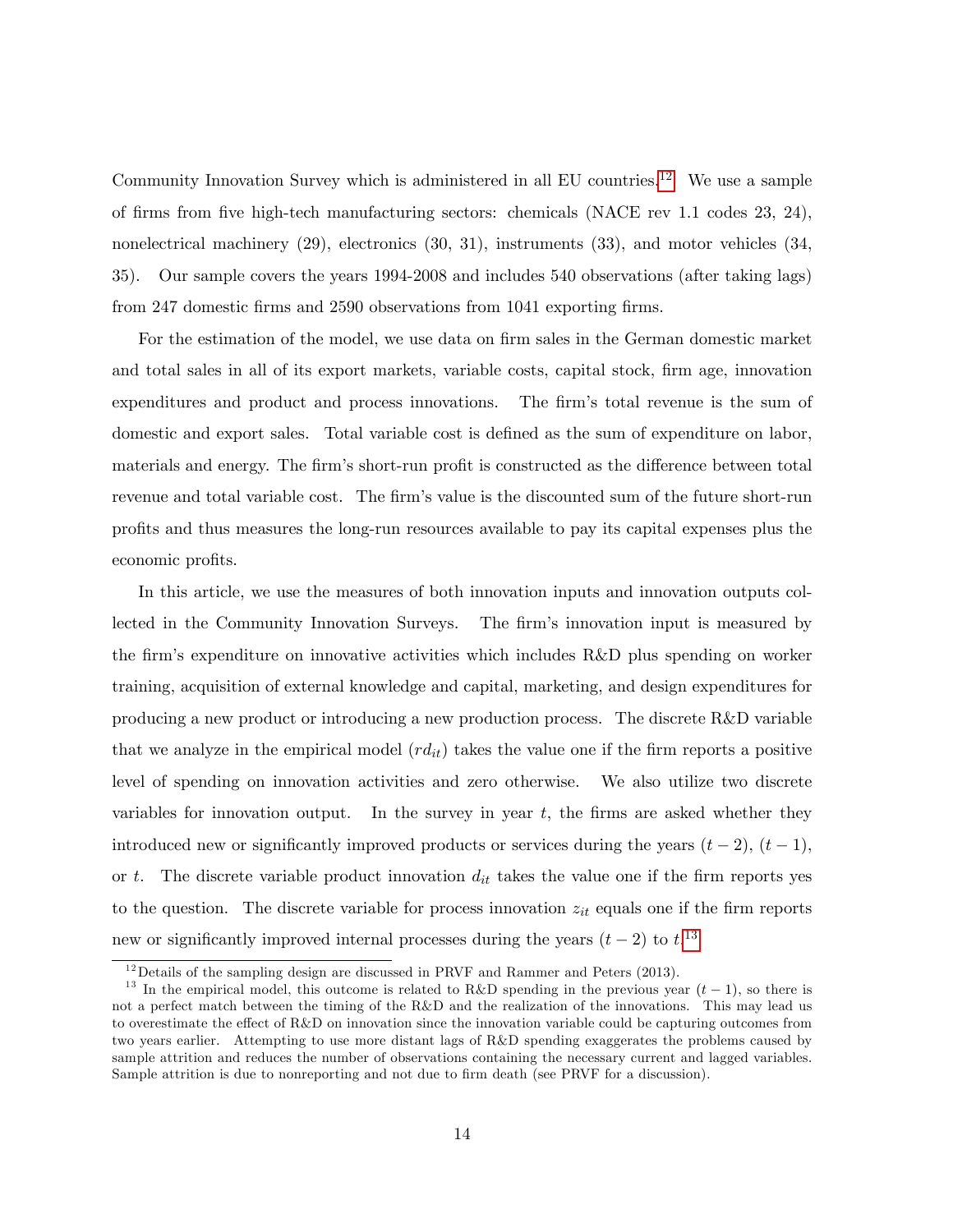Table 1 reports the differences in total revenue between exporting and domestic firms and the share of export sales for the exporters. domestic Örms have, on average, lower revenue than exporting firms. The difference could be due to the fact that domestic firms have, on average, less capital, lower productivity, and less investment activity. The difference in revenue between exporting and domestic Örms varies substantially across industries. We observe the smallest difference in the chemical industry where exporting firms have twice as much revenue as domestic firms. In the vehicle industry this difference amounts to 27 times.

The last three columns summarize the export intensity for exporting firms. Across all industries, the export intensity ranges between 4.7 percent (10th percentile) and 72.1 percent (90th percentile) implying substantial heterogeneity across Örms in the relative importance of the export market. There is a substantial number of firms that are most active in the domestic market (median of export intensity is 32.5 percent) and other firms with the export market being their main source of revenue.

| Table 1: Firm Sales in Domestic and Export Markets (millions of euros) |                                          |                    |                 |                          |                 |  |  |  |
|------------------------------------------------------------------------|------------------------------------------|--------------------|-----------------|--------------------------|-----------------|--|--|--|
|                                                                        | Domestic Firms<br><b>Exporting Firms</b> |                    |                 |                          |                 |  |  |  |
|                                                                        | Average Firm Sales                       | Average Firm Sales |                 | Export Sales/Total Sales |                 |  |  |  |
|                                                                        |                                          |                    | 10th percentile | Median                   | 90th percentile |  |  |  |
| Chemicals                                                              | 58.905                                   | 122.034            | 0.051           | 0.325                    | 0.724           |  |  |  |
| Machinery                                                              | 7.398                                    | 80.393             | 0.045           | 0.361                    | 0.769           |  |  |  |
| Electronics                                                            | 17.970                                   | 114.405            | 0.033           | 0.278                    | 0.643           |  |  |  |
| <b>Instruments</b>                                                     | 3.391                                    | 39.324             | 0.057           | 0.341                    | 0.732           |  |  |  |
| Vehicles                                                               | 6.584                                    | 178.077            | 0.032           | 0.291                    | 0.697           |  |  |  |
| Total Sample                                                           | 17.147                                   | 96.634             | 0.047           | 0.325                    | 0.721           |  |  |  |

Table 2 summarizes the differences in  $R&D$  investment rates and innovation rates between domestic and exporting firms for each industry. Overall, there is a very clear and robust pattern between the two groups across all Öve industries: exporters are more likely to invest in R&D and have higher realization rates for innovations. We focus on the average across all industries reported in the final row. The second and third columns give the fraction of firmyear observations that report positive spending on R&D and other innovation inputs. The rate for domestic firms is 0.422, while it is substantially higher, 0.855, for exporters. This is likely to be an important source of the often-observed productivity difference between exporting and domestic firms. The fourth and fifth columns present the rates of product innovation for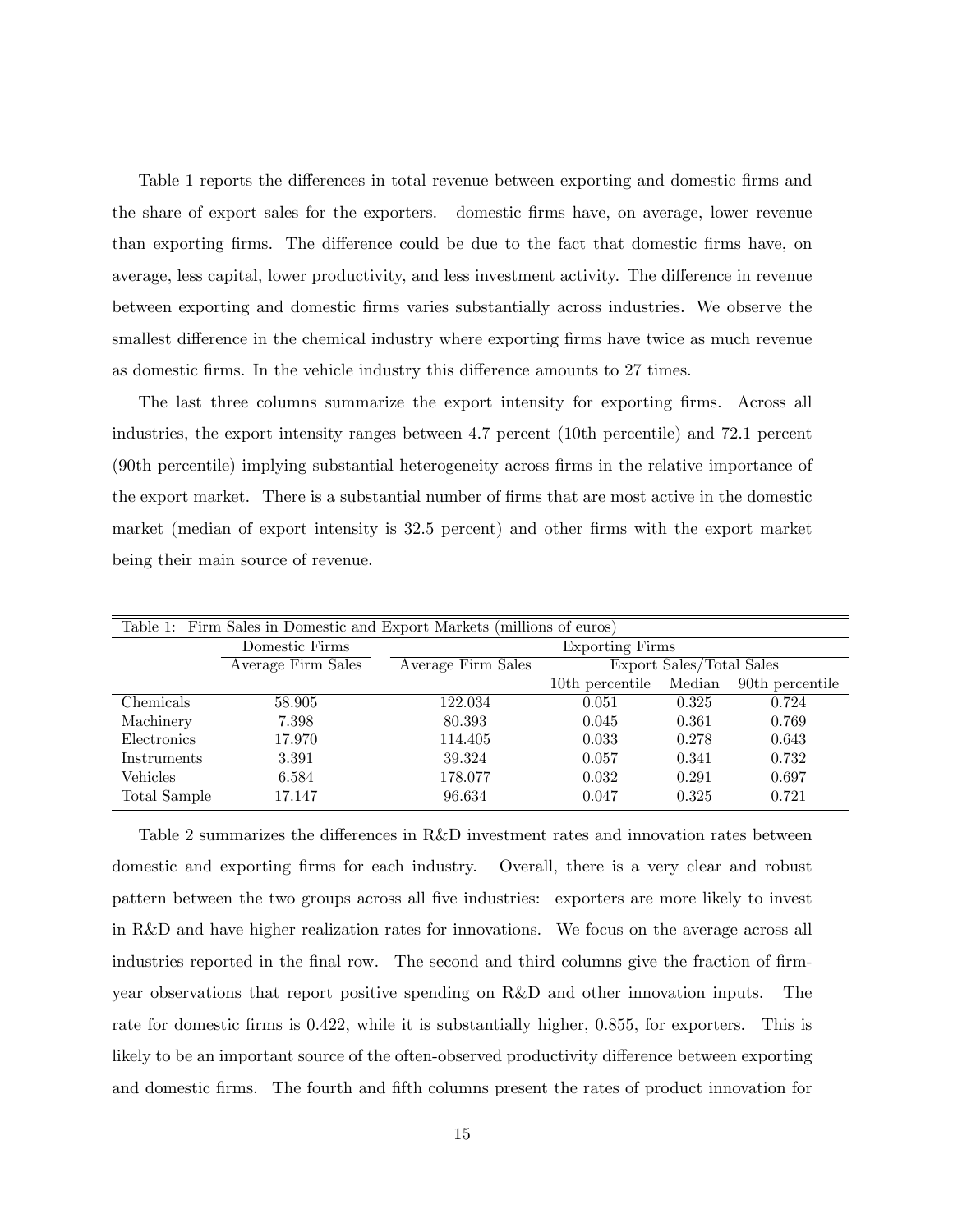the two groups of firms and there is a substantial difference here as well. On average, the proportion of Örm-year observations with product innovations is 0.370 for domestic Örms and 0.787 for exporters. Finally, the rates of process innovation, while lower than the rates of product innovation, show a similar pattern, with the rate for exporters being much larger than the rate for domestic firms, 0.309 versus 0.586. The model developed in the previous section allows innovations to occur at different rates for exporting and domestic firms. Moreover, it allows innovation to have different impacts on the future productivity of domestic and export sales. These two features contribute to the differences in the expected benefits of  $R\&D$  between exporting and domestic firms and subsequently help explain the difference in the proportion of firms engaging in R&D.

| Table 2: Firm Rates of R&D Investment and Product and Process Innovation |          |                     |                    |          |                    |          |  |  |  |
|--------------------------------------------------------------------------|----------|---------------------|--------------------|----------|--------------------|----------|--|--|--|
|                                                                          |          | R&D Investment Rate | Product Innovation |          | Process Innovation |          |  |  |  |
|                                                                          | Domestic | Exporter            | Domestic           | Exporter | Domestic           | Exporter |  |  |  |
| Chemicals                                                                | 0.596    | 0.800               | 0.472              | 0.726    | 0.449              | 0.577    |  |  |  |
| Machinery                                                                | 0.360    | 0.837               | 0.315              | 0.766    | 0.275              | 0.574    |  |  |  |
| Electronics                                                              | 0.495    | 0.909               | 0.477              | 0.842    | 0.385              | 0.601    |  |  |  |
| Instruments                                                              | 0.387    | 0.922               | 0.340              | 0.882    | 0.226              | 0.602    |  |  |  |
| Vehicles                                                                 | 0.276    | 0.801               | 0.241              | 0.702    | 0.207              | 0.589    |  |  |  |
| Average                                                                  | 0.422    | 0.855               | 0.370              | 0.787    | 0.309              | 0.586    |  |  |  |

## 4 Empirical Model

## 4.1 Productivity Evolution

We estimate the probability of innovation directly from the data as the fraction of observations reporting each of the four combinations of  $d_{it+1}$  and  $z_{it+1}$  conditioning on previous R&D choices  $rd_{it} \in \{0,1\}$  and the firm's export status  $I(f_i) \in \{0,1\}$ . The innovation probabilities are estimated separately for each industry. For exporting firms we estimate the industry elasticity of demand for home and foreign sales using the method in Das, Roberts, and Tybout (2007). We regress the firm's total variable cost (the sum of expenditure on labor, materials and energy) on the sales in each market and the coefficient on the sales variable in market  $l$  can be interpreted as  $1 + \frac{1}{\eta'}$ . For domestic firms, this is equivalent to the mean of the ratio of total variable cost to total sales.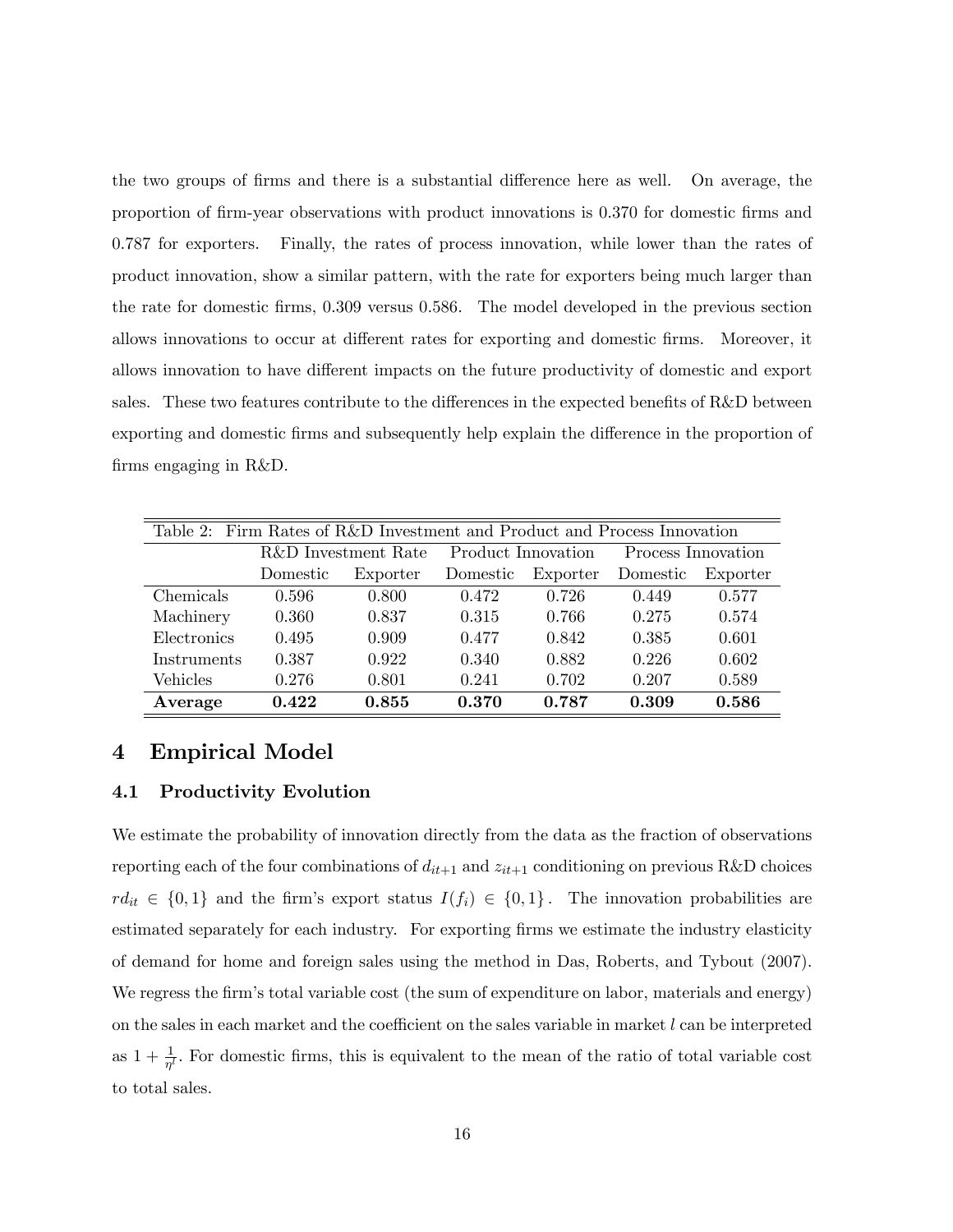Unlike the data on firm exports, domestic sales, and capital stock, which are observable to us, firm productivity in each market is not. We use the proxy variable approach of Olley and Pakes (1996) as applied by Doraszelski and Jaumandreu (2013) and PRVF (2017) to estimate the parameters of the revenue function, equation [\(4\)](#page-7-0), and the productivity process, equation [\(7\)](#page-9-0), and construct estimates of productivity in each market. In order to implement their methodology for the exporting firms, we need a control variable for each market that will depend on firm productivity. In general, firms with high productivity in the domestic market will have large output and thus large material expenditures for domestic production  $m_{it}^h$ . Similarly, high productivity in foreign market sales will result in large production for the export market and large expenditures on materials for export production  $m_{it}^f$ . We do not directly observe  $m_{it}^h$  and  $m_{it}^f$  but construct them by dividing total material expenditures, which we observe, into these two components using the markup-weighted share of sales in each market. The markup-weighted share of sales in market  $l$  is equal to the physical quantity of sales in market l. Specifically, the share of material expenditure allocated to sales in market  $h$  is:

$$
sm_{it}^h = \frac{\exp(r_{it}^h)(\frac{\eta^f}{1+\eta^f})}{\exp(r_{it}^h)(\frac{\eta^f}{1+\eta^f}) + \exp(r_{it}^f)(\frac{\eta^h}{1+\eta^h})}
$$

and  $sm_{it}^f = 1 - sm_{it}^h$ . This assumption is restrictive, because it assumes that the expenditure on materials is used in Öxed proportion to the quantity of output in each market, but it is a practical way to incorporate information on the Örmís relative size in the domestic and export market. Our constructed material variables will contain information on both the firm's total size and its relative size in each market.

Using the structure of our model, we can solve for the demand functions for the material inputs. The factor demand equation for the log of materials used for production in each market  $l = h, f$  is:

<span id="page-17-0"></span>
$$
m_{it}^l = \beta_t^l + (1 + \eta^l)\beta_k k_{it} + (1 + \eta^l)\beta_a a_{it} - (1 + \eta^l)\omega_{it}^l. \tag{16}
$$

In this equation, the intercept  $\beta_t^l$  depends on the common time-varying components in the model which include the intercept of the demand function in market  $l$  and the variable input prices. The material demand depends on the observed capital stock, age, and unobserved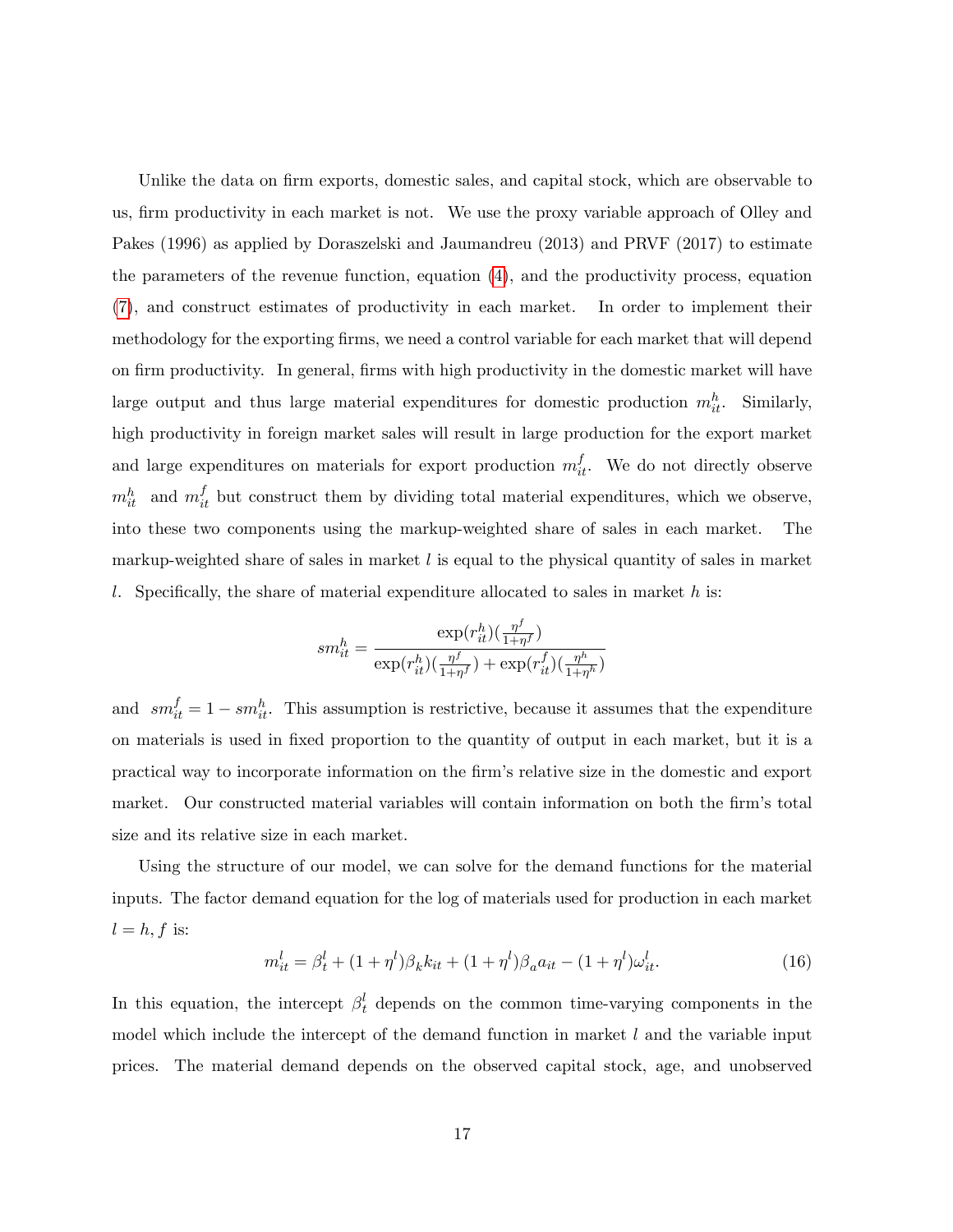market productivity. Solving equation [\(16\)](#page-17-0) for productivity gives:

<span id="page-18-0"></span>
$$
\omega_{it}^{l} = \left(\frac{1}{1+\eta^{l}}\right)\beta_{t}^{l} + \beta_{k}k_{it} + \beta_{a}a_{it} - \left(\frac{1}{1+\eta^{l}}\right)m_{it}^{l}.
$$
\n(17)

We substitute this expression into the productivity evolution process, equation  $(7)$ , lag it one period and substitute it for  $\omega_{it}^l$  in the revenue equations [\(4\)](#page-7-0). This allows us to express revenue in each market as a function of current and lagged capital, lagged age, lagged materials, and the product and process innovations.

<span id="page-18-1"></span>
$$
r_{it}^{l} = \lambda_{0}^{l} + \lambda_{t}^{l} + (1 + \eta^{l})(\beta_{k}k_{it} + \beta_{a}a_{it})
$$
\n
$$
-\alpha_{1} \left[ \beta_{t-1}^{l} + (1 + \eta^{l})\beta_{k}k_{it-1} + (1 + \eta^{l})\beta_{a}a_{it-1} - m_{it-1}^{l} \right]
$$
\n
$$
-(\frac{\alpha_{2}}{1 + \eta^{l}}) \left[ \beta_{t-1}^{l} + (1 + \eta^{l})\beta_{k}k_{it-1} + (1 + \eta^{l})\beta_{a}a_{it-1} - m_{it-1}^{l} \right]^{2}
$$
\n
$$
-(1 + \eta^{l}) \left[ \alpha_{3}^{l} z_{it} + \alpha_{4}^{l} d_{it} + \alpha_{5}^{l} z_{it} d_{it} \right] - (1 + \eta^{l}) \varepsilon_{it}^{l} + v_{it}^{l}.
$$
\n(18)

The error term  $v_{it}^l$  is a transitory shock to the firm's revenue function which is not observed by the Örm prior to choosing its variable inputs or making its R&D decision. For estimation we utilize the moment conditions implied by the fact that the error term  $-(1 + \eta)\varepsilon_{it}^l + v_{it}^l$  is uncorrelated with all right-hand side variables,  $a_{it-1}, k_{it}, k_{it-1}, m_{it-1}^l, z_{it}, d_{it}$ , and  $z_{it}d_{it}$ . The intercept  $\lambda_0^l$  is a combination of the intercepts of the revenue function and the productivity evolution equation  $\alpha_0^l$ . We can separately identify the  $\alpha_0^l$  parameter from the revenue function intercepts using the moment condition that  $\varepsilon_{it}^l$  has a zero mean. The time coefficients  $\lambda_t^l$  and  $\beta_{t-1}^l$  are functions of the common time-varying variables including the demand intercept and factor prices. The  $\beta_{t-1}^l$  coefficients are identified, up to a base-year normalization, and can be distinguished from the  $\lambda_t^l$  coefficients because of the higher-order power on  $\omega_{it-1}^l$  in equation [\(7\)](#page-9-0). We allow the intercept  $\lambda_0^l$  to vary across the two-digit industries in each group, reflecting industry differences in the revenue functions and include the industry-specific estimate of the demand elasticity as data. We also allow the  $\beta_k$  and  $\beta_a$  parameters to differ in the two markets, rather than constraining them to be equal as in the theoretical model, to allow for possible differences in the marginal cost of production in each market. Finally, using the estimated residuals in the productivity evolution equations, we estimate the variance and covariance of the productivity shocks. After estimation of the revenue function parameters, Örm-level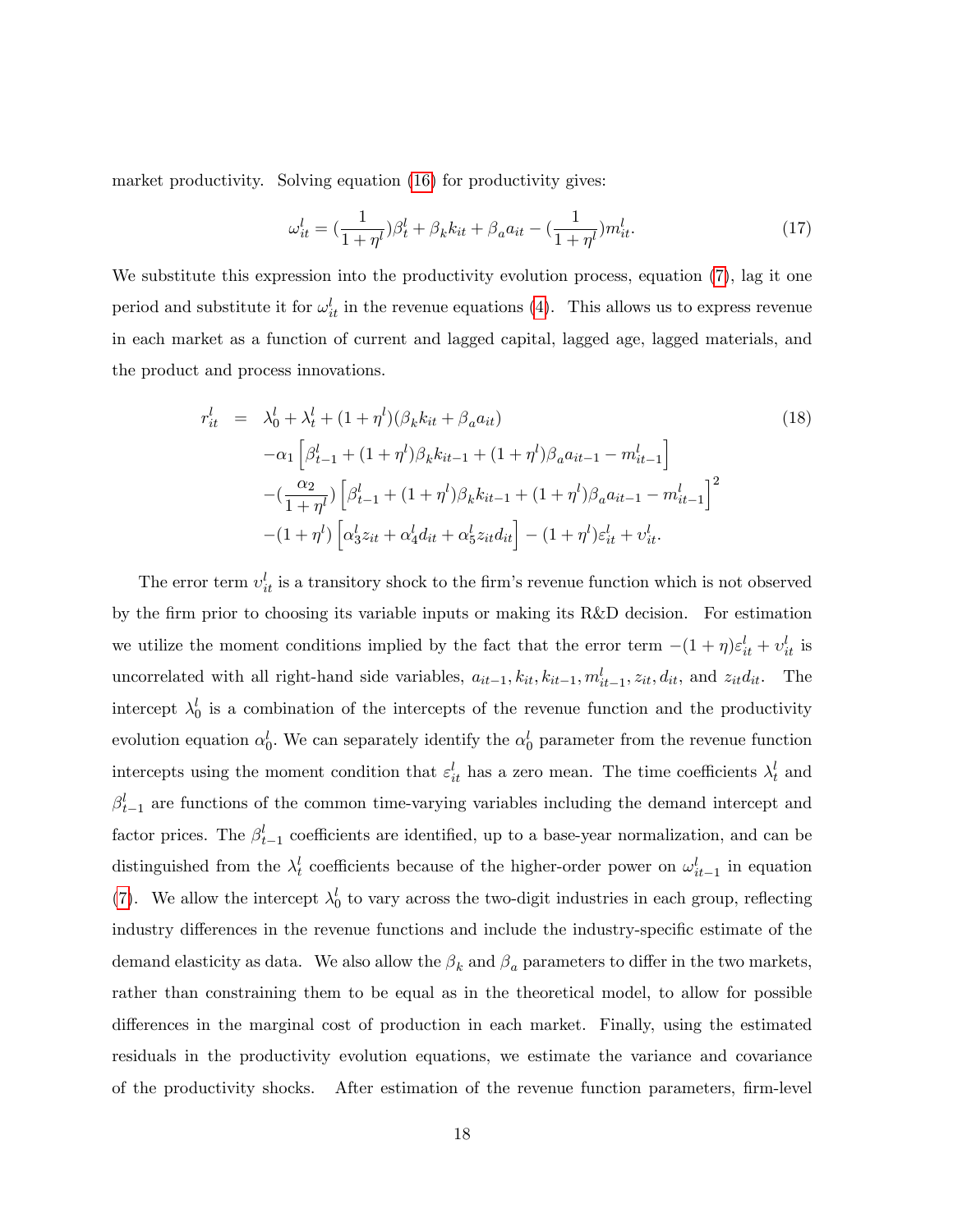productivity in each market is constructed from the inverted material demand function equation [\(17\)](#page-18-0). The same estimation procedure is used for domestic Örms except we use the total material expenditures of the firm as the control function.

#### 4.2 Value Function and the Dynamic Choice of R&D

Given estimates of the state variables and structural parameters described in the last section, we can solve for the value functions, equations  $(10)$  and  $(13)$  and, importantly, the expected payoff to each firm from investing in R&D,  $\Delta EV^D(\omega_{it}^h)$  for domestic firms and  $\Delta EV^X(\omega_{it}^h, \omega_{it}^f)$  for exporting firms. We use the nested fixed-point algorithm developed by Rust (1987) to estimate the structural parameters. At each iteration of the structural parameters, we approximate each of the value functions as a weighted sum of Chebyshev polynomials and include the weights as additional parameters to estimate. We use separate approximations for the domestic firms, whose state space is  $s_{it}^D = (\omega_{it}^h, rd_{it-1})$  and exporting firms, which have the state space  $s_{it}^X =$  $(\omega_{it}^h, \omega_{it}^f, rd_{it-1})$ . Exogenous state variables that shift the profit and cost function; age, capital stock, and industry, are treated as fixed firm characteristics in the value function calculation.<sup>[14](#page-19-0)</sup>

The probability that a firm chooses to invest in  $R\&D$  is given by the probability that its innovation cost  $C_{it}$  is less than the expected payoff. For domestic firms this is:

<span id="page-19-2"></span>
$$
Pr\left(r d_{it} = 1 | s_{it}^D\right) = Pr\left[C_{it} \le \Delta E V^D(\omega_{it}^h)\right]
$$
\n(19)

and for exporting firms it is

<span id="page-19-3"></span>
$$
Pr\left(r d_{it} = 1 | s_{it}^X\right) = Pr\left[C_{it} \le \Delta EV^X(\omega_{it}^h, \omega_{it}^f)\right].\tag{20}
$$

Assuming the firm's state variables  $s^D$  or  $s^X$  are independent of the cost draws and that the costs are *iid* draws from the distributions in equation  $(9)$ , across all firms and time, the likelihood function for the firms' discrete R&D choice can be expressed as:

<span id="page-19-1"></span>
$$
L(\gamma | rd, s) = \prod_{i=1}^{N} \prod_{t=1}^{T_i} Pr(r d_{it} | s_{it}; \gamma), \qquad (21)
$$

<span id="page-19-0"></span> $14$ The profit function also depends on year dummies. After estimation there is no trend in the time estimates. We treat the value functions as stationary and use the average over the time coefficients when calculating the value function.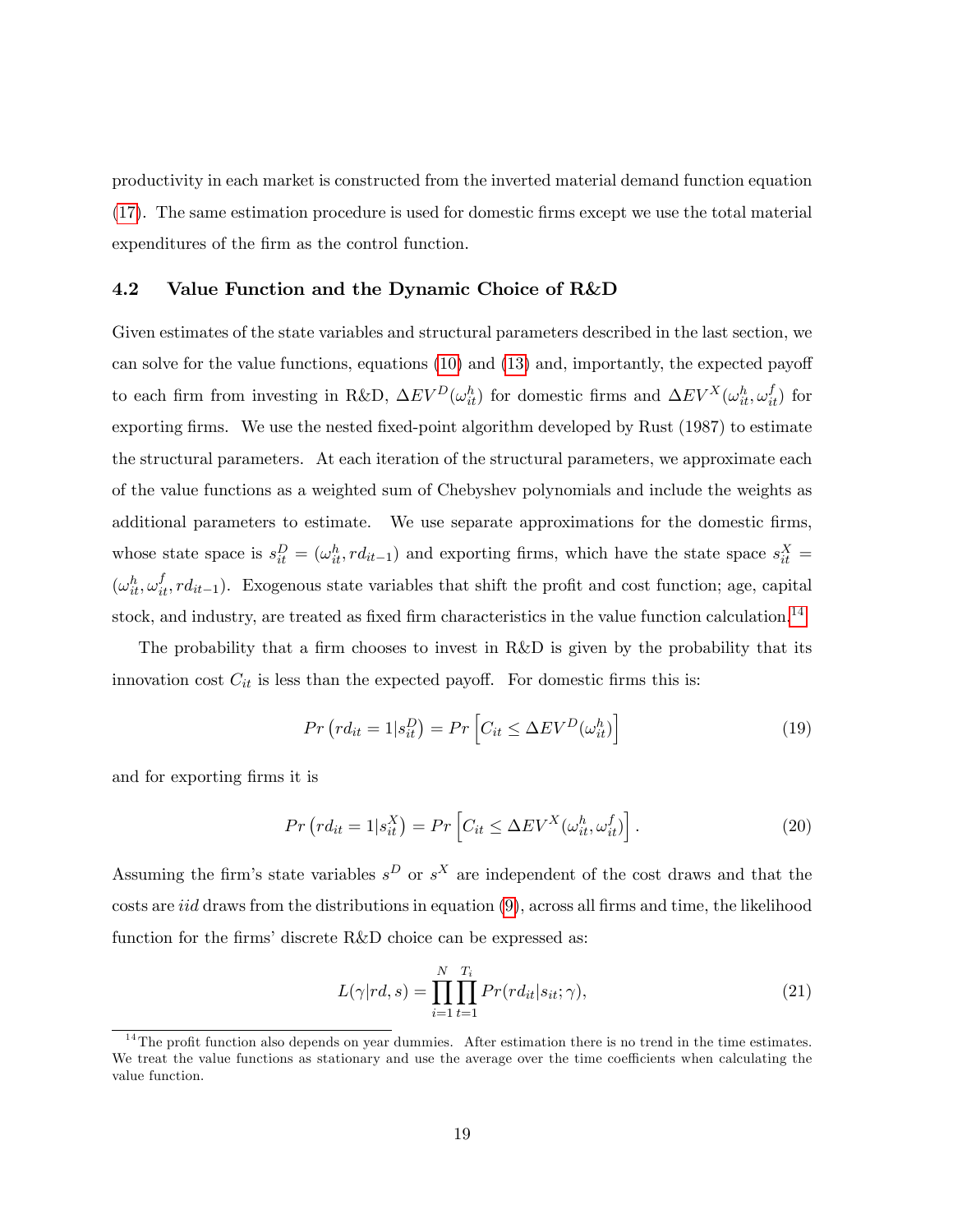where  $\gamma$  is the vector of innovation cost function parameters. The vectors rd and s contain every firm's R&D choice and state variables for each period, respectively. The total number of firms is denoted by N and  $T_i$  is the number of observations for firm i.

## 5 Empirical Results

In the next subsection we provide the estimated relationships from the first-stage model linking R&D, innovation, and productivity. The second subsection reports results from the dynamic model for the cost and the long-run expected benefits of  $R&D$ .

#### 5.1 R&D, Innovation, and Productivity

Table 3 summarizes the empirical relationship between firm R&D investment and innovation,  $F(d_{it+1}, z_{it+1}|rd_{it}, I(f_i)).$  It reports the estimated probability a firm introduces successful innovations conditional on their R&D choices and export status  $I(f_i)$ . If a firm does not invest in R&D in period t, columns  $(2)$  - (5) report the probability of realizing either no innovation, only product innovation, only process innovation, or both types of innovations in the next period. On average, domestic Örms that do not invest in R&D report no innovation with a frequency of 0.827 and at least one type of innovation with a frequency of 0.173 (sum of columns (3) to (5)). The equivalent estimates for exporting firms are 0.736 for no innovation and 0.264 for at least one type of innovation. In addition, in every industry exporting Örms have a higher frequency of innovation than domestic Örms. In the case where the Örm invests in R&D, the innovation probabilities are reported in columns  $(6)$  -  $(9)$ . When investing, the frequency of innovation (sum of columns (6) to (9)) increases substantially to 0.768 for domestic and 0.913 for exporting firms. In every industry, exporters have a higher frequency of innovation than domestic firms.<sup>[15](#page-20-0)</sup> This higher rate of innovation contributes to exporters having higher productivity levels and profits.

How these differences in the innovation rates affect a firm's incentive to invest in  $R\&D$ depends on how  $\Delta EV$  in equations [\(12\)](#page-12-1) and [\(15\)](#page-12-2) is affected by the difference in innovation

<span id="page-20-0"></span><sup>&</sup>lt;sup>15</sup>For firms that report innovations, realizing both product and process innovations is the most common outcome for all industries. Stand alone product innovations are realized with a higher frequency than process innovations for both exporting and nonexporting firms, regardless of their R&D investments.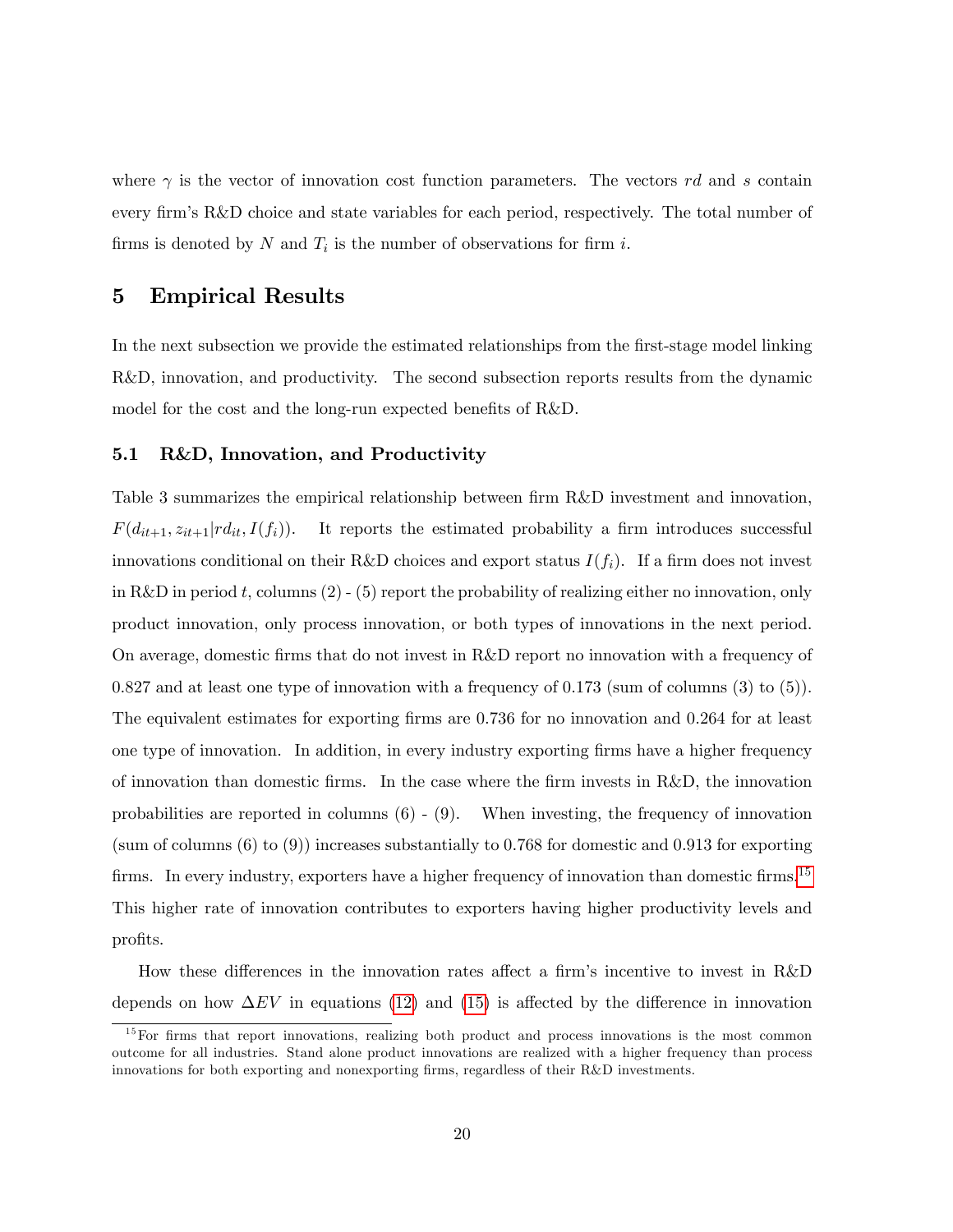rates when  $rd_t = 0$  versus  $rd_t = 1$ . In this case, there is a minor difference between exporters and domestic firms. The probability of an innovation increases, on average, by 0.595 (from 0.173 to 0.768) for domestic Örms if they invest in R&D. The increase in this probability for exporters is slightly larger,  $0.649$  (from  $0.264$  to  $0.913$ ) than for domestic firms. There is a larger difference when we separate product and process innovations. In the case of product innovations  $(d = 1, z = 0 \text{ or } d = 1, z = 1)$ , R&D increases the probability of innovation by  $0.669$  for exporters but only  $0.524$  for domestic firms. For process innovations, the difference is modest, 0.468 for exporters and 0.421 for domestic firms. Overall, for both domestic and exporting firms, investment in R&D substantially increases the probability of innovation. The impact of R&D is larger for exporters than domestic firms, especially with respect to product innovation. However, whether this leads to a higher R&D investment rate or not will also depend on how much the realized product and process innovations impact the level of productivity.

| Probability of Innovation Conditional on Past R&D: $Pr(d_{t+1}, z_{t+1}   rd_t, I(f_i))$<br>Table 3: |            |       |       |       |            |       |       |       |
|------------------------------------------------------------------------------------------------------|------------|-------|-------|-------|------------|-------|-------|-------|
|                                                                                                      | $rd_t = 0$ |       |       |       | $rd_t = 1$ |       |       |       |
| Product innovation                                                                                   | $d=0$      | $d=1$ | $d=0$ | $d=1$ | $d=0$      | $d=1$ | $d=0$ | $d=1$ |
| Process innovation                                                                                   | $z=0$      | $z=0$ | $z=1$ | $z=1$ | $z=0$      | $z=0$ | $z=1$ | $z=1$ |
| <b>Domestic Firms</b>                                                                                |            |       |       |       |            |       |       |       |
| Chemicals                                                                                            | 0.833      | 0.042 | 0.042 | 0.083 | 0.154      | 0.179 | 0.179 | 0.487 |
| Machinery                                                                                            | 0.841      | 0.024 | 0.008 | 0.127 | 0.271      | 0.200 | 0.100 | 0.429 |
| Electronics                                                                                          | 0.786      | 0.089 | 0.000 | 0.125 | 0.153      | 0.186 | 0.051 | 0.610 |
| Instruments                                                                                          | 0.836      | 0.055 | 0.018 | 0.091 | 0.315      | 0.315 | 0.056 | 0.315 |
| Vehicles                                                                                             | 0.824      | 0.020 | 0.039 | 0.118 | 0.263      | 0.158 | 0.053 | 0.526 |
| Average                                                                                              | 0.827      | 0.042 | 0.016 | 0.115 | 0.232      | 0.216 | 0.087 | 0.465 |
| <b>Exporting Firms</b>                                                                               |            |       |       |       |            |       |       |       |
| Chemicals                                                                                            | 0.766      | 0.054 | 0.054 | 0.126 | 0.097      | 0.223 | 0.036 | 0.644 |
| Machinery                                                                                            | 0.721      | 0.096 | 0.059 | 0.125 | 0.089      | 0.258 | 0.034 | 0.619 |
| Electronics                                                                                          | 0.625      | 0.075 | 0.075 | 0.225 | 0.084      | 0.285 | 0.025 | 0.605 |
| Instruments                                                                                          | 0.821      | 0.026 | 0.000 | 0.154 | 0.059      | 0.301 | 0.007 | 0.633 |
| Vehicles                                                                                             | 0.735      | 0.122 | 0.020 | 0.122 | 0.127      | 0.186 | 0.059 | 0.629 |
| Average                                                                                              | 0.736      | 0.077 | 0.048 | 0.139 | 0.087      | 0.258 | 0.030 | 0.625 |

The next stage of the empirical model uses equation [\(18\)](#page-18-1) to estimate the parameters of the revenue functions and the processes of productivity evolution. The estimation results, together with the estimates of the demand elasticities, are reported in Table 4.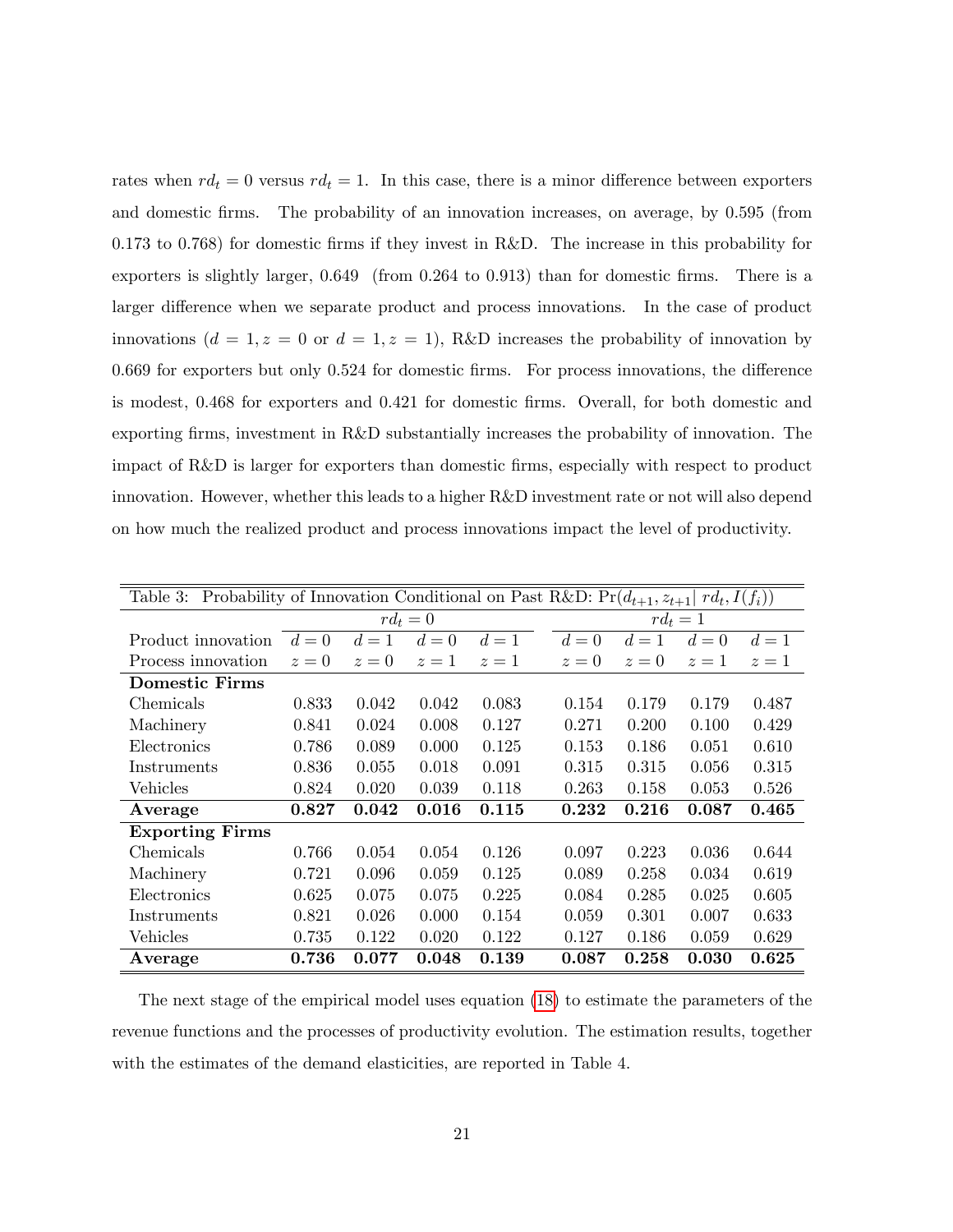| Table 4: Productivity Evolution and Profit Function Parameters (standard errors) |                                 |                       |                       |  |  |  |
|----------------------------------------------------------------------------------|---------------------------------|-----------------------|-----------------------|--|--|--|
|                                                                                  | <b>Exporting Firms</b>          |                       | Domestic Firms        |  |  |  |
|                                                                                  | Domestic Revenue Export Revenue |                       | Domestic Revenue      |  |  |  |
| <b>Productivity Evolution</b>                                                    |                                 |                       |                       |  |  |  |
| $\omega_{t-1}$                                                                   | $0.761~(0.018)$ **              | $0.896(0.023)$ **     | $0.558~(0.048)$ **    |  |  |  |
| $\omega_{t-1}^2$                                                                 | $0.087~(0.008)$ **              | $0.059(0.006)$ **     | $0.213(0.019)$ **     |  |  |  |
| $d_{\cdot}$                                                                      | $0.027~(0.011)*$                | $0.061~(0.018)$ **    | 0.016(0.029)          |  |  |  |
| $\overline{z}$                                                                   | $0.046~(0.020)*$                | 0.012(0.033)          | 0.056(0.044)          |  |  |  |
| $d * z$                                                                          | $-0.007(0.022)$                 | 0.021(0.036)          | $-0.049(0.054)$       |  |  |  |
| $Var(\varepsilon)$                                                               | 0.037                           | 0.085                 | 0.072                 |  |  |  |
| $Cov(\varepsilon^h, \varepsilon^f)$                                              |                                 | 0.016                 |                       |  |  |  |
| <b>Revenue Function</b>                                                          |                                 |                       |                       |  |  |  |
| k <sub>i</sub>                                                                   | $-0.065$ $(0.004)$ **           | $-0.065$ $(0.004)$ ** | $-0.102$ $(0.009)$ ** |  |  |  |
| age 10-19                                                                        | $-0.005(0.018)$                 | 0.013(0.030)          | 0.023(0.037)          |  |  |  |
| age 20-49                                                                        | $-0.099$ $(0.027)$ **           | $-0.129$ $(0.050)$ ** | $-0.043(0.046)$       |  |  |  |
| age > 50                                                                         | $-0.202$ $(0.033)$ **           | $-0.226(0.064)$ **    | $-0.086(0.060)$       |  |  |  |
| Intercept                                                                        | $1.138(0.319)$ **               | 0.760(0.701)          | $0.782(0.241)$ **     |  |  |  |
| Chemicals                                                                        | $0.136$ $(0.044)$ **            | $-0.038(0.066)$       | $-0.013(0.103)$       |  |  |  |
| Machinery                                                                        | 0.070(0.037)                    | 0.005(0.060)          | 0.087(0.086)          |  |  |  |
| Electronics                                                                      | $0.099(0.041)^*$                | 0.088(0.068)          | $0.207~(0.094)*$      |  |  |  |
| Instruments                                                                      | 0.051(0.041)                    | $0.165~(0.067)$ *     | 0.001(0.096)          |  |  |  |
| <b>Demand Elasticity</b>                                                         |                                 |                       |                       |  |  |  |
| Chemicals                                                                        | $-3.045$ $(0.055)$ **           | $-3.989(0.206)$ **    | $-2.981(0.116)$ **    |  |  |  |
| Machinery                                                                        | $-4.220(0.071)$ **              | $-4.287$ $(0.128)$ ** | $-4.207$ $(0.124)$ ** |  |  |  |
| Electronics                                                                      | $-4.254(0.091)$ **              | $-3.794$ $(0.186)$ ** | $-4.260(0.181)$ **    |  |  |  |
| Instruments                                                                      | $-4.235(0.074)$ **              | $-3.506$ $(0.135)$ ** | $-3.480(0.097)$ **    |  |  |  |
| Vehicles                                                                         | $-4.737(0.135)$ **              | $-4.557$ $(0.312)$ ** | $-4.604$ $(0.255)$ ** |  |  |  |
| sample size                                                                      | 2,590                           | 2,590                 | 540                   |  |  |  |
| The models also include a full set of year dummies.                              |                                 |                       |                       |  |  |  |
| ** significant at the .01 level, * significant at the .05 level                  |                                 |                       |                       |  |  |  |

The second and third columns of Table 4 report estimates of the productivity evolution process for domestic and export market sales for the exporting firms. The first two coefficients jointly determine the persistence of the productivity process,  $\frac{\partial \omega_{t+1}}{\partial \omega_t}$ . Productivity persistence averages 0.79 in the domestic market and 0.86 in the export market. In both cases, productivity is highly persistent, implying a long-lived productivity impact of innovations. This further enhances the gain from investing in R&D. The coefficients on  $d, z$ , and  $dz$  measure the impact of product and process innovations on revenue productivity. For domestic sales, both innovations have a significant positive effect on productivity, increasing it by 2.7 percent for a product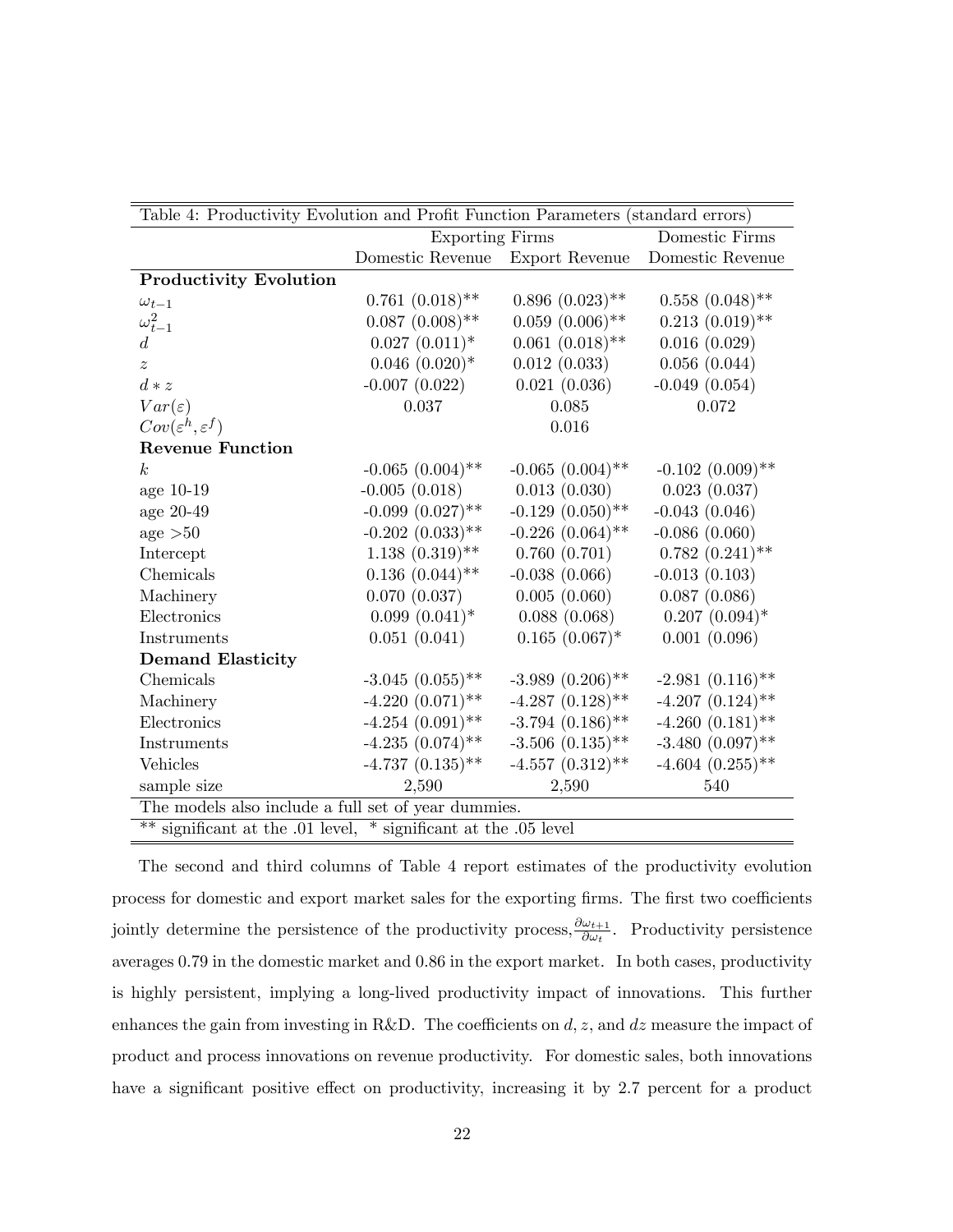innovation and 4.6 percent for a process innovation. Firms that report both types of innovations have productivity that is 6.6 percent  $(=0.027 + 0.046 - 0.007)$  higher than noninnovators on average. In the export market, product innovation is particularly important, increasing productivity by 6.1 percent. Process innovations increase productivity by 1.2 percent and firms with both types of innovations have productivity levels that are 9.4 percent higher than noninnovators.

The relative importance of the domestic versus export market channel to the exporting firm's R&D choice is determined by both the productivity persistence and the impact of innovation in each market. The results in Table 4 indicate that there is both higher productivity persistence and larger impact of innovation on export market productivity, implying that R&D investment will have a larger impact on firm profits through the export channel. The impact of  $R&D$ investment on firm value will increase with the share of the firm's sales in the export market. Holding innovation costs constant, this will lead to a greater incentive to invest in R&D by exporting firms with larger export shares.

The last column of the table reports the productivity coefficients for the domestic firms. The productivity process for these firms is persistent with an average persistence level of  $\frac{\partial \omega_{t+1}}{\partial \omega_t} = 0.72$ which is slightly lower than that of exporters. The productivity impact of product innovation for domestic firms is smaller than that of exporting firms while the productivity effect of process innovation is larger for the domestic firms. For a firm with both types of innovation, average productivity will be 2.3 percent higher than a firm with no innovation. However, none of the innovation coefficients are significant for the domestic firms. Overall, we find strong evidence that innovation has a significant effect on both domestic and export market productivity for exporting firms but much weaker evidence of any impact for domestic firms. This difference contributes to a widening gap between exporting and domestic Örm productivity over time.

The remaining rows in Table 4 report the coefficients of the profit function, equations  $(4)$ and  $(5)$ . Capital has a negative coefficent implying that firms with larger capital stocks have lower variable costs and thus higher revenues and profits. The firm age coefficients measure the deviation from the youngest group of firms, and the negative signs imply that more mature firms have, on average, lower variable production costs, hence higher profits. The highest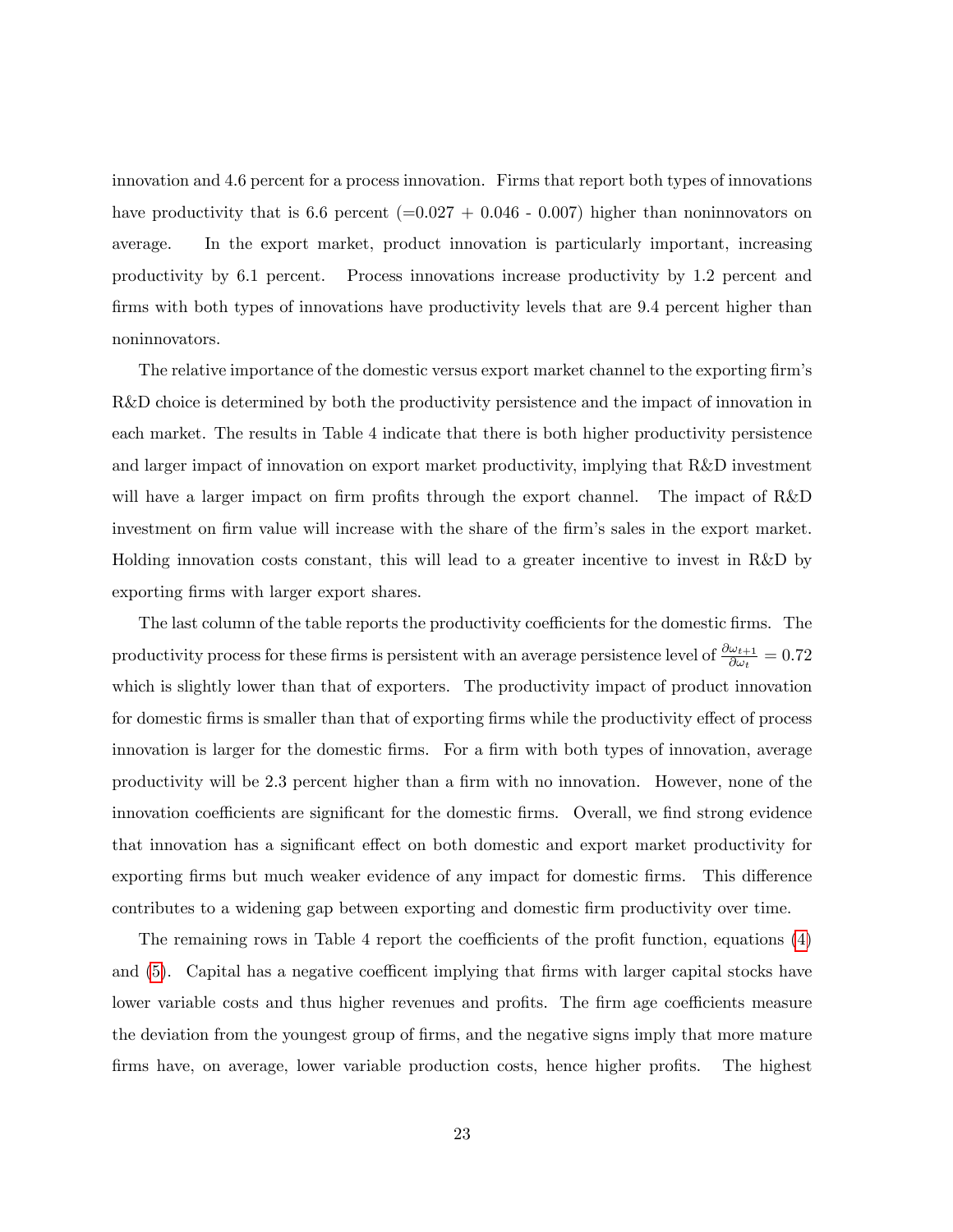profits will be earned by the oldest firms. The demand elasticities are reported in the bottom panel of Table 4. Profits are inversely related to the demand elasticity. Whereas the demand elasticities are fairly similar across the markets and industries, the smaller elasticities for the chemical industry imply that profits will be higher in this industry for a given level of sales. In the electronics, instruments, and vehicle industries, the smaller demand elasticity for export sales, compared to the elasticity for domestic sales, will contribute to a larger impact of export sales on profits for the exporting firms. This will increase the value of exporting in generating a larger expected benefit from R&D and increase the probability of investing in R&D. Given the parameter estimates in Table 4, we construct estimates of revenue productivity  $\hat{\omega}_{it}^h$  and  $\hat{\omega}_{it}^f$ it for sales in each market using equation [\(17\)](#page-18-0).

Before proceeding to the dynamic estimation, we estimate the reduced-form policy function for the discrete R&D choice. The policy function depends on the state variables  $\omega^h$  and  $\omega^f$ as well as the variables that define the firm types: industry, capital stock, and age. Probit estimates for the discrete  $R&D$  variable using a simple linear specification of the explanatory variables are reported in Table 5. For exporting firms, both foreign market productivity  $\omega^f$ and capital are positively correlated with the firm's decision to invest in  $R\&D$  and, for domestic firms, capital is positively correlated with  $R&D$  choice. These effects are statistically significant. In contrast, domestic market productivity is negatively correlated with R&D choice for both groups of firms and the coefficients are not statistically significant, suggesting a more complex relationship between the state variables and  $R\&D$  choice than this specification allows.

The coefficient estimates in Table 5 reflect a combination of the underlying structural components: the innovation process, productivity evolution, profit function, and innovation costs, and cannot be interpreted as causal effects. We have already seen that R&D investment increases the probability of innovation and innovations increase domestic and export market productivity. In the next section we report estimates from the dynamic component of the model: the cost of innovation and the expected benefit of investing in R&D,  $\Delta EV^X(\omega_{it}^h, \omega_{it}^f)$ for exporting firms and  $\Delta EV^D(\omega_{it}^h)$  for domestic firms. These allow us to quantify how differences in domestic and foreign productivity affect the payoff to  $R&D$  and the probability of R&D investment by the firm, factors which cannot be learned from studying the reduced-form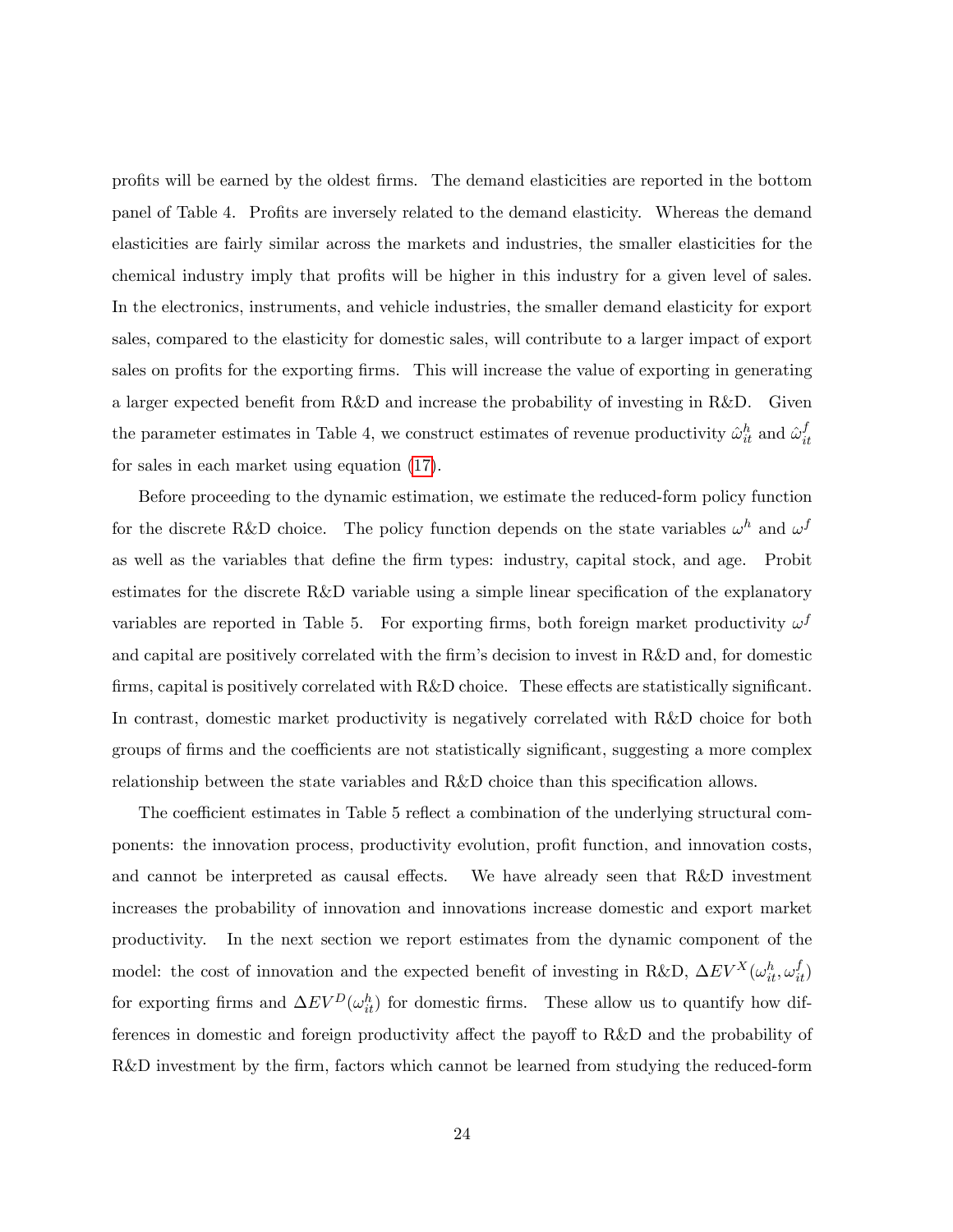policy function coefficients in Table 5.

| Table 5: Probit Estimates of Policy Functions for $rd_{it}$ |                        |                                                                   |  |  |  |  |  |
|-------------------------------------------------------------|------------------------|-------------------------------------------------------------------|--|--|--|--|--|
|                                                             | <b>Exporting Firms</b> | Domestic Firms                                                    |  |  |  |  |  |
| $\omega^h$                                                  | $-0.127(0.079)$        | $-0.074(0.118)$                                                   |  |  |  |  |  |
| $\omega^f$                                                  | $0.284~(0.056)$ **     |                                                                   |  |  |  |  |  |
| k <sub>i</sub>                                              | $0.120(0.022)$ **      | $0.180~(0.034)$ **                                                |  |  |  |  |  |
| age 10-19                                                   | $-0.110(0.094)$        | $-0.319(0.156)$ *                                                 |  |  |  |  |  |
| age 20-49                                                   | $-0.295(0.092)$ **     | $-0.141(0.161)$                                                   |  |  |  |  |  |
| $\text{age} > 50$                                           | $-0.044(0.010)$        | $-0.678~(0.229)$ **                                               |  |  |  |  |  |
| Intercept                                                   | $0.587(0.136)$ **      | $-0.519(0.237)$ **                                                |  |  |  |  |  |
| Chemicals                                                   | $-0.004(0.112)$        | $0.651~(0.245)$ **                                                |  |  |  |  |  |
| Machinery                                                   | $0.263$ $(0.010)$ **   | 0.327(0.210)                                                      |  |  |  |  |  |
| Electronics                                                 | $0.707~(0.127)$ **     | $0.782~(0.229)$ **                                                |  |  |  |  |  |
| Instruments                                                 | $0.888(0.130)$ **      | 0.423(0.230)                                                      |  |  |  |  |  |
| All regressions include a full set of year dummies.         |                        |                                                                   |  |  |  |  |  |
|                                                             |                        | ** significant at the 0.01 level, * significant at the 0.05 level |  |  |  |  |  |

### 5.2 The Cost of Innovation and the Expected Benefits of  $R&D$

Table 6 reports the final set of parameter estimates: the dynamic costs of innovation. These are estimated by maximizing the likelihood function in equation [\(21\)](#page-19-1) with respect to the parameter vector  $\gamma$ . We allow the distribution of startup and maintenance costs to differ across industry and with firm export status. Combinations of these parameters give the mean of the untruncated distribution of innovation costs for firms with different industry, export status, and R&D history.

| Table 6: Innovation Cost Parameters (standard errors)           |                                    |                      |  |  |  |  |  |
|-----------------------------------------------------------------|------------------------------------|----------------------|--|--|--|--|--|
| Industry                                                        | Startup Cost                       | Maintenance Cost     |  |  |  |  |  |
| Chemicals                                                       | $\overline{13.127 \ (3.203)^{**}}$ | $3.455$ $(1.284)$ ** |  |  |  |  |  |
| Machinery                                                       | $10.197~(2.187)$ **                | $4.456$ $(1.513)$ ** |  |  |  |  |  |
| Electronics                                                     | $9.398(2.497)$ **                  | $3.180(1.541)$ **    |  |  |  |  |  |
| Instruments                                                     | 3.443(2.185)                       | 0.540(0.579)         |  |  |  |  |  |
| Vehicles                                                        | $17.404~(3.518)$ **                | $10.427 (1.810)$ **  |  |  |  |  |  |
| <b>Exporting Firms</b>                                          | $19.904$ $(1.530)$ **              | $2.231(0.638)$ **    |  |  |  |  |  |
| Domestic Firms                                                  | 1.144(2.038)                       | 0.370(1.351)         |  |  |  |  |  |
| ** significant at the .01 level, * significant at the .05 level |                                    |                      |  |  |  |  |  |

There are several clear patterns in the cost estimates. The first finding is that maintenance costs are smaller than startup costs for all industries and both export status groups. This means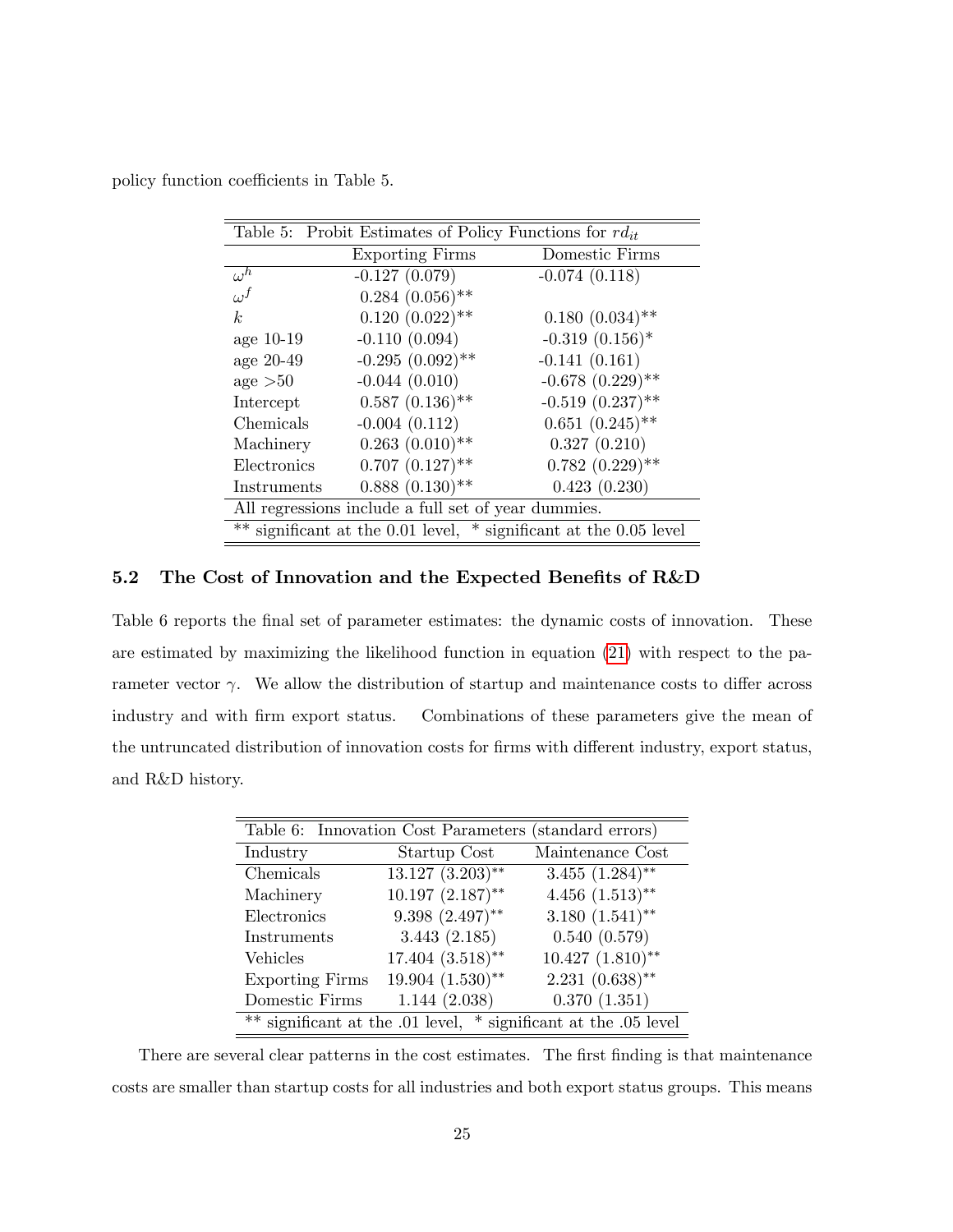that, comparing two firms with the same characteristics and thus the same expected payoff to  $R&D$ , the firm that has previously engaged in  $R&D$  will, on average, find it less expensive to develop an innovation than a firm with no prior  $R&D$  experience. The cost differential is substantial. The ratio of the mean startup cost to maintenance cost varies from 1.7 (vehicles) to 6.3 (instruments) across the industries. Prior R&D experience induces a cost saving in the innovation process so that Örms with prior experience will be more likely to continue investing in R&D than firms without prior R&D experience starting R&D investment. A second finding is that startup costs are significantly higher for exporting firms. In the estimated model, the payoff to conducting R&D is going to be larger for exporting firms because of the larger impact of R&D on innovation (as seen in Table 3) and the larger impact of innovation on productivity (as seen in Table 4). Due to a larger payoff to  $R&D$ , exporting firms are willing to incur higher  $R&D$ expenditures to get the expected productivity gain resulting from R&D investment. The final pattern concerns cost variation across industries. Estimated cost differences across industries reflect the difference in long-run profits that must be earned from firm's successful innovation. Firms in the vehicles industry face, on average, the highest innovation cost, whereas firms in the instrument industry have the lowest costs among the five industries. An exporting firm in the vehicles industry with no previous R&D experience faces, on average, an innovation cost of 37.31 million euros while a domestic Örm with previous R&D engagement would have an innovation cost of 10.80 million euros. These costs amounts to 23.35 million and 0.91 million Euro for firms in the instrument industry, respectively.

As part of the estimation algorithm, we solve for the value functions and construct the expected payoff to R&D,  $\Delta EV^D(\omega_{it}^h)$  for firms that sell only in the domestic market and  $\Delta EV^X(\omega_{it}^h, \omega_{it}^f)$  for firms that sell in both markets. These payoffs are functions of the firm's respective revenue productivities. Table 7 summarizes the firm's expected payoffs to R&D at the 25th, 50th, and 75th percentiles of the productivity distributions,  $\omega_{it}^h$ , and  $\omega_{it}^f$ . The payoffs are reported for a firm between 10 and 19 years old with capital stock at the median level in each industry. The variations in  $\Delta EV$  reflect the differences in expected benefit from R&D investment that arises solely from differences in productivity levels.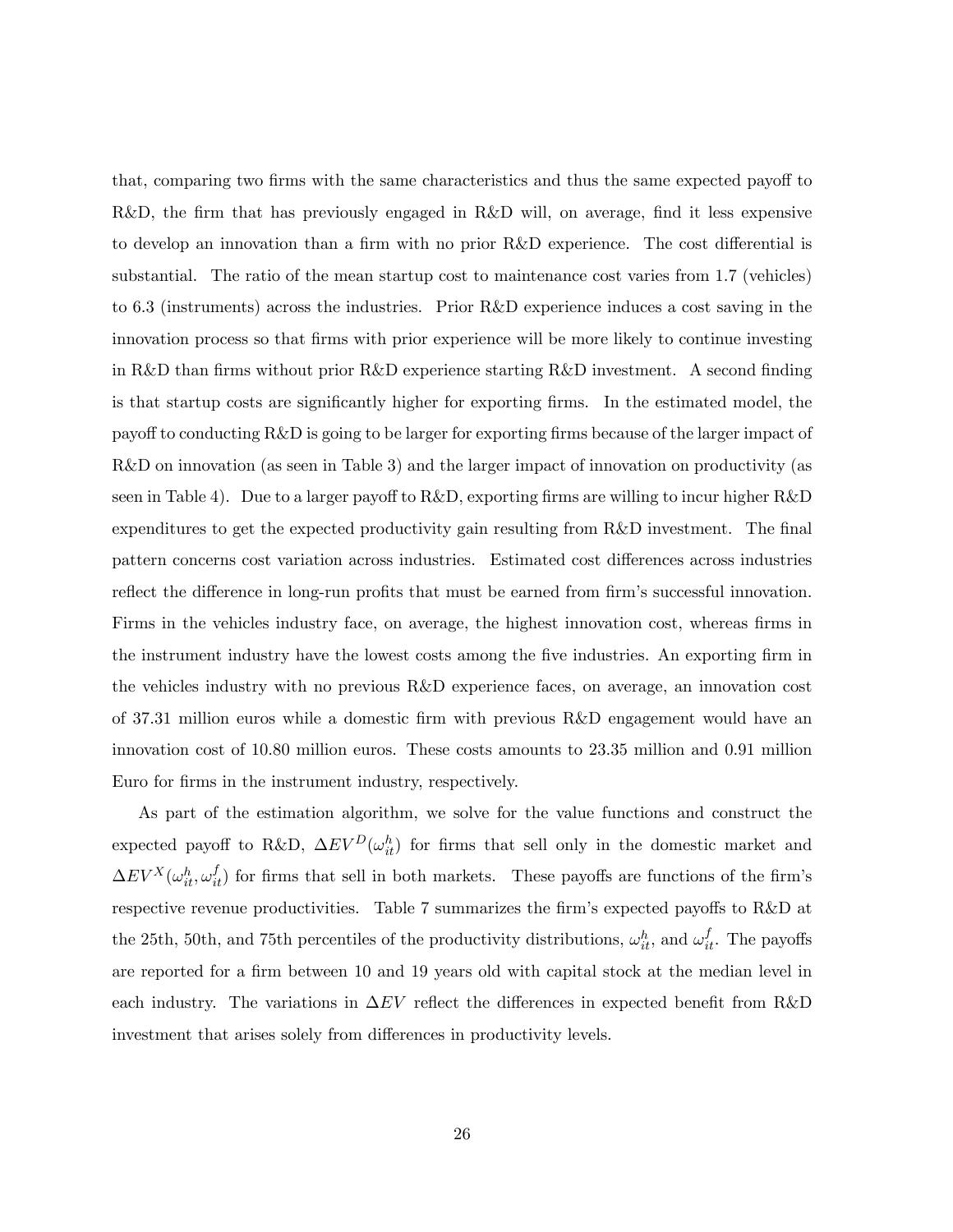| Table 7 : $\Delta EV^D(\omega^h)$<br>and $\Delta EV^X(\omega^h, \omega^f)$<br>(millions of euros) |                 |                                                                                                                       |                 |  |  |  |  |  |  |
|---------------------------------------------------------------------------------------------------|-----------------|-----------------------------------------------------------------------------------------------------------------------|-----------------|--|--|--|--|--|--|
|                                                                                                   |                 | Percentile of the distribution of $\omega^h$                                                                          |                 |  |  |  |  |  |  |
|                                                                                                   | 25th percentile | 50th percentile                                                                                                       | 75th percentile |  |  |  |  |  |  |
| Domestic firms $\Delta EV^D(\omega^h)$                                                            |                 |                                                                                                                       |                 |  |  |  |  |  |  |
| Chemicals                                                                                         | 0.661           | 0.773                                                                                                                 | 0.965           |  |  |  |  |  |  |
| Machinery                                                                                         | 0.589           | 0.847                                                                                                                 | 1.018           |  |  |  |  |  |  |
| Electronics                                                                                       | 1.302           | 1.772                                                                                                                 | 2.358           |  |  |  |  |  |  |
| Instruments                                                                                       | 0.300           | 0.446                                                                                                                 | 0.618           |  |  |  |  |  |  |
| <b>Vehicles</b>                                                                                   | 0.327           | 0.418                                                                                                                 | 0.637           |  |  |  |  |  |  |
| Exporting firms $\Delta EV^X(\omega^h,\omega^f)^a$                                                |                 |                                                                                                                       |                 |  |  |  |  |  |  |
| Chemicals                                                                                         | 10.720, 17.473  | 11.533, 18.269                                                                                                        | 12.274, 18.990  |  |  |  |  |  |  |
| Machinery                                                                                         | 15.920, 20.521  | 17.003, 21.582                                                                                                        | 18.522, 23.065  |  |  |  |  |  |  |
| Electronics                                                                                       | 10.752, 15.299  | 13.695, 18.132                                                                                                        | 16.617, 20.926  |  |  |  |  |  |  |
| Instruments                                                                                       | 8.701, 11.004   | 9.515, 11.790                                                                                                         | 10.485, 12.725  |  |  |  |  |  |  |
| Vehicles                                                                                          | 22.963, 39.212  | 26.289 42.430                                                                                                         | 29.537, 45.534  |  |  |  |  |  |  |
|                                                                                                   |                 | <sup><i>a</i></sup> The two entries are constructed at the 25th and 75th percentile of the distribution of $\omega^f$ |                 |  |  |  |  |  |  |

The top panel summarizes the benefit for domestic firms. In the chemical industry, a firm that only sells its output on the domestic market and has a productivity level of  $\omega^h$  = 0:46 (25th percentile of the productivity distribution) earns an additional expected long-run profit of 0.661 million euros if it invests in R&D. The expected earning rises with higher domestic sales productivity and equals 0.965 million euros at  $\omega^h = 0.95$  (75th percentile of the distribution). The expected benefit for domestic firms in the electronics industry is higher than in the remaining four industries, ranging between 1.302 to 2.358 million euros. Overall, the expected benefit roughly doubles as we move from the 25th to the 75th percentile of the productivity distribution for all industries.

The bottom panel of Table 7 summarizes the expected benefit for the exporting firms. Each cell reports two numbers, the expected benefit at the 25th and 75th percentiles of  $\omega^f$ . For example, an exporting chemical firm with  $\omega^h$  at the 25th percentile and a level of  $\omega^f$  equal to the 25th percentile of that distribution would earn 10.720 million euros from investing in R&D. Holding  $\omega^h$  fixed, this would rise to 17.473 million if  $\omega^f$  increased to the 75th percentile.

Three patterns are evident in this table. First, the level of the expected payoff to  $R&D$ for exporting firms is substantially higher than that of domestic firms,  $\Delta EV^X(\omega^h, \omega^f)$  $\Delta EV^D(\omega^h)$ . This reflects the higher probability of successful innovations for exporting firms,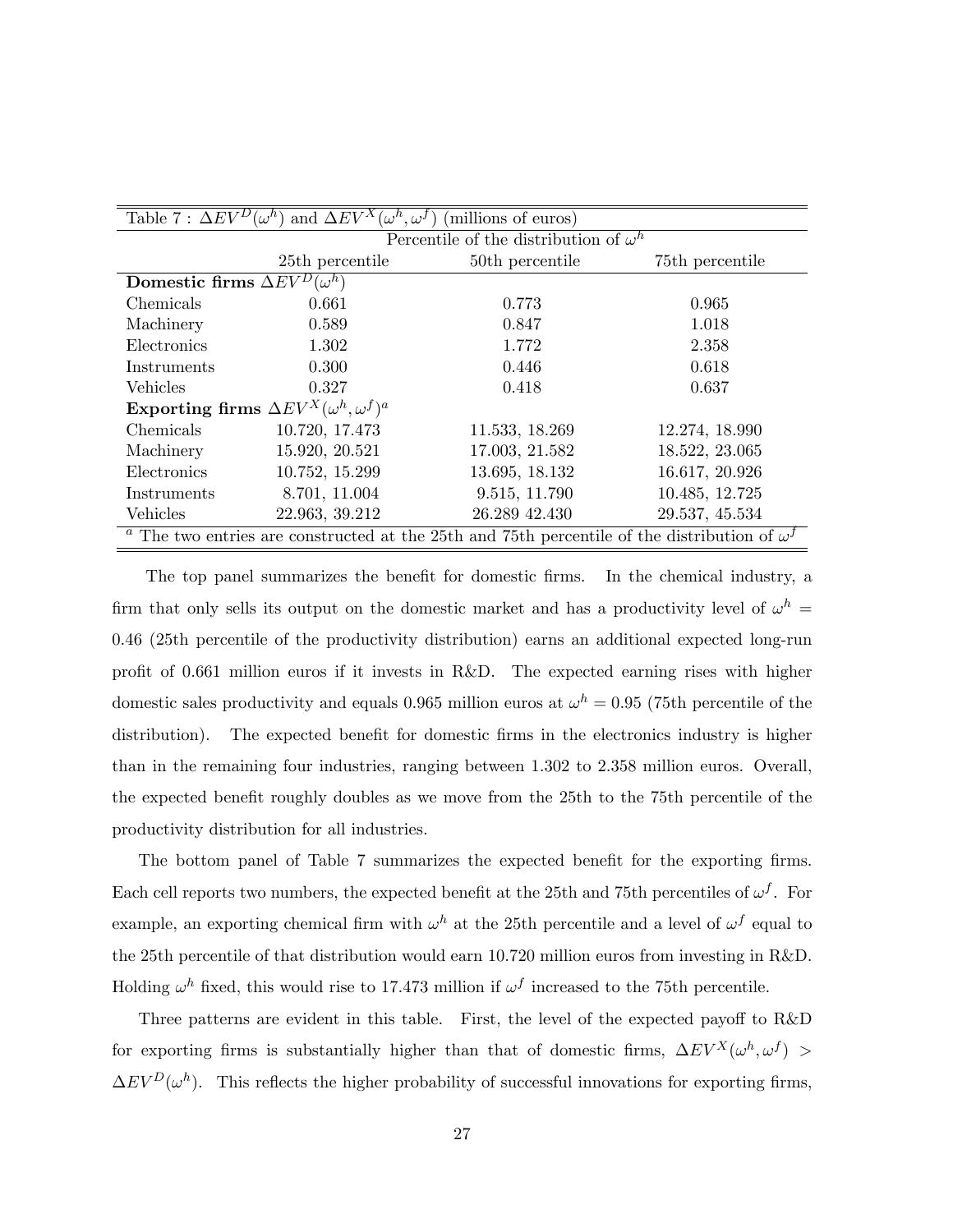their advantages in capitalizing and implementing these innovations, and also any scale advantages of serving a larger market than domestic Örms. Furthermore, the productivity impacts of innovations for exporters persist longer over time, setting them on more favorable productivity paths, resulting in a higher expected benefit than that of domestic firms. Second, increases in export market productivity from the 25th to 75th percentile generate larger improvements in  $\Delta EV^X(\omega^h, \omega^f)$  than comparable increases in domestic market productivity. This is particularly noticeable in the vehicle industry, where an interquartile increase in  $\omega^h$  increases the expected benefit by approximately 6.5 million euros, but an interquartile increase in  $\omega^f$  results in an increase of approximately 16 million euro. Third, among the exporting firms, ones with high foreign productivity will have larger expected payoffs than ones with high domestic productivity. Together, these patterns indicate that exporting Örms and, in particular, those with high foreign-market productivity will have the highest expected benefits from investing in R&D.

The results in Table 7 show how the payoff to  $R\&D$  varies with the key productivity state variables  $\omega^h$  and  $\omega^f$ . Using the model parameters, we can calculate  $\Delta EV^X(\omega^h, \omega^f)$  or  $\Delta EV^D(\omega^h)$  for each data point in our sample. In addition to varying with industry and firm productivity, these also vary with firm capital stock and age. Using the estimates of  $\Delta EV$  and the distributions of innovation costs, which vary with the firms' prior  $R&D$  status and industry, we calculate the probability of R&D investment, equations [\(19\)](#page-19-2) and [\(20\)](#page-19-3).

Table 8 summarizes the distribution of  $\Delta EV$ ,  $\Delta EV/V$  and  $Pr (r d_{it} = 1)$  across the data observations for exporting and domestic Örms. Three patterns are evident in the data. First, as was seen in Table 7, there is a large difference in the expected benefits of  $R&D$  between exporting and domestic Örms in the same industry. For example, in the chemical industry the median of  $\Delta EV^X(\omega^h, \omega^f)$  for the exporting firms is 23.82 million euros while the median value of  $\Delta EV^D(\omega^h)$  for domestic chemical producers is 1.18 million. This pattern occurs for all industries and is reflected in the higher probabilities of investing in R&D by the exporting firms that are reported in the last three columns of the table. Second, the within-industry differences in  $\Delta EV$  are substantial and much larger than the across-industry differences at a given percentile. In the case of chemicals, the firm at the 25th percentile of  $\Delta EV^X(\omega^h, \omega^f)$  has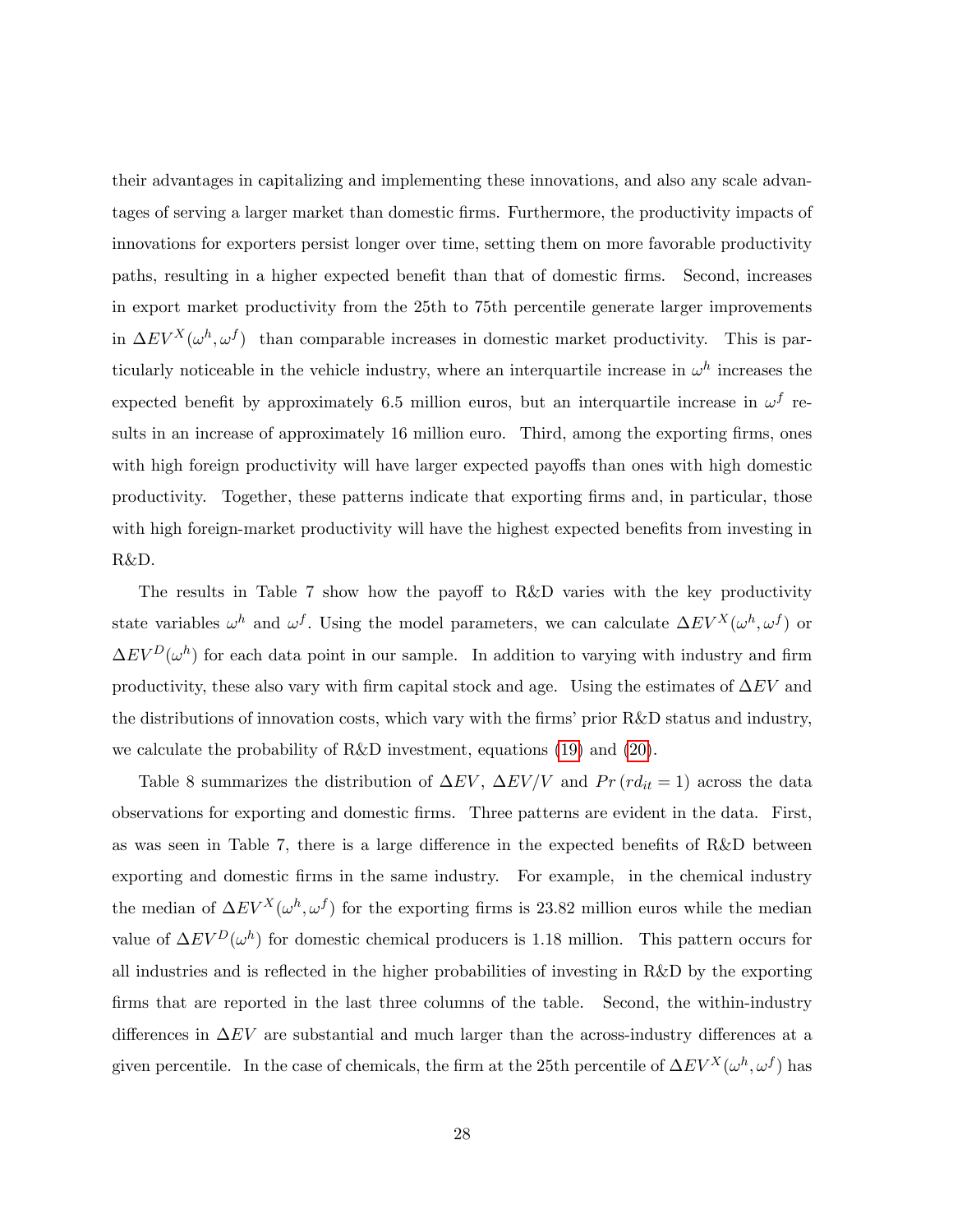an expected benefit of R&D of 13.71 million euros, while the firm at the 75th percentile has a value of 36.34 million. This within-industry heterogeneity reflects the productivity effects seen in Table 7, but also the differences due to the firm's size (capital stock) and age. Columns (5)-(7) summarize the distributions of expected benefits as a fraction of firm value  $\Delta EV^X/V^X$ and  $\Delta EV^D/V^D$ . For most of the domestic firms, the percentage gains are between 1.0 and 2.0 percent of firm value. Only the electronics industry has slightly larger percentage gains, reaching 2.7 percent at the 75th percentile. For the exporting firms, the percentage gains are much larger. Across industries, the 25th percentile varies from 3.8 to 7.1 percent and at the 75th percentile varies from 5.5 to 17.3 percent. The heterogeneity in expected benefit leads to variation in firms' R&D probability. In our data, exporting firms have a high probability of investing in R&D, above 0.95 for the median observation in each industry. The within-industry differences in  $\Delta EV^D(\omega^h)$  for domestic firms lead to substantial variation in the probability of R&D investment, from less than 0.051 at the 25th percentile to over 0.83 at the 75th percentile in some industries.

| Percentiles of the Distribution of R&D Benefits<br>Table 8: |             |                  |       |       |                  |       |       |                     |       |  |
|-------------------------------------------------------------|-------------|------------------|-------|-------|------------------|-------|-------|---------------------|-------|--|
|                                                             | $\Delta EV$ |                  |       |       | $\Delta EV/V$    |       |       | $Pr (r d_{it} = 1)$ |       |  |
|                                                             | 25th        | 50 <sub>th</sub> | 75th  | 25th  | 50 <sub>th</sub> | 75th  | 25th  | 50 <sub>th</sub>    | 75th  |  |
| <b>Domestic Firms</b>                                       |             |                  |       |       |                  |       |       |                     |       |  |
| Chemicals                                                   | 0.66        | 1.18             | 3.41  | 0.013 | 0.014            | 0.016 | 0.069 | 0.242               | 0.450 |  |
| Machinery                                                   | 0.84        | 1.73             | 3.57  | 0.009 | 0.010            | 0.011 | 0.081 | 0.184               | 0.380 |  |
| Electronics                                                 | 1.78        | 3.15             | 7.94  | 0.020 | 0.024            | 0.027 | 0.179 | 0.395               | 0.830 |  |
| Instruments                                                 | 0.42        | 0.86             | 1.76  | 0.008 | 0.011            | 0.013 | 0.141 | 0.303               | 0.677 |  |
| <b>Vehicles</b>                                             | 0.91        | 1.54             | 2.57  | 0.014 | 0.017            | 0.020 | 0.051 | 0.087               | 0.134 |  |
| <b>Exporting Firms</b>                                      |             |                  |       |       |                  |       |       |                     |       |  |
| Chemicals                                                   | 13.71       | 23.82            | 36.40 | 0.043 | 0.052            | 0.061 | 0.663 | 0.963               | 0.997 |  |
| Machinery                                                   | 14.74       | 24.63            | 39.29 | 0.038 | 0.046            | 0.055 | 0.769 | 0.968               | 0.997 |  |
| Electronics                                                 | 13.46       | 22.81            | 33.72 | 0.071 | 0.108            | 0.173 | 0.868 | 0.976               | 0.998 |  |
| Instruments                                                 | 8.10        | 12.62            | 20.97 | 0.051 | 0.067            | 0.083 | 0.918 | 0.989               | 0.999 |  |
| Vehicles                                                    | 17.96       | 47.13            | 74.32 | 0.049 | 0.068            | 0.095 | 0.687 | 0.962               | 0.997 |  |

The clear conclusion that emerges from the estimates of the structural model is that the expected benefits from investing in  $R&D$  are higher for exporters than for domestic firms. This higher benefit is the result of both a higher probability of innovation if they do  $R&D$  and a larger impact on productivity and profits if they realize an innovation. The cost of an innovation is modestly higher for the exporting firms but, when combined with the substantially higher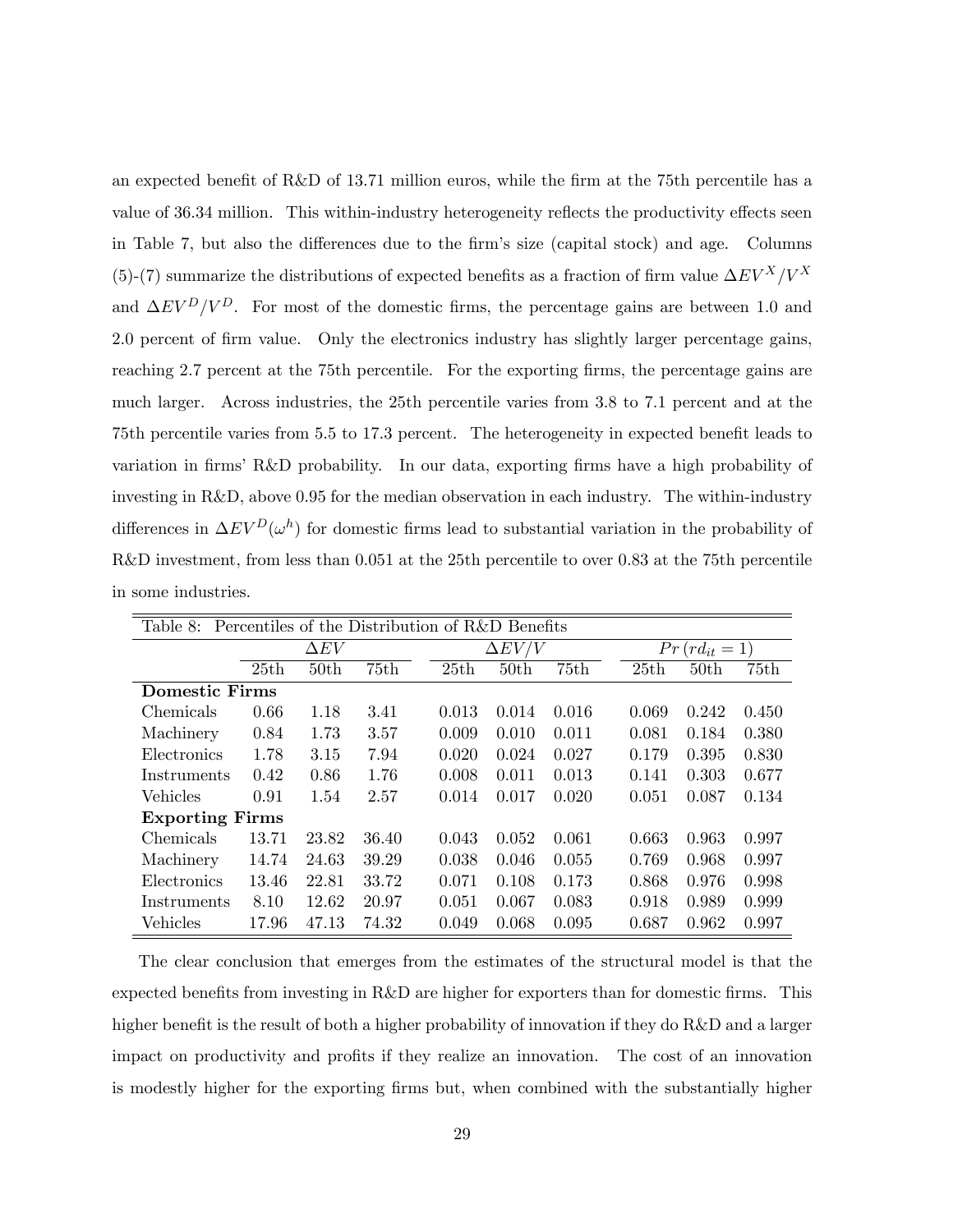expected benefits, results in a greater propensity to invest in  $R\&D$ . Because productivity in both the domestic and export market sales is highly persistent, the impact of R&D investment is long-lived and even more so for the export sales productivity. The higher productivity raises the incentives to invest in R&D in future periods. Because R&D investment has a larger impact on the productivity process for exporting firms and, particularly for their export sales, this will contribute to a divergence between the future productivity paths of exporting and domestic firms. In effect, firms operating in export markets realize greater returns to  $R\&D$ than domestic Örms leading them to invest more which further increases the productivity and profit advantage they have relative to domestic firms.

#### 5.3 Counterfactual Analysis for Exporting Firms

In this section, we use the structural model to simulate how firms would optimally respond to changes in their economic environment. In the last section, we report substantial differences in the expected return to R&D and in the incentives to do R&D between exporting and domestic firms. Changes in the economic environment, such as the imposition of a tariff, subsidy to R&D, or change in the productivity process will impact the returns to R&D but do little to narrow the substantial differences between the two groups of firms. Instead of comparing exporting and domestic Örms, in this section we focus solely on the exporting Örms and report how changes in the economic environment or productivity processes impact their expected benefits and probability of investing in R&D.

How an exporting firm's R&D decision responds to changes in the economic environment depends on the mix of its export and domestic market sales and how innovation impacts each of these sales. The parameter estimates in Table 4 indicate that product innovations have a larger impact on productivity in export market sales while process innovations have a larger impact on domestic sales. Firms with both types of innovations will realize a larger productivity impact on their foreign market sales. This implies that the economic return to innovations will depend on how the firm's total sales are allocated between the two markets.

We simulate three categories of changes in the economic environment. The first two, changes in trade tariffs and subsidies to  $R\&D$  expenditures, simulate changes in the environment that can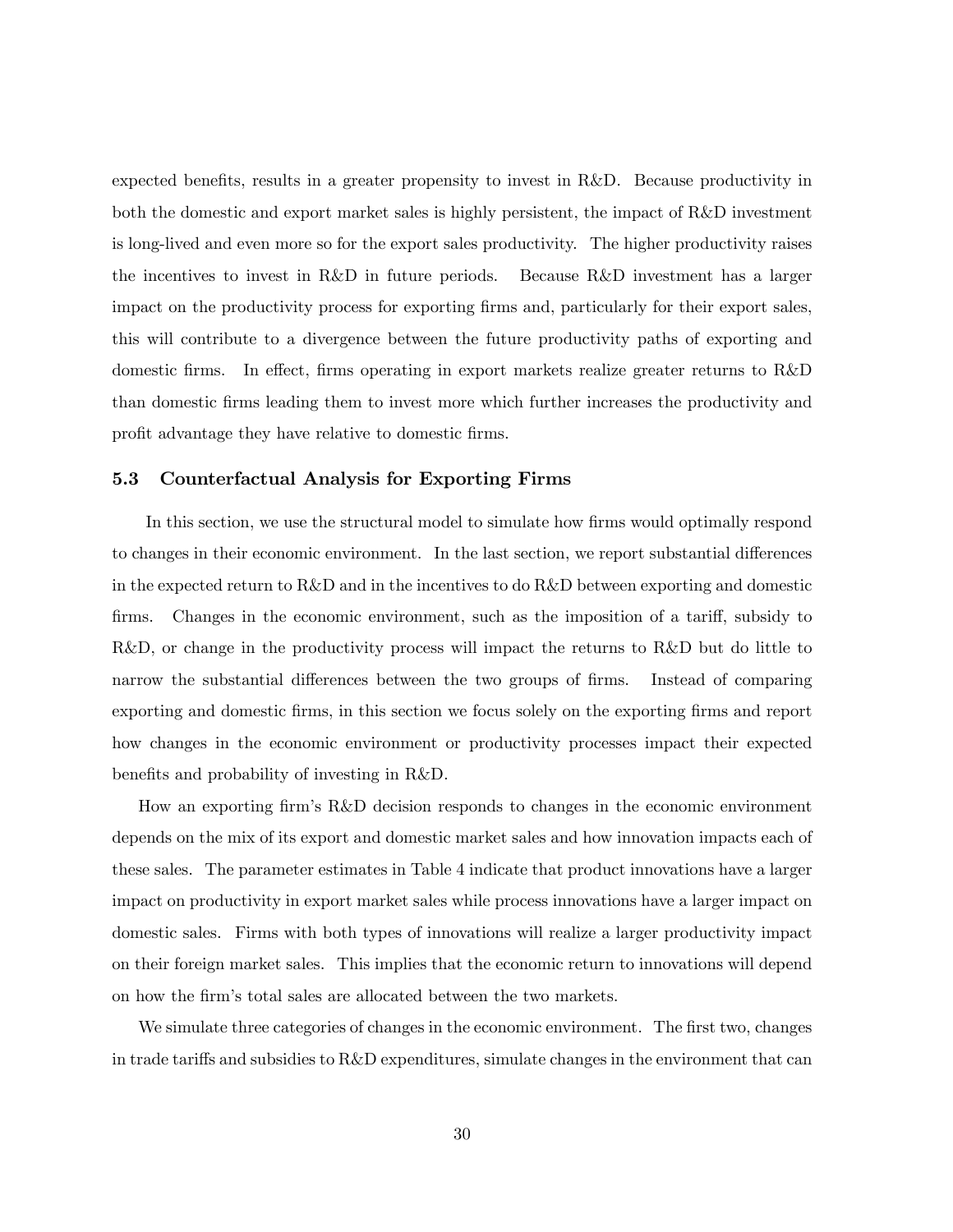result from policy choices. The third category simulates the impact from modifications in the productivity process. The result from this exercise measures the overall contribution of R&D to the firm's value and measures the importance of the long-lived nature of the productivity gains generated by  $R\&D$  investment. We simulate the effect of these changes in the environment on the firms' optimal R&D decisions and firm value and report these values after a five-year period.

#### 5.3.1 The Impact of Tariffs

The first exercise examines the impact of an export tariff which increases the firm's output price in the foreign market and hence reduces its profit in that market. The second exercise simulates the impact of an import tariff imposed by the German government on imported products that are used as intermediate inputs in production by German firms. The import tariff increases marginal production cost, which is passed on to consumers through higher prices and reduces profits in both foreign and domestic markets. The third exercise combines these two tariff changes.

Table 9 reports the impact of imposing tariffs on seven outcomes: the probability the firm conducts R&D, the long-run payoff to R&D investment  $\Delta EV^X$ , the proportional change in  $\Delta EV^X$ , the change in firm per-period profit, the fraction of the change in the total period profits accounted for by the change in export profits, and the changes in sales productivity in home and foreign markets . In each case, the table reports the median change in the variable across all observations.

The top panel simulates the effect of a permanent 10 percent export tariff on German products imposed by the importing countries. In our model, this raises the price of German goods in the destination country by  $(1+\tau)$ , where  $\tau$  is the tariff rate, and reduces firm's demand and profit in the foreign market.<sup>[16](#page-31-0)</sup> It is equivalent to a reduction in market size. The second column shows that an export tariff of  $\tau = 0.10$  reduces the probability of investing in R&D between 2.0 (instruments) and 7.5 (chemicals) percentage points due to the reduced profitability in the export market. This occurs because of a substantial decrease in the marginal benefit of

<span id="page-31-0"></span><sup>&</sup>lt;sup>16</sup> Increasing output prices in the destination country by  $1 + \tau$  is equivalent to shifting the intercept in the foreign demand curve equation [\(3\)](#page-7-1) to  $\Phi_t^f (1+\tau)^{\eta_f}$ . This reduces export profits by a factor of  $1 - (1+\tau)^{\eta_f}$ .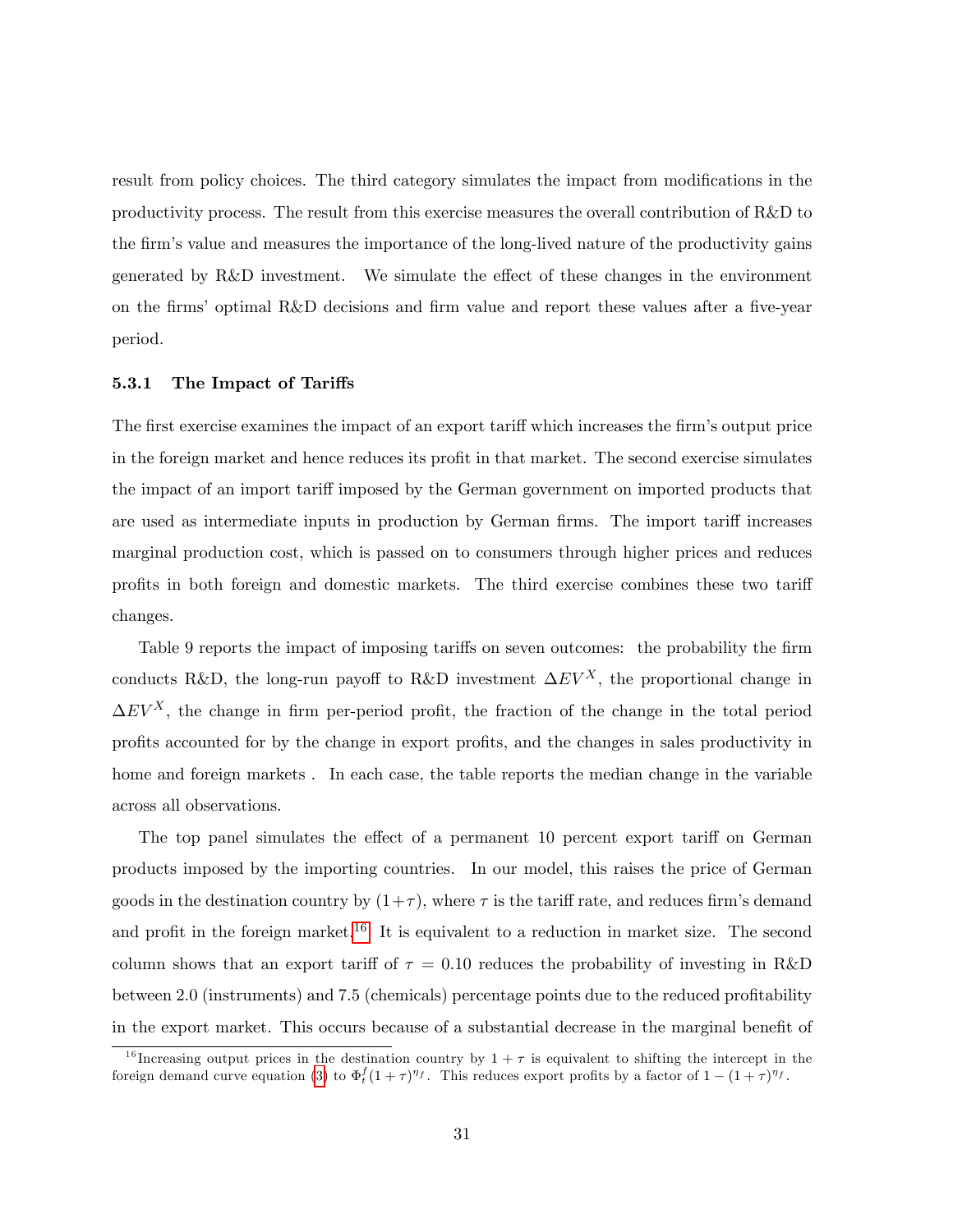investing in R&D in all five industries. The results in the third column show that firms in the instrument industry will have the expected marginal benefit of  $R&D$  reduced by 2.536 million euros. The vehicle industry is more vulnerable to an export tariff, with the median expected payoff to R&D investment falling by 14.727 million euros. These reductions are a substantial proportion of the value of doing R&D. Column (4) shows that the proportional reduction in  $\Delta EV^X$  due to the tariff increase amounts to between 17.3 and 36.1 percent for the median observation. Lower R&D investment results in a decline in Örmís productivity as reported in the last two columns. Home market productivity declines range from 0.3 percent (instruments and electronics) to 1.1 percent (chemical). The decline in foreign productivity is larger than in the home market and ranges between 0.5 and 1.7 percent for the instruments, electronics and chemical industry, respectively. Imposing an output tariff of 10 percent significantly reduces the firm's incentive to invest in R&D and their productivity growth.

The main source of this reduction is the reduction in the payoff from the export market. Column  $(5)$  shows that the reduction in firms' profit varies from 0.327 million euros in the instrument industry to 2.595 million euros in the vehicle industry. Overall, this loss in period profit amounts to approximately 16 percent of the reduction in the long-run return for each industry. Column  $(6)$  of the table shows that virtually all of the reduction in short-run profits comes from the reduction in export market profits. In every industry the contraction in the export market accounts for over 95 percent of the total reduction in period profit. It is interesting to note that even though the main source of the reduction in firm value due to the tariff arises from the loss of profit in the export market, the impact from the domestic market is not zero. In the presence of a tariff and the resulting lower  $R\&D$  investment rate, domestic productivity  $\omega^h$  is also put on a less favorable path. This further reduces the incentive to invest in R&D in the future relative to a no-tariff environment.

The second panel of the table simulates the effect of an import tariff of  $\lambda = 10\%$  on products imported by Germany. Assuming firms import a fraction  $\rho$  of their inputs, an import tariff increases firm's production cost and lowers its profit in both export and domestic markets by a factor of  $1 - (1 + \lambda \rho)^{(\eta^{f} + 1)}$  and  $1 - (1 + \lambda \rho)^{(\eta^{h} + 1)}$ , respectively. In our data, we do not observe the fraction of firms' intermediate inputs that are imported, therefore in the exercise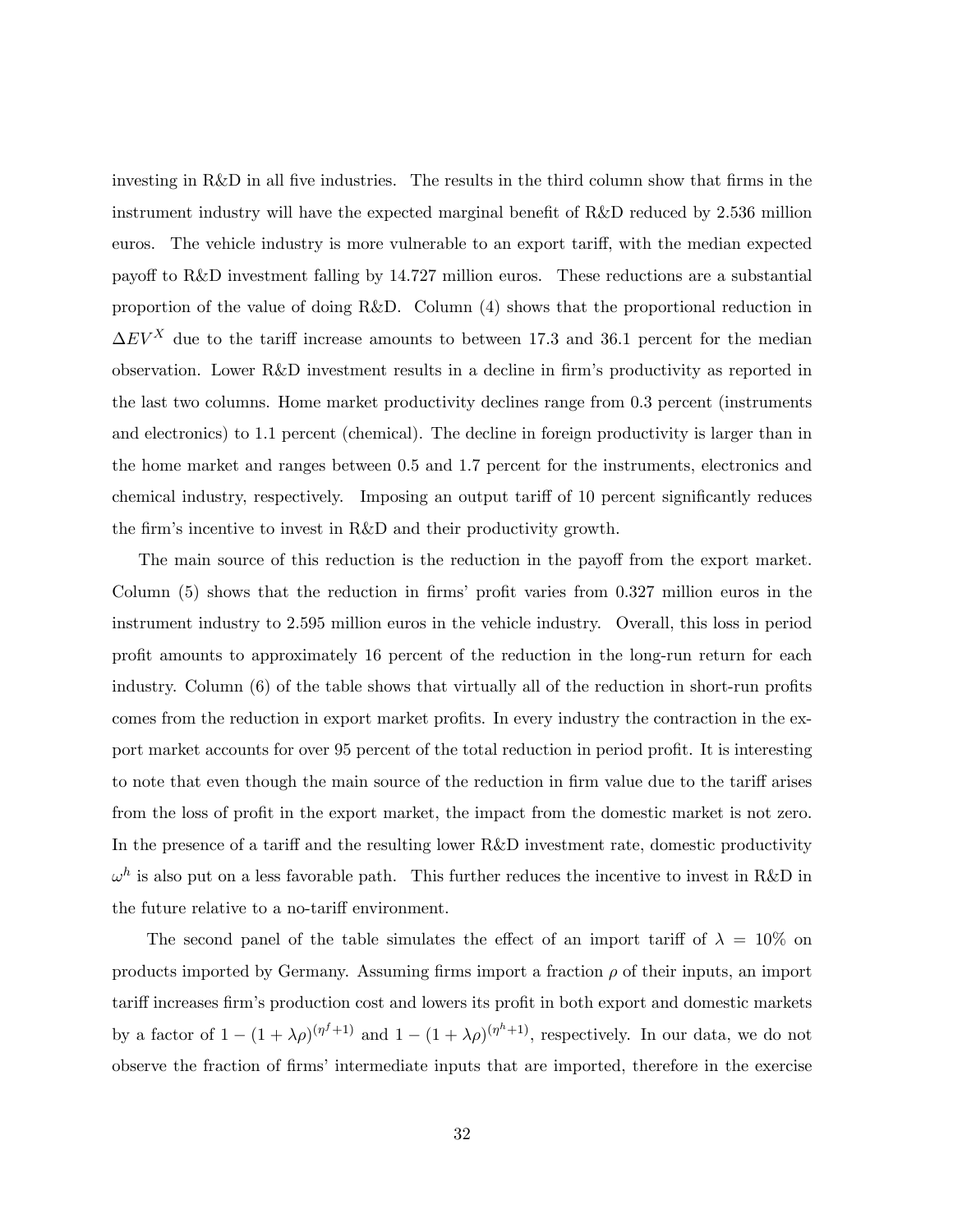we calculate the effect of this tariff if  $\rho = 0.50$  of firm's material input is affected. The results in the second column show that the probability of investing in R&D falls by 1 percentage point, much less than in the export tariff case. The loss in the long-run expected gain to  $R&D$  is also smaller than in the case of an export tariff. Firm's long-run expected gain from R&D falls between 1.027 million euros in the instrument industry to 4.236 million euros in vehicles. This is between 7.0 and 10.0 percent of the expected gain from  $R&D$  without the tariff. The smaller loss in period profit and  $\Delta EV^X$ , relative to the export tariff, occurs because the higher prices the firm receives in this case partially offset the revenue loss from the lower quantity sold. In this case, the higher prices the firm receives for its product are:  $p^l = \frac{\eta^l}{1+\epsilon}$  $\frac{\eta^*}{1+\eta^l} \exp(c)(1+\lambda \rho)$  for  $l = h, f$ . In contrast, in the case of the export tariff, the exporting firm sells a lower quantity and receives only  $p^f = \frac{\eta^f}{1+r^2}$  $\frac{\eta^3}{1+\eta^f}$  exp(c). Column (6) shows that the change in export profits as a fraction of the change in total profit varies between 30.9 and 55.2 percent. The losses are more evenly divided between the domestic and export market sales than under the scenario of an export tariff. The last two columns report the loss in firm productivity in both markets. Across industries, the loss in home market productivity is small, 0.1 percent, and slightly larger, 0.2 percent, in the foreign market. Overall, both reductions are smaller than those of an export tariff.

The third panel summarizes the effect when both export and import tariffs are imposed, as would be the case if Germany retaliated with an import tariff when an export tariff is imposed on its foreign sales. A clear pattern arises. There is a substantial reduction in the probability of investing in R&D, between 5.0 and 15.0 percentage points, and the expected long-run benefit of R&D falls between 4.069 and 21.756 million euros across industries. The decrease in  $\Delta EV^X$ amounts to between 27.5 and 49.6 percent of the initial value across all industries. These are the largest effects of all three trade tariff scenarios. For each industry, a majority of the profit loss is due to the profit reduction in the export market. This fraction varies from 0.687 in instruments to 0.834 in chemicals. The large reduction in  $\Delta EV^X$  results from lower period profit but also from lower  $R\&D$  investment and therefore the forgone productivity improvement in the long run. Productivity losses in this scenario are larger than in the previous two, whereas productivity losses in the foreign market dominate those in the home market. Due to less R&D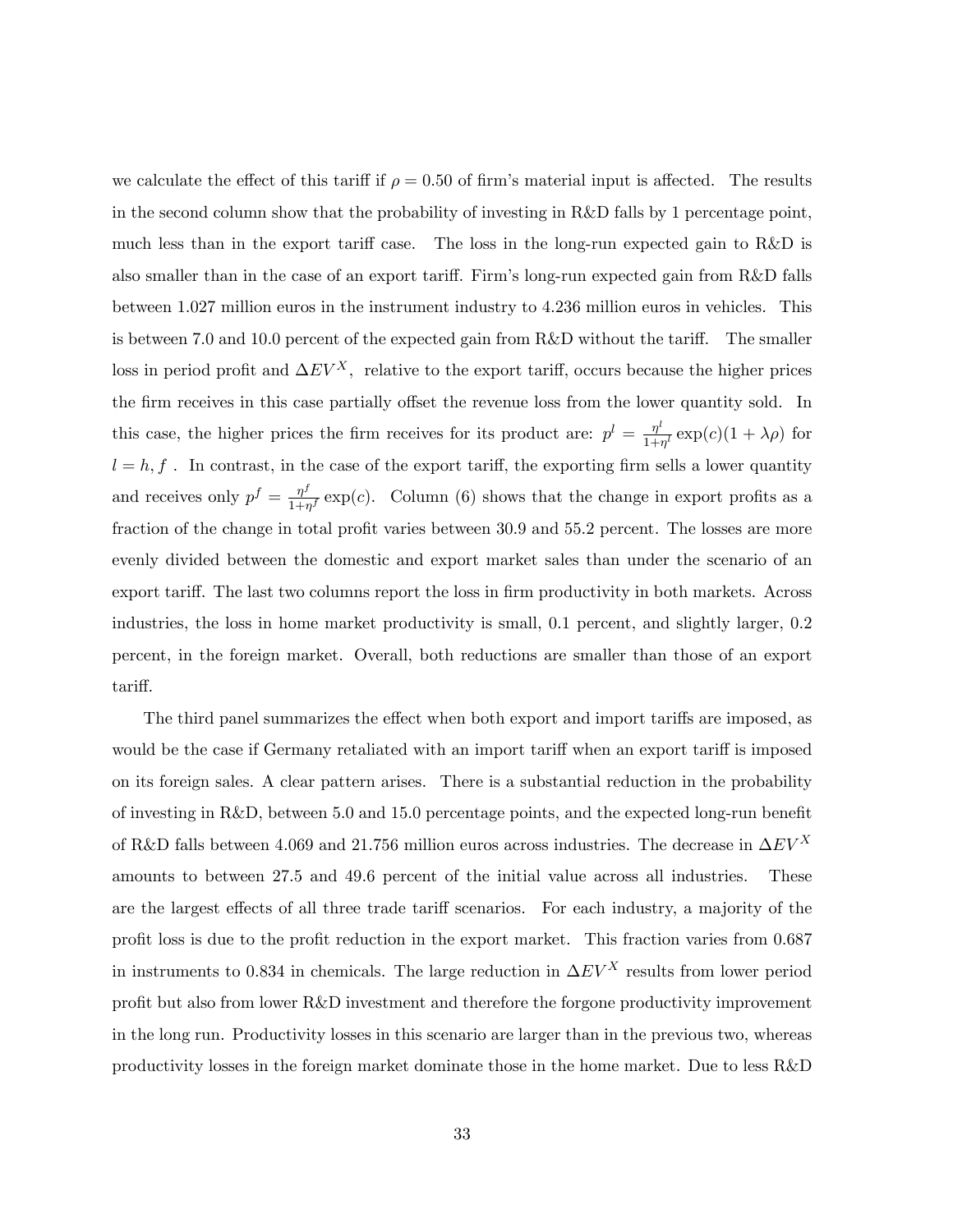activity, home market productivity decreases between 0.6 and 1.8 percent for the electronics and chemical industry, respectively. Foreign productivity decreases by 1.1 to 2.9 percent for the electronic and chemical industry compared to the pre-tariff situation.

Overall, the simulations indicate fairly substantial reductions in the incentive to invest in R&D as a result of the introduction of tariffs. The reduction in export sales or the increase in production costs reduces the long-run expected payoff to R&D and makes it more likely that the firm will not find it profitable to bear the costs of innovation. This negatively impacts the future path of productivity in both the export and domestic markets and reduces firm value. Consistent with the mechanisms hypothesized in the endogenous growth and trade literature, operating in the export market provides beneÖts to the Örm that increase the incentives to invest in innovation with positive long-run effects.

| Change in Outcomes Due to Tariffs (Median)<br>Table 9: |            |               |                                  |          |                       |            |            |
|--------------------------------------------------------|------------|---------------|----------------------------------|----------|-----------------------|------------|------------|
| Industry                                               | $Pr(rd=1)$ | $\Delta EV^X$ | Prop. Change $\Delta EV^X$       | $\Pi^X$  | $\frac{\pi^f}{\Pi^X}$ | $\omega^h$ | $\omega^f$ |
|                                                        |            |               |                                  |          |                       |            |            |
|                                                        |            |               | Export tariff $10\%$             |          |                       |            |            |
| Chemical                                               | $-0.075$   | $-7.401$      | $-0.298$                         | $-1.065$ | 0.950                 | $-0.011$   | $-0.017$   |
| Machinery                                              | $-0.040$   | - 6.966       | $-0.231$                         | $-1.220$ | 0.977                 | $-0.004$   | $-0.007$   |
| Electronics                                            | $-0.040$   | $-4.145$      | $-0.211$                         | $-0.777$ | 0.979                 | $-0.003$   | $-0.005$   |
| Instruments                                            | $-0.020$   | $-2.536$      | $-0.173$                         | $-0.327$ | 0.965                 | $-0.003$   | $-0.005$   |
| Vehicles                                               | $-0.070$   | $-14.727$     | $-0.361$                         | $-2.595$ | 0.971                 | $-0.006$   | $-0.010$   |
|                                                        |            |               |                                  |          |                       |            |            |
|                                                        |            |               | Import tariff $10\%$             |          |                       |            |            |
| Chemical                                               | $-0.010$   | $-1.782$      | $-0.074$                         | $-0.422$ | 0.552                 | $-0.001$   | $-0.002$   |
| Machinery                                              | $-0.010$   | $-2.378$      | $-0.081$                         | $-0.587$ | 0.503                 | $-0.001$   | $-0.002$   |
| Electronics                                            | $-0.010$   | $-1.839$      | $-0.080$                         | $-0.484$ | 0.360                 | $-0.001$   | $-0.002$   |
| Instruments                                            | 0.000      | $-1.027$      | $-0.070$                         | $-0.240$ | 0.309                 | $-0.001$   | $-0.001$   |
| Vehicles                                               | $-0.010$   | $-4.236$      | $-0.100$                         | $-1.233$ | 0.494                 | $-0.001$   | $-0.002$   |
|                                                        |            |               |                                  |          |                       |            |            |
|                                                        |            |               | Export and Import tariffs $10\%$ |          |                       |            |            |
| Chemical                                               | $-0.150$   | $-10.524$     | $-0.414$                         | $-1.722$ | 0.834                 | $-0.018$   | $-0.029$   |
| Machinery                                              | $-0.080$   | $-10.362$     | $-0.343$                         | $-1.975$ | 0.820                 | $-0.009$   | $-0.015$   |
| Electronics                                            | $-0.090$   | $-7.110$      | $-0.333$                         | $-1.363$ | 0.737                 | $-0.006$   | $-0.011$   |
| Instruments                                            | $-0.050$   | $-4.069$      | $-0.275$                         | $-0.661$ | 0.687                 | $-0.008$   | $-0.012$   |
| Vehicles                                               | $-0.140$   | $-21.756$     | $-0.496$                         | $-4.141$ | 0.819                 | $-0.011$   | $-0.019$   |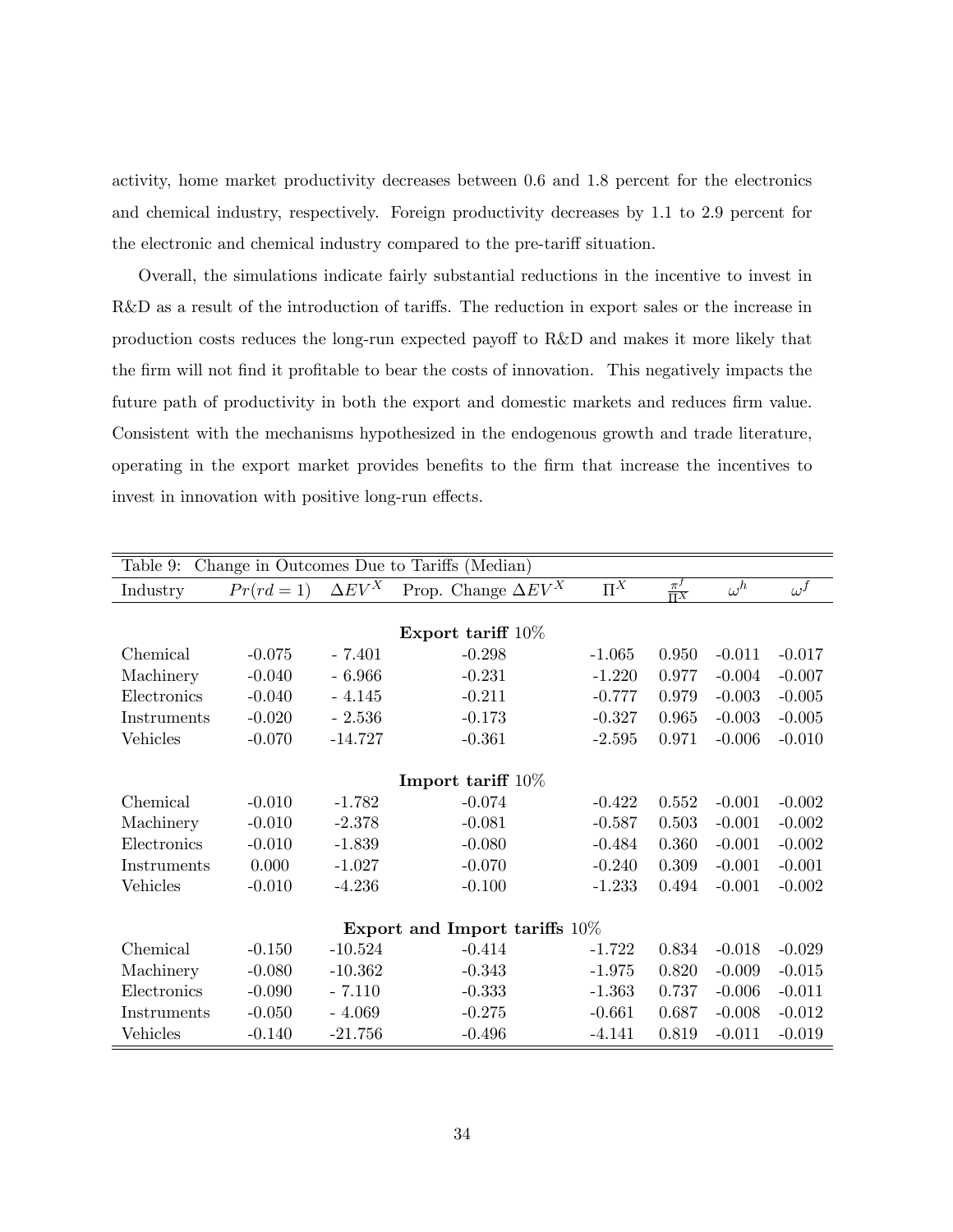#### 5.3.2 The Impact of R&D Subsidies

Policies designed to subsidize R&D expenditures, either directly or through preferential tax treatment, are used in many countries. Using the estimated structural model, we simulate the effect of R&D subsidies, which are equivalent to reducing the cost of innovation in our framework, on the incentives of firms to invest.

The top panel in Table 10 reports the impact of reductions in maintenance costs and startup costs of innovation on the probability of investing and the long-run payoff to  $R\&D$ . In each case we reduce the mean of the innovation cost distribution by 20 percent, so that, on average, firms are facing lower costs of realizing a product or process innovation. The second and third columns report the impact of a reduction in the maintenance cost, which reduces the barrier for firms to continue their R&D activities. This change generates an increase in the R&D participation rate of between 1.0 and 3.0 percentage points. This increase may seem small but the R&D participation rate for exporting firms in our sample is already high, averaging 0.855 across all industries (Table 2). The change in R&D rate reported here captures, in particular, the participation decision of firms that would have stopped their  $R\&D$  activity under the higher innovation cost regime. The third column shows that the median value of the long-run increase in firm value from investing in R&D is between 1.043 (instrument) and 3.151 (vehicles) million euros. Across industries, the percentage change in  $\Delta EV^X$  varies between 7.8 percent (machinery) and 10.7 percent (vehicles).

Columns (5) to (7) in Table 10 report the results from a 20 percent reduction in the cost of innovation in the first year the firm invests in R&D, which simulates a subsidy to  $R&D$ expenditure for firms that are just starting their R&D investment. This reduction makes it less costly for firms with no R&D experience to realize innovations and this will increase the participation rate. However, an offsetting effect is that a lower startup cost "encourages" firms to disrupt their R&D and restart at another time. Reducing startup costs thus encourages both entry and exit. Column (5) shows that there is no net effect on the participation rate from these two opposing forces. The results on the change in  $\Delta EV$  are reported in column (6) and indicate that the long-run payoff to R&D falls as a result of the reduced innovation cost. The reduction varies between 1.327 (instruments) and 3.392 (vehicles) million euro across industries,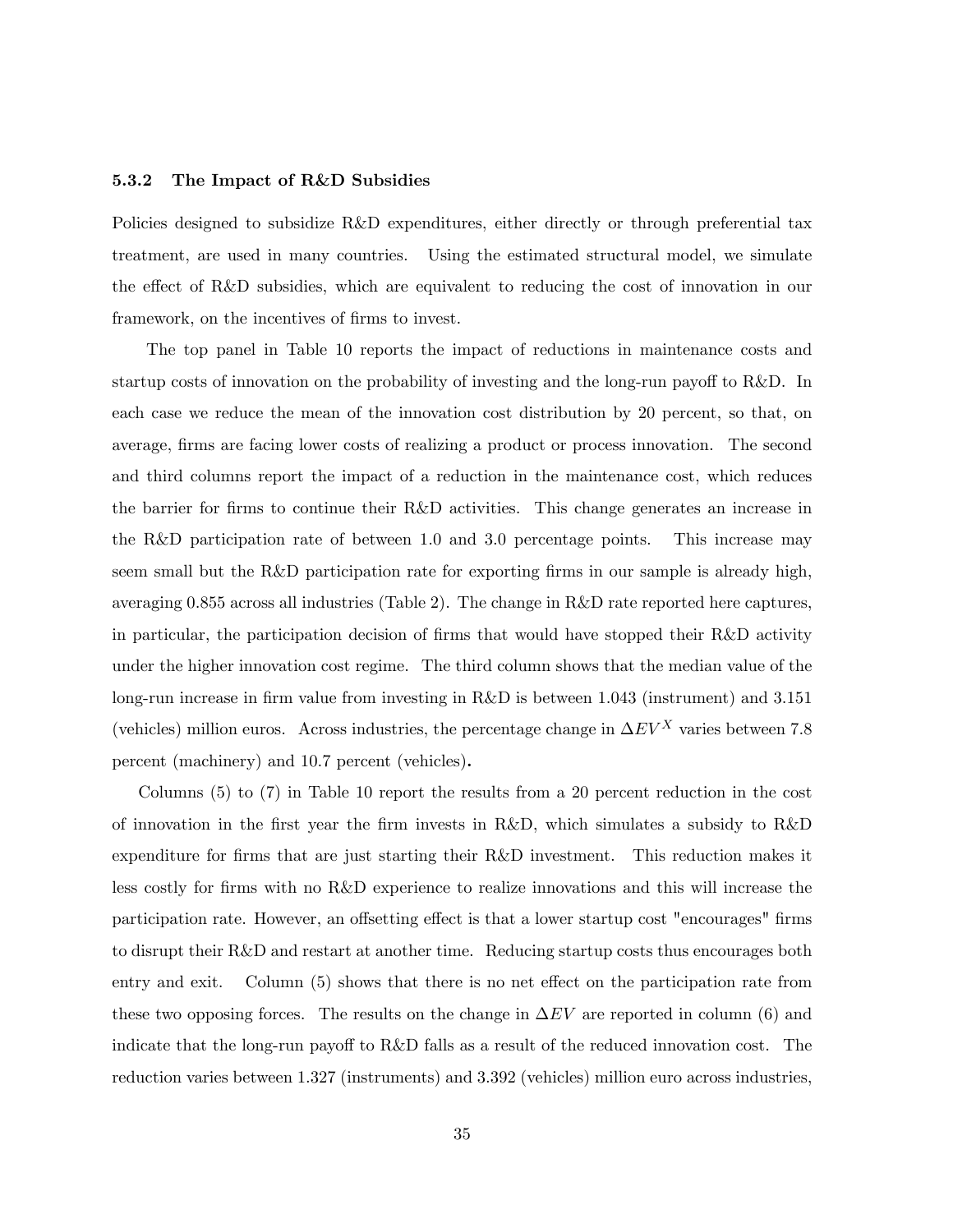which equals between 5.4 and 8.0 percent of the long-run return. This happens because the expected value of not doing R&D  $E_t V^X(s_{it+1}^X | \omega_{it}^h, \omega_{it}^f, rd_{it} = 0)$  in equation [\(12\)](#page-12-1) rises, reducing the gain from investing in the current period. These countervailing effects are not present when subsidies are directed at continuous R&D operations. The comparison of the two innovation cost subsidies emphasizes that subsidies to induce participation can have subtle effects on the incentive to make ongoing investments. In particular, the effectiveness of a subsidy directed at starting R&D will depend on the proportion of firms that are inactive and can be induced to start versus the proportion that are active and will be induced to stop.

| Table 10: Change in Outcomes Due to R&D Subsidies and Productivity Process (Median) |                                          |                          |                             |                      |                          |                                   |  |  |  |
|-------------------------------------------------------------------------------------|------------------------------------------|--------------------------|-----------------------------|----------------------|--------------------------|-----------------------------------|--|--|--|
| Reduction in Innovation Maintenance and Startup Costs by 20%                        |                                          |                          |                             |                      |                          |                                   |  |  |  |
|                                                                                     |                                          | Maintenance Cost         |                             | Startup Cost         |                          |                                   |  |  |  |
| Industry                                                                            | $Pr(rd=1)$                               | $\Delta E\overline{V^X}$ | Prop. Ch $\Delta EV^X$      | $Pr(rd = 1)$         | $\Delta E\overline{V^X}$ | Prop. Ch $\overline{\Delta EV^X}$ |  |  |  |
|                                                                                     |                                          |                          |                             |                      |                          |                                   |  |  |  |
| Chemical                                                                            | 0.020                                    | 1.855                    | 0.096                       | 0.000                | $-2.080$                 | $-0.072$                          |  |  |  |
| Machinery                                                                           | 0.010                                    | 1.926                    | 0.078                       | 0.000                | $-2.413$                 | $-0.071$                          |  |  |  |
| Electronics                                                                         | 0.010                                    | 1.739                    | 0.094                       | 0.000                | $-2.000$                 | $-0.070$                          |  |  |  |
| Instruments                                                                         | 0.010                                    | 1.043                    | 0.083                       | 0.000                | $-1.327$                 | $-0.080$                          |  |  |  |
| Vehicles                                                                            | 0.030                                    | 3.151                    | 0.107                       | 0.000                | $-3.392$                 | $-0.054$                          |  |  |  |
|                                                                                     |                                          |                          |                             |                      |                          |                                   |  |  |  |
|                                                                                     | <b>Changes in Productivity Processes</b> |                          |                             |                      |                          |                                   |  |  |  |
|                                                                                     |                                          |                          | No Productivity Persistence | No Innovation Impact |                          |                                   |  |  |  |
| Industry                                                                            | $Pr(rd=1)$                               | $\Delta EV^X$            | Prop. Ch $\Delta EV^X$      | $Pr(rd = 1)$         | $\Delta EV^X$            | Prop. Ch $\overline{\Delta EV^X}$ |  |  |  |
|                                                                                     |                                          |                          |                             |                      |                          |                                   |  |  |  |
| Chemical                                                                            | $-0.820$                                 | $-23.545$                | $-0.916$                    | $-0.960$             | $-25.442$                | $-1.0$                            |  |  |  |
| Machinery                                                                           | $-0.760$                                 | $-28.190$                | $-0.892$                    | $-0.980$             | $-31.283$                | $-1.0$                            |  |  |  |
| Electronics                                                                         | $-0.800$                                 | $-22.754$                | $-0.900$                    | $-0.980$             | $-24.997$                | $-1.0$                            |  |  |  |
| Instruments                                                                         | $-0.840$                                 | $-14.222$                | $-0.902$                    | $-0.990$             | $-15.720$                | $-1.0$                            |  |  |  |
| Vehicles                                                                            | $-0.730$                                 | $-44.014$                | $-0.881$                    | $-0.950$             | $-48.569$                | $-1.0$                            |  |  |  |

#### 5.3.3 Changes in the Productivity Process

The final two simulations focus on the role of the productivity processes for the firm's long run profit and probability R&D investment. First, we remove all persistence in the productivity processes so that  $\partial \omega_{t+1}^f / \partial \omega_t^f = \partial \omega_{t+1}^h / \partial \omega_t^h = 0$ . This setting implies that the impact of innovation on productivity only lasts for one period and the R&D choice becomes a static decision because  $R&D$  only affects one period's profit. This allows us to measure how much of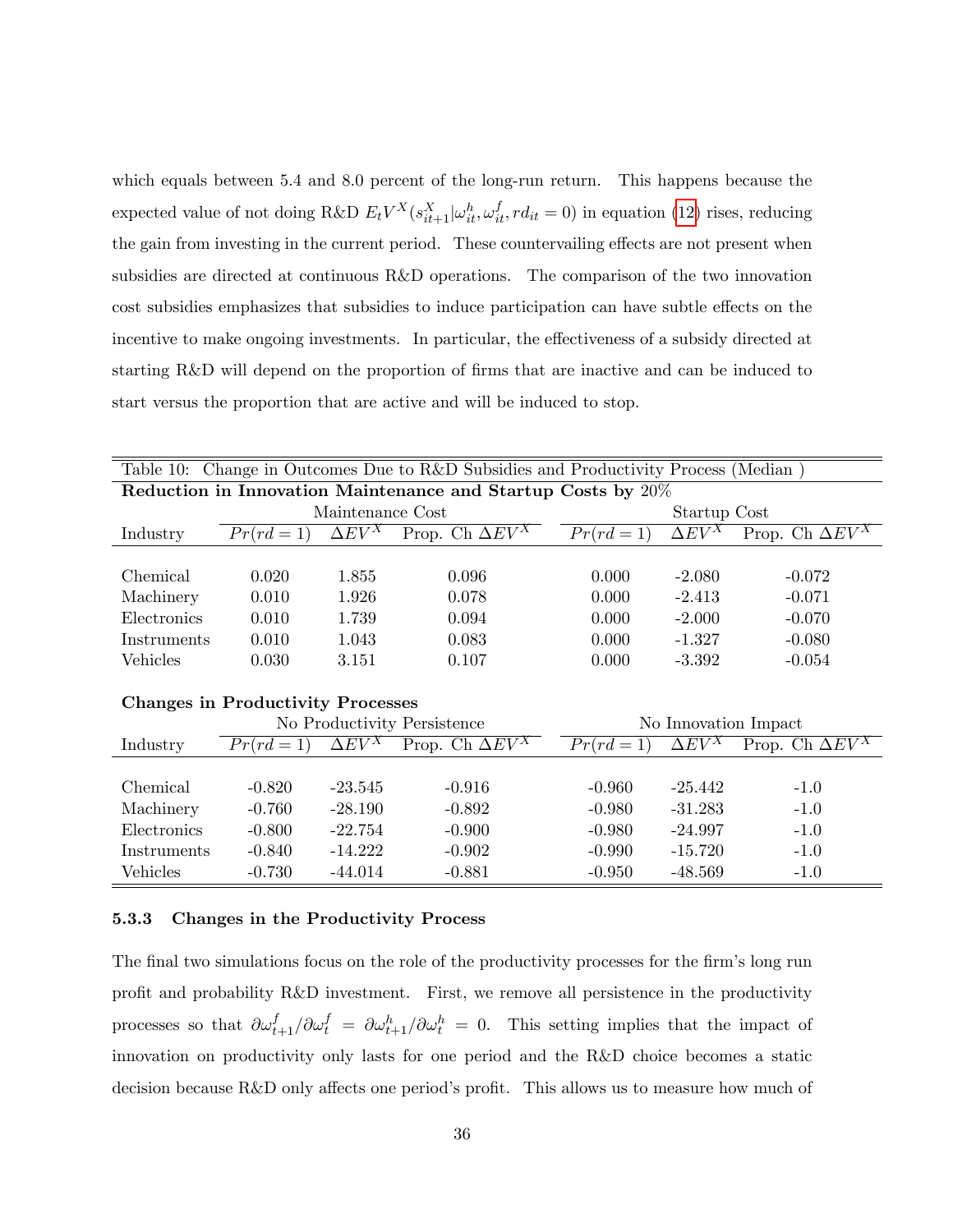the incentive to invest in R&D comes from the dynamic impact of R&D on future productivity. Second, we remove the impact of innovation on productivity. Thus, R&D does not create any additional productivity improvement and productivity becomes an exogenous process. This provides insights into the overall contribution of the endogenous productivity process.

The second panel in Table 10 reports the results when simulating changes to the productivity processes. Columns (2) to (4) show the importance of the dynamic impact of R&D by removing the persistence in the productivity process. This immediate depreciation of the productivity gains reduces the benefit from innovation, leading to a reduction in the R&D participation rate of between 73 and 84 percentage points. The results also show a dramatic reduction in the average firm return to R&D of between 14.222 to 44.014 million euros. This represents, on average, 90 percent of the long-run return to R&D in the estimated model. This illustrates the importance of the long-run component of the gains to innovation. While innovation is crucial to the improvement of productivity, the long-lasting nature of these productivity gains contributes substantially to the payoff of R&D investment as well.

The last three columns in Table 10 report the contribution of endogenous innovation on the value of the Örm. In this exercise we remove any impact that innovation has on future productivity by treating the productivity process as exogenous  $\omega_t^l = g(\omega_{t-1}^l) + \epsilon_t^l$ . This removes the firm's incentive to undertake R&D, and we observe that the R&D participation rates drop to zero and is reflected in a reduction of more than 95 percentage points compared to the base case. The reduction in  $\Delta EV^X$  reflects the value of conducting R&D and ranges between 15.72 and 48.57 million euros. Overall, R&D investment generates a substantial increase in the value of the exporting firms.

## 6 Conclusion

A large empirical literature in international trade has documented substantial and persistent differences in firm performance between firms that engage in international markets, through either sales, input purchases or capital investment, and those that limit their business activities to the domestic market. The theoretical literature on growth and trade has emphasized that the superior performance of international firms may reflect the endogenous decisions of these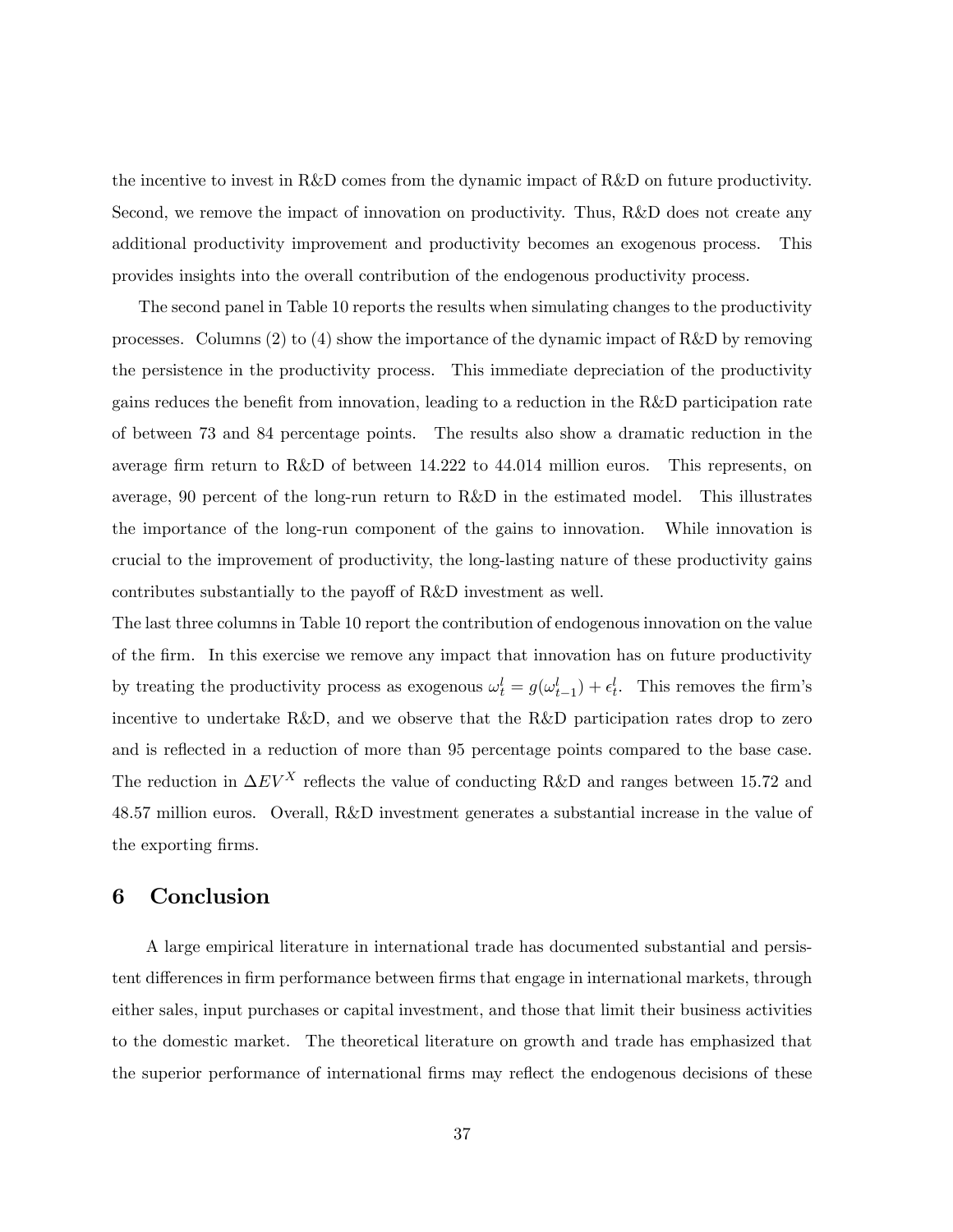firms to invest in R&D that generates innovations and productivity improvements. Firms engaging in international markets may have better opportunities to realize profits that become available as a result of their endogenous innovative activities and this, in turn, creates greater incentives for them to invest in R&D. The superior long-run performance of these firms is the result of greater endogenous investment in innovative activities.

In this article, we provide empirical evidence on this endogenous investment mechanism and measure how it differs for two groups of German high-tech manufacturing firms, one that exports and one that does not. In our empirical model, firm R&D investment generates new product and process innovations which then improve the productivity and future profits of the firm. The investment and innovation process is allowed to differ between exporting and domestic firms. In addition, for exporting firms we allow the impact of innovations on productivity to differ between their domestic and export market sales. These factors generate incentives to invest in R&D that vary with the firms' export intensity. Using the model estimates, we construct a measure of the firm's expected long-run payoff to  $R&D$  investment that differs by firm characteristics and, most importantly, by the firm's export market participation.

The empirical results show that exporting firms are more likely to introduce product and process innovations than domestic Örms. R&D investment increases the probability of innovation for exporting Örms by 65 percent and by 59.5 percent for domestic Örms. Even without R&D investment, exporting firms have an innovation rate that is 9.1 percentage points higher than their domestic counterparts. The average productivity impact of these innovations and their persistence is larger for exporting firms leading to a higher expected return to  $R\&D$  for exporting firms. The median firm that sells its output only in the domestic market expects an average long-run payoff from  $R\&D$  investment between 0.86 million euros in the instruments industry and 3.15 million euros in the electronics industry. When expressed as a percentage of firm value, the increase in value resulting from R&D for the median firm varies 1.0 to 2.4 percent across industries. The corresponding expected payoff for a median exporting firm is much higher, and varies between 12.62 million euros in instruments and 47.13 in vehicles. As a percentage of firm value, these expected gains vary from 4.6 to 10.8 percent across industries. This difference in expected payoff to R&D is reflected in the higher R&D investment rate for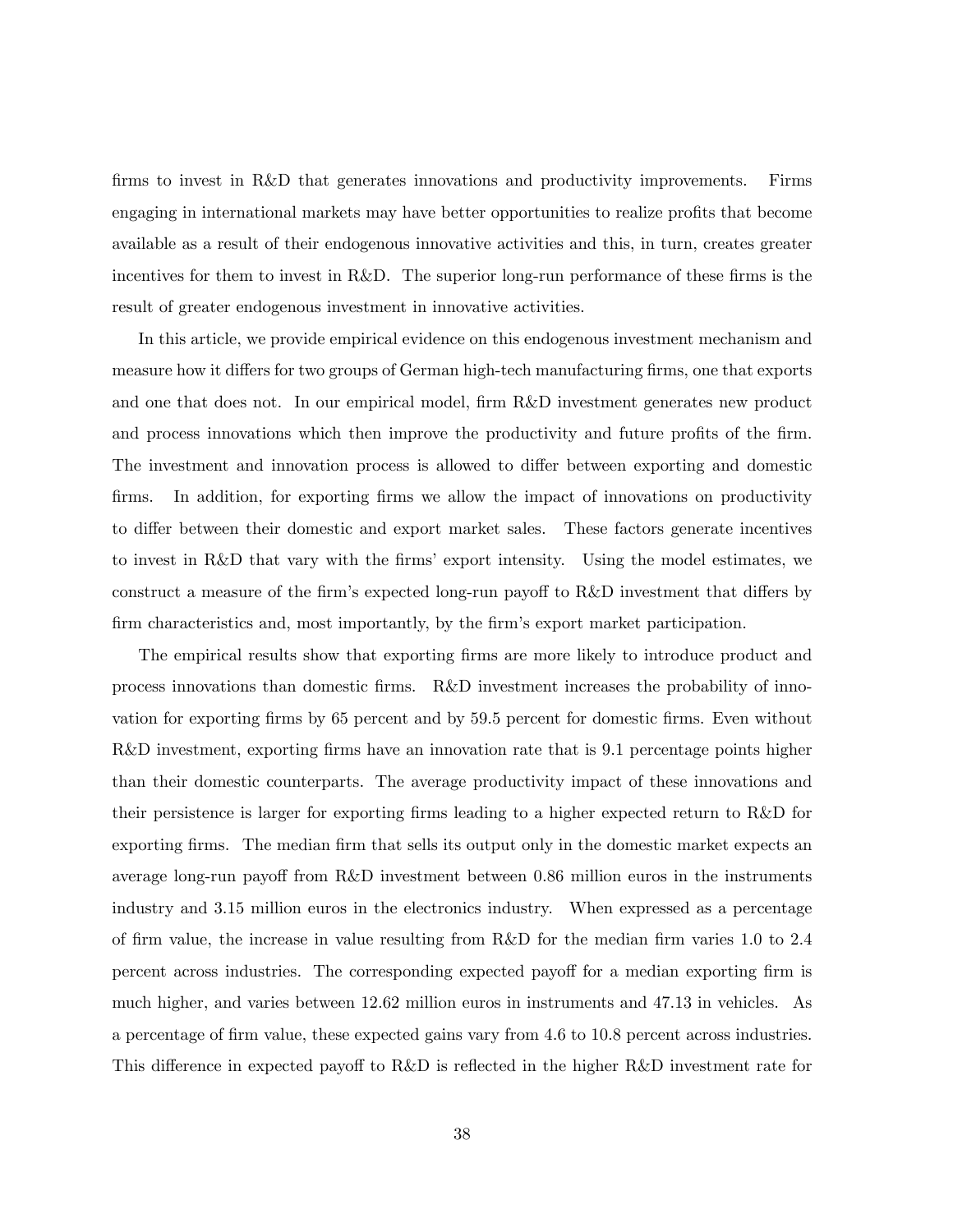exporting firms compared with domestic firms.

Using the model estimates, we simulate the effect of exogenous changes in the economic environment, including an export tariff and  $R&D$  subsidy, on an exporting firm's expected return to R&D and R&D choice. An export tariff of 10 percent, which effectively reduces the size and profitability of the foreign market, lowers the long-run return to  $R\&D$  investment by at least 20 percent in all industries, reduces R&D participation by between 2.0 and 7.5 percentage points across industries, and slows growth, causing a decline in productivity between 0.3 and 1.7 percent. An R&D subsidy that reduces the cost of innovation by 20 percent for ongoing R&D investment increases the median firm's long-run return by approximately 9.0 percent in all industries and induces higher R&D participation rates by between 1.0 and 3.0 percentage points. In contrast, a 20 percent reduction in innovation costs for R&D startups reduces the incentives for firms to continue  $R\&D$  and encourages both entry and exit. This is reflected, on average, in a 5.4 to 8.0 percent reduction in the expected return to R&D across industries. The offsetting effects result in an R&D participation rate that is unchanged in this case. Finally, we assess how much of the payoff to  $R&D$  investment is captured by the impact on current profits versus the long-run impact on firm value. Over 90 percent of the return to  $R\&D$  is due to the long-lasting impact of innovations on future productivity.

Overall, our findings provide evidence that firms that participate in the export market have a greater incentive to invest in R&D for several reasons. Their investment is more likely to generate product and process innovations and these innovations have a larger effect on future productivity. This difference in R&D investment incentives between exporting and domestic firms reinforces any initial differences in productivity between the two groups and contributes to a greater divergence in performance between them over time. Among the exporting firms, R&D investment has a greater impact on the future profits from export sales than domestic sales. This provides greater incentives for export intensive firms to invest in R&D. In summary, our findings are consistent with the ideas underlying models of endogenous growth and trade which emphasize that participation in international markets can affect the speed and direction of technological improvements because of the incentives it creates for Örms to invest in R&D.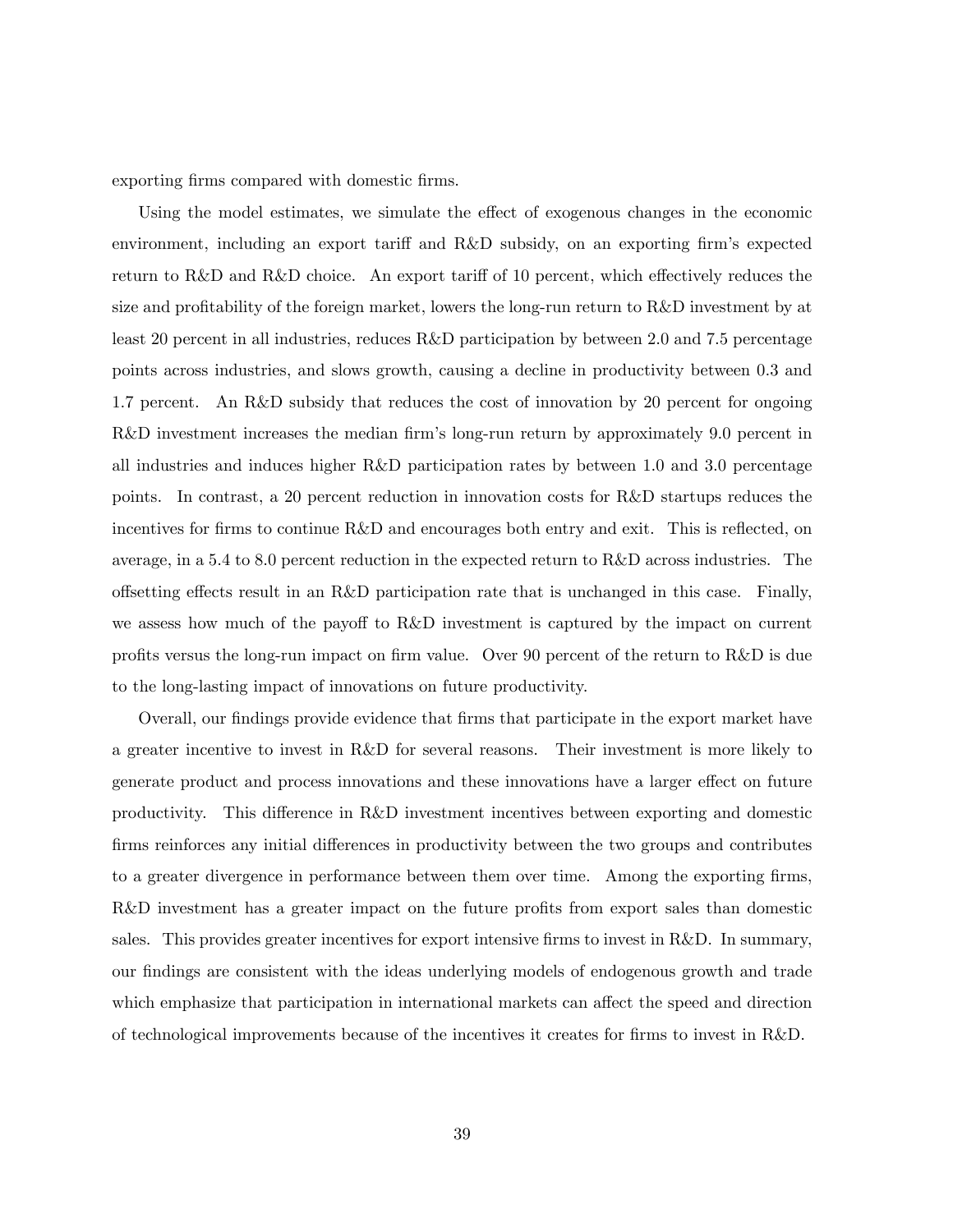# References

- [1] Aghion, Philippe, Antonin Bergeaud, Matthieu Lequien, and Marc J. Melitz (2018), "The Impact of Exports on Innovation: Theory and Evidence," NBER Working Paper 24600.
- [2] Altomonte, Carlo, Tommas Aquilante, Gabor Bekes, and Gianmarco Ottaviano (2013), "Internationalization and Innovation of Firms: Evidence and Policy," *Economic Policy*, Vol. 28, No. 76, pp. 663-700.
- [3] Atkeson, Andrew and Ariel Burstein (2010), "Innovation, Firm Dynamics, and International Trade," Journal of Political Economy, Vol. 118, No. 3, pp. 433-484.
- [4] Aw, Bee Yan, Mark J. Roberts and Tor Winston (2007), "Export Market Participation, Investments in R&D and Worker Training, and the Evolution of Firm Productivity," The World Economy, Vol. 14, No. 1, pp. 83-104.
- [5] Aw, Bee Yan, Mark J. Roberts and Daniel Yi Xu (2008), "R&D Investments, Exporting, and the Evolution of Firm Productivity," American Economic Review, Papers and Proceedings, Vol. 98, No.2 (May), pp. 451-456.
- $[6]$  Aw, Bee Yan, Mark J. Roberts, and Daniel Yi Xu  $(2011)$ , "R&D Investment, Exporting and Productivity Dynamics," The American Economic Review, Vol. 101, No. 4 (June), pp. 1312-1344.
- [7] Baldwin, John R. and Wulong Gu (2004), "Export Market Participation and Productivity Performance in Canadian Manufacturing," Canadian Journal of Economics, Vol. 36, pp. 634-657.
- [8] Becker, Sacha O. and Peter H. Egger (2013), "Endogenous Product vs Process Innovation and a Firm's Propensity to Export," *Empirical Economics*, Vol. 44, No. 1, pp. 329-354.
- [9] Bernard, Andrew B. and J. Bradford Jensen (1997), "Exporters, Skill Upgrading, and the Wage Gap," Journal of International Economics, Vol. 42, pp. 3-31.
- [10] Bilir, L. Kamran and Eduardo Morales (2018), "Innovation in the Global Firm," NBER Working Paper 22160.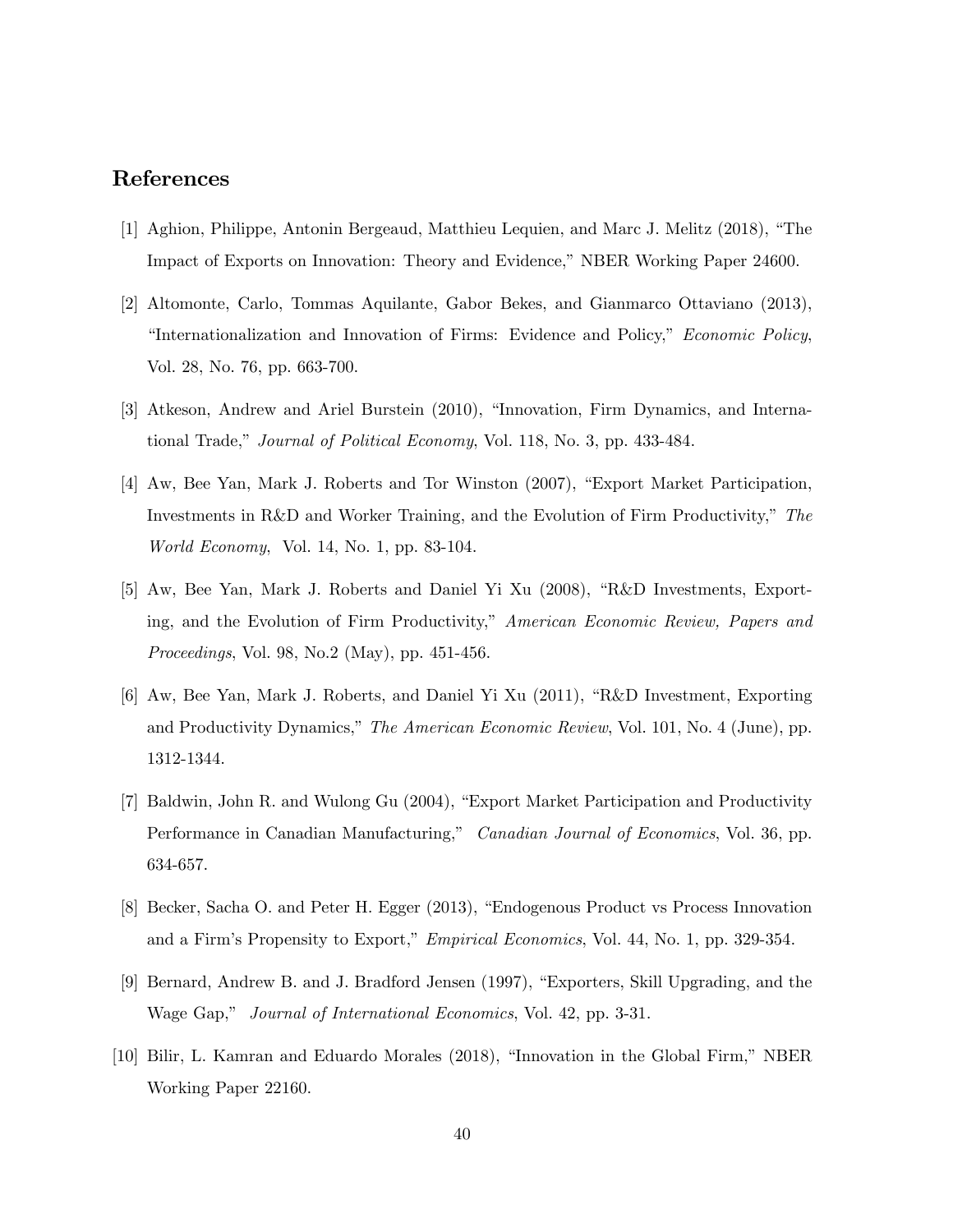- [11] Bøler, Esther Ann, Andreas Moxnes, and Karen Helene Ulltveit-Moe  $(2015)$ , "R&D, International Sourcing, and the Joint Impact on Firm Performance,<sup>n</sup> American Economic Review, Vol 105, No. 12, pp. 3704-3739.
- [12] Bustos, Paula (2010), "Multilateral Trade Liberalization, Exports and Technology Upgrading: Evidence on the Impact of MERCOSUR on Argentinean Firms," American Economic Review. Vol 101, No. 1, pp. 304-340.
- [13] Cassiman, Bruno and Elena Golvko (2011), "Innovations and Internationalization Through Exports," Journal of International Business Studies, Vol 42, No. 1, pp. 56-75.
- [14] Constantini, James A., and Marc J. Melitz (2008), "The Dynamics of Firm-Level Adjustment to Trade Liberalization," in The Organization of Firms in a Global Economy, E. Helpman, D. Marin, and T. Verdier (eds.), Cambridge: Harvard University Press.
- [15] Crépon, Bruno, Emmanuel Duguet, and Jacques Mairesse (1998), "Research Innovation and Productivity: An Econometric Analysis at the Firm Level," Economics of Innovation and New Technology, Vol. 7, No. 2, pp. 115-158.
- [16] Damijan, Jože, Crt Kostevc and Matija Rojec (2017), "Exporting Status and Success in Innovation: Evidence from CIS Micro Data for EU Countries," The Journal Of International Trade  $\mathcal C$  Economic Development, Vol. 26, No. 5, pp. 585-611.
- [17] Das, Sanghamitra, Mark J. Roberts, and James R. Tybout (2007), "Market Entry Costs, Producer Heterogeneity, and Export Dynamics," Econometrica, Vol. 75, No. 3, pp. 837-873.
- [18] Doraszelski, Ulrich and Jordi Jaumandreu (2013), "R&D and Productivity: Estimating Endogenous Productivity," Review of Economic Studies, Vol. 80, No. 4, pp. 1338-1383.
- [19] Griliches, Zvi (1979), "Issues in Assessing the Contribution of Research and Development to Productivity Growth," Bell Journal of Economics, Vol. 10, No. 1 (Spring), pp. 92-116.
- [20] Grossman, Gene M. and Elhanan Helpman (1990), "Trade Innovation, and Growth," American Economic Review, Papers and Proceedings, Vol. 80, No. 2, pp. 86-91.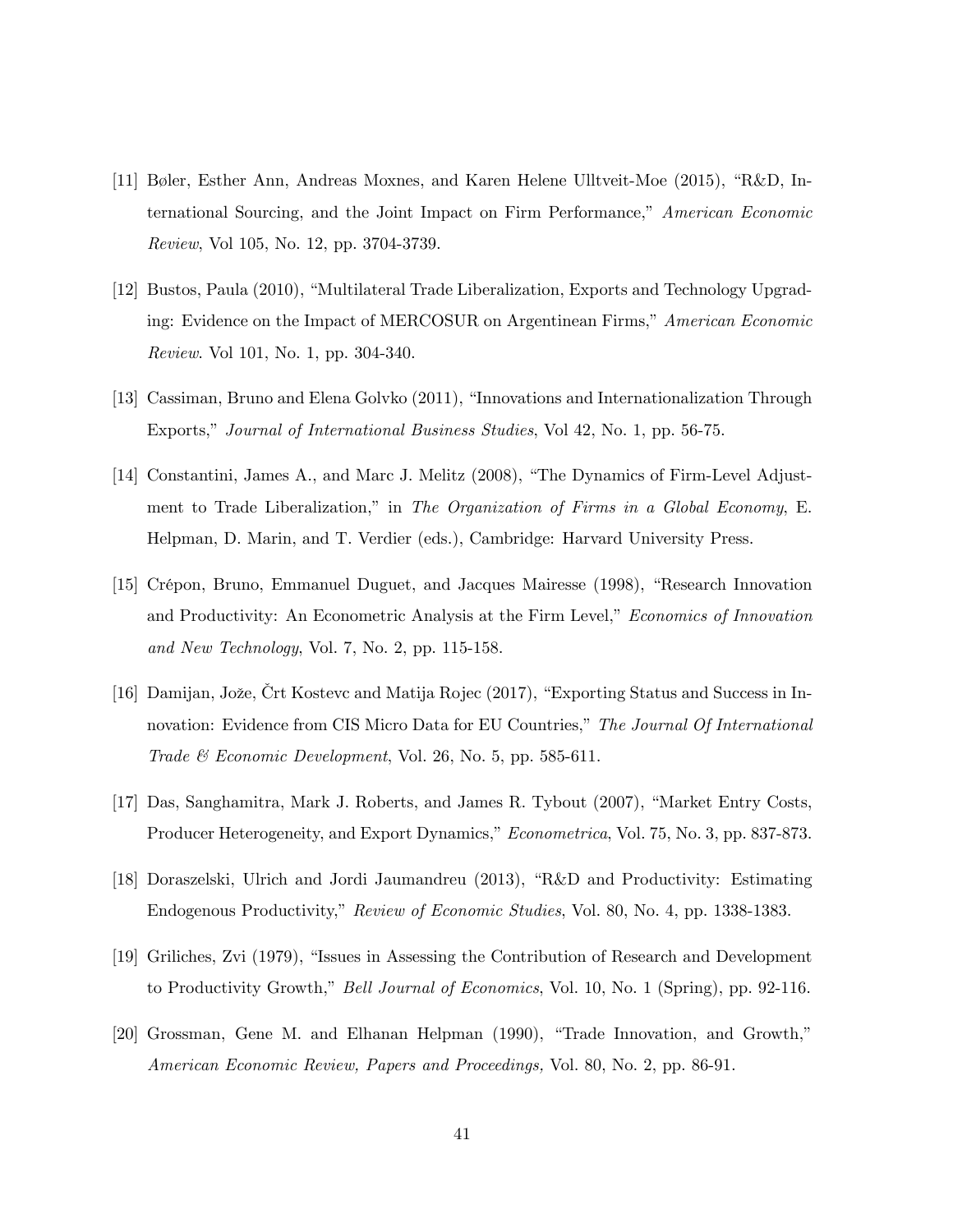- [21] Grossman, Gene M. and Elhanan Helpman  $(1995)$ , "Technology and Trade," in *Handbook* of International Economics, Vol. III, G Grossman and K. Rogoff (eds.), Elsevier Science B.V., pp. 1279-1337.
- [22] Hall, Bronwyn H. (2011), "Innovation and Productivity," NBER Working Paper No. 17178.
- [23] Hall, Bronwyn H., Jacques Mairesse, and Pierre Mohnen (2010), "Measuring the Returns to R&D," in *Handbook of the Economics of Innovation*, Bronwyn H. Hall and Nathan Rosenberg (eds.), Vol. 2, Chapter 22, Elsevier, pp. 1033-1082.
- [24] Hallward-Driemeier, Mary, Giuseppe Iarossi, and Kenneth L. Sokoloff (2002), "Exports and Manufacturing Productivity in East Asia: A Comparative Analysis with Firm-Level Data," NBER Working Paper No. 8894.
- [25] Lileeva, Alla and Daniel Trefler (2010), "Improved Access to Foreign Markets Raises Plant-Level Productivity...For Some Plants," Quarterly Journal of Economics, Vol. 125, No. 3, 1051-1099.
- [26] Máñez, Juan A., Maria Rochina-Barrachina, and Juan A. Sanchis-Llopis (2015), "The Dynamic Linkages Among Exports, R&D, and Productivity," The World Economy, Vol. 38, No. 4, pp. 583-612.
- [27] Melitz, Marc J. (2003), "The Impact of Trade on Aggregate Industry Productivity and Intra-Industry Reallocations," Econometrica, Vol. 71, No. 6, pp. 1695-1725.
- [28] Olley, G. Steven and Ariel Pakes (1996), "The Dynamics of Productivity in the Telecommunications Equipment Industry," Econometrica, Vol. 64, No. 6 (November), pp. 1263-1297.
- [29] Peters, Bettina, Mark J. Roberts, Van Anh Vuong and Helmut Fryges (2017), "Estimating Dynamic R&D Demand. An Analysis of Costs and Long-run Benefits," Rand Journal of Economics, Vol. 48, No. 2, pp. 409-437.
- [30] Peters, Bettina, Mark J. Roberts, and Van Anh Vuong (2017), "Dynamic R&D Choice and the Firm's Financial Strength," Economics of Innovation and New Technology, Vol. 26, No. 1-2, pp. 134-149.